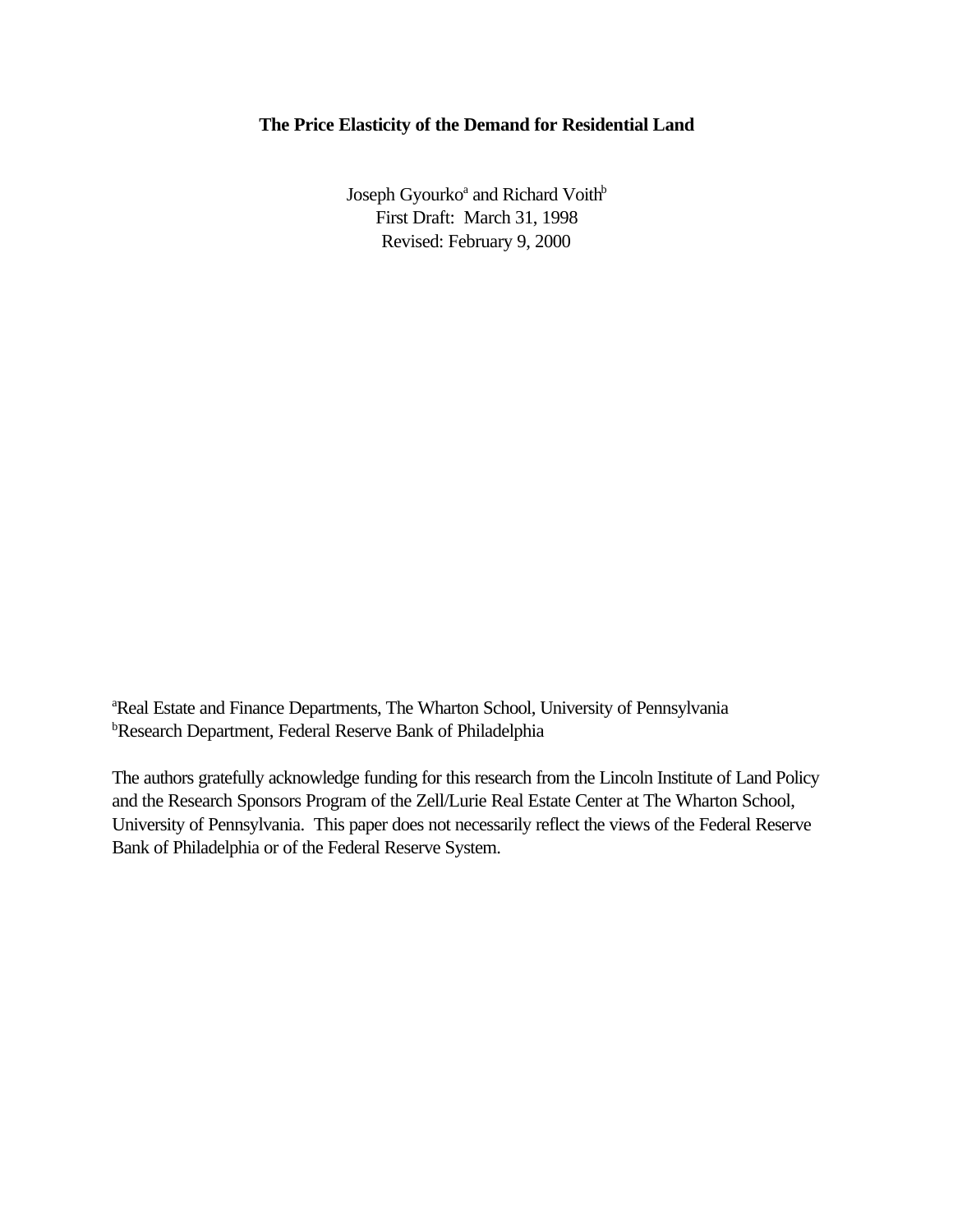#### **Abstract**

The price elasticity of demand for residential land is estimated using a suburban Philadelphia data base that includes appropriate instruments to deal with the simultaneity issues raised by Bartik (1987) and Epple (1987) when estimating demand functions for bundled goods. We find that the price elasticity is fairly high, -1.6 in our preferred specification, and that OLS estimates of the price elasticity (based on estimates of inverse demand schedules) are biased upward substantially as predicted by Bartik (1987) and Epple (1987). Because the demand for residential land is so elastic, it has important implications for a host of urban issues and the emerging 'smart growth' debate. In particular, 'smart growth' policies–most of which would raise the price of residential land–could lead to much increased residential densities. The high elasticity also implies that other policies, such as the federal tax treatment of housing which lower the relative price of land primarily for higher income households, could increase the incentives for residential sorting.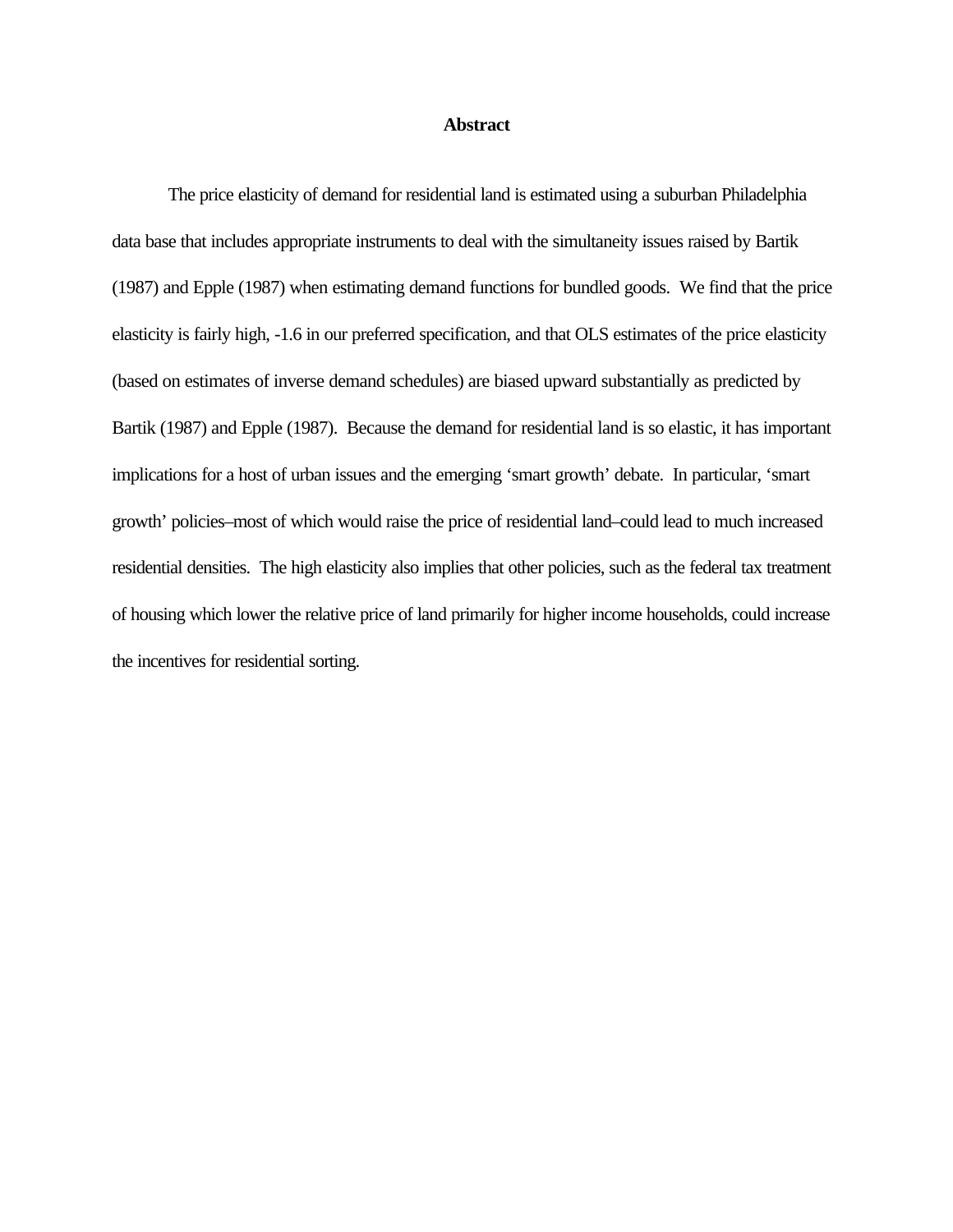### *I. Introduction*

A host of metropolitan issues ranging from central city decline to suburban traffic congestion and the perception of disappearing green space are hotly debated in academia and the press. These issues tend to be covered under the rubric of 'smart growth' initiatives which are being taken up by politicians ranging from local zoning boards to Vice President Al Gore. The emerging 'smart growth' debate is intimately related to society's adoption of less dense land usage patterns. At least to date, the discussion does not appear to recognize that the impact of any policy designed to alter land use patterns is dependent, at least in part, upon the nature of the demand for land.

Analysis of the demand for land has a long tradition and received increased scrutiny in urban economics when the now standard Mills-Muth-Alonso city model was developed in the 1960s. Muth (1964, 1969, 1971) in particular, provided a simplified framework in which to evaluate the demand for residential land. In contrast to Alonso (1964), who viewed residential land as a good over which consumers held preferences, Muth argued that the demand for residential land was derived solely from its role as a factor of production in housing. Muth's empirical estimates of the derived demand for residential land in his 1971 article helped establish a concensus that the price elasticity of demand for land was in the -0.8 to -1.0 range. Subsequent advances in applied econometric theory by Bartik (1987) and Epple (1987) imply that these estimates are biased downward. The primary contribution of this paper is to provide an unbiased estimate of the price elasticity. Our findings confirm Bartik's and Epple's insights and bring new evidence to bear on the nature of the demand for residential land.

Because residential land is typically bundled with housing, its price is seldom directly observed. Although residential land prices can be estimated using standard hedonic techniques, the bundled aspect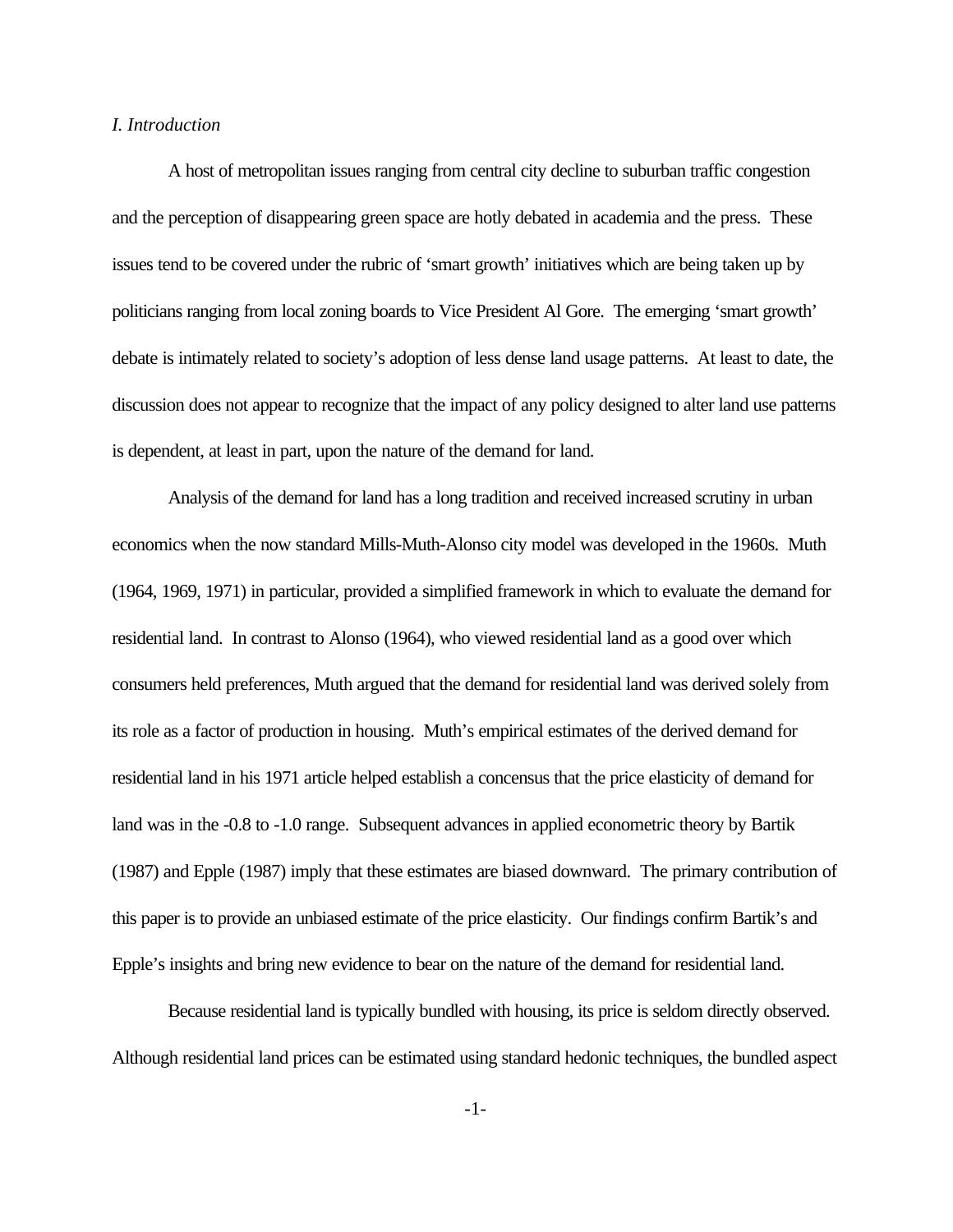of residential land introduces additional econometric issues that make estimating its price elasticity of demand a very difficult task. Bartik (1987) and Epple (1987) showed that the nonlinearity of the underlying hedonic price function relating house value to a trait bundle effectively allows consumers to choose both quantities and marginal prices of all traits--including lot size. Under these circumstances, ordinary least squares (OLS) estimation of an inverse (regular) demand schedule is likely to result in an upwardly (downwardly) biased price elasticity. Moreover, identification of the underlying demand function places onerous requirements on the data that seldom are satisfied. First, repeated observations on the market of interest are needed. Second, the distribution of preferences must not change across the repeated observations of the market. Third, the data must include instruments that shift the household's budget constraint but which are uncorrelated with unobserved tastes that could be influencing the consumed trait set. If these conditions are satisfied, consistent estimates of the parameters of the demand function can be obtained using the two-stage least squares (2SLS), instrumental variable (IV) procedure described by Bartik (1987) and Epple (1987).

Fortunately, we are able to address these issues with a unique data set on house transactions from Montgomery County, PA. This data base includes virtually all single family housing transactions spanning a nearly 30-year period from 1970-1997 in the most populous suburban county in the Philadelphia metropolitan area. All observations have been geocoded so that street addresses are known in addition to a wealth of structural trait data.

Our identification strategy treats each year as a single observation on the market and makes the assumption that the distribution of preferences does not change across years–at least in ways that we cannot control for. The results confirm Bartik's (1987) and Epple's (1987) conclusion that OLS

-2-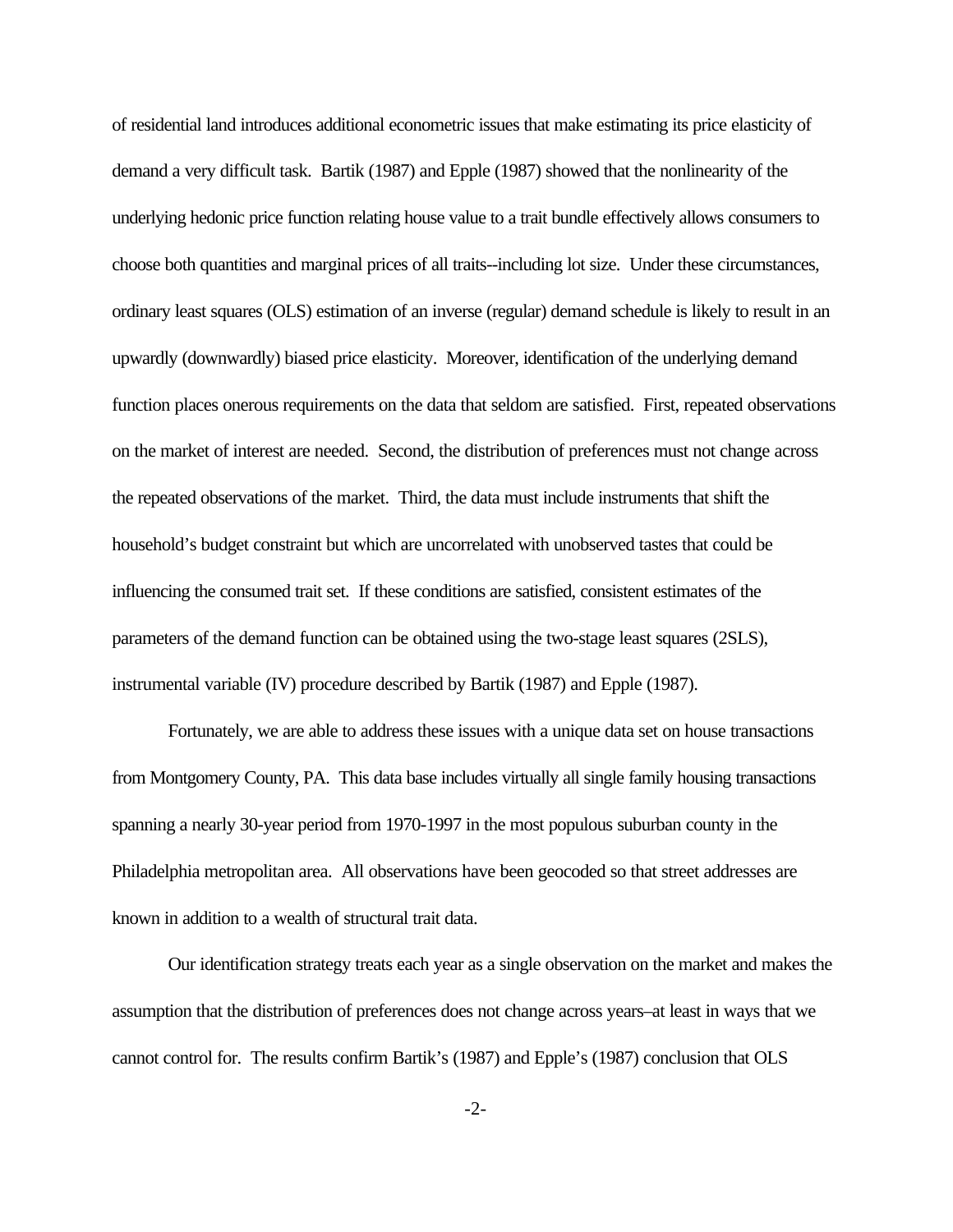estimates of price elasticities arising from inverse demand schedules are biased upward. In our preferred specification, the OLS-based price elasticity of about -2.5 is about 50 percent higher than the -1.6 figure resulting from the 2SLS estimation.

Our finding that the price elasticity of demand for residential land is relatively high is important for two reasons. First, it has powerful implications for how various public policies can affect urban form. Simply put, if the price elasticity is high, policies that affect land price can materially affect residential density and in some cases residential sorting by income. Second, in contrast to Muth's (1964, 1969, 1971) view that the demand for residential land can be described solely as a derived demand based on its role as a factor of production in housing, our findings suggest there is an independent demand for land as was postulated by Alonso (1964).

The remainder of the paper is organized as follows. The next section outlines the econometric issues first raised by Bartik (1987) and Epple (1987) involved in estimating the price elasticity of demand for a single trait such as residential lot size. Section III then describes the Montgomery County, PA, data base in more detail. This is followed with Section IV's presentation of the specifications estimated and a discussion of key results. Section V outlines the implications of our findings for how policy that changes land prices might impact urban form and for the nature of the demand for residential land. A brief summary concludes the paper.

#### *II. Econometric Issues*

Using hedonic techniques to estimate market prices of individual traits in bundled goods is standard fare in empirical studies of housing markets, but estimates of the underlying demand functions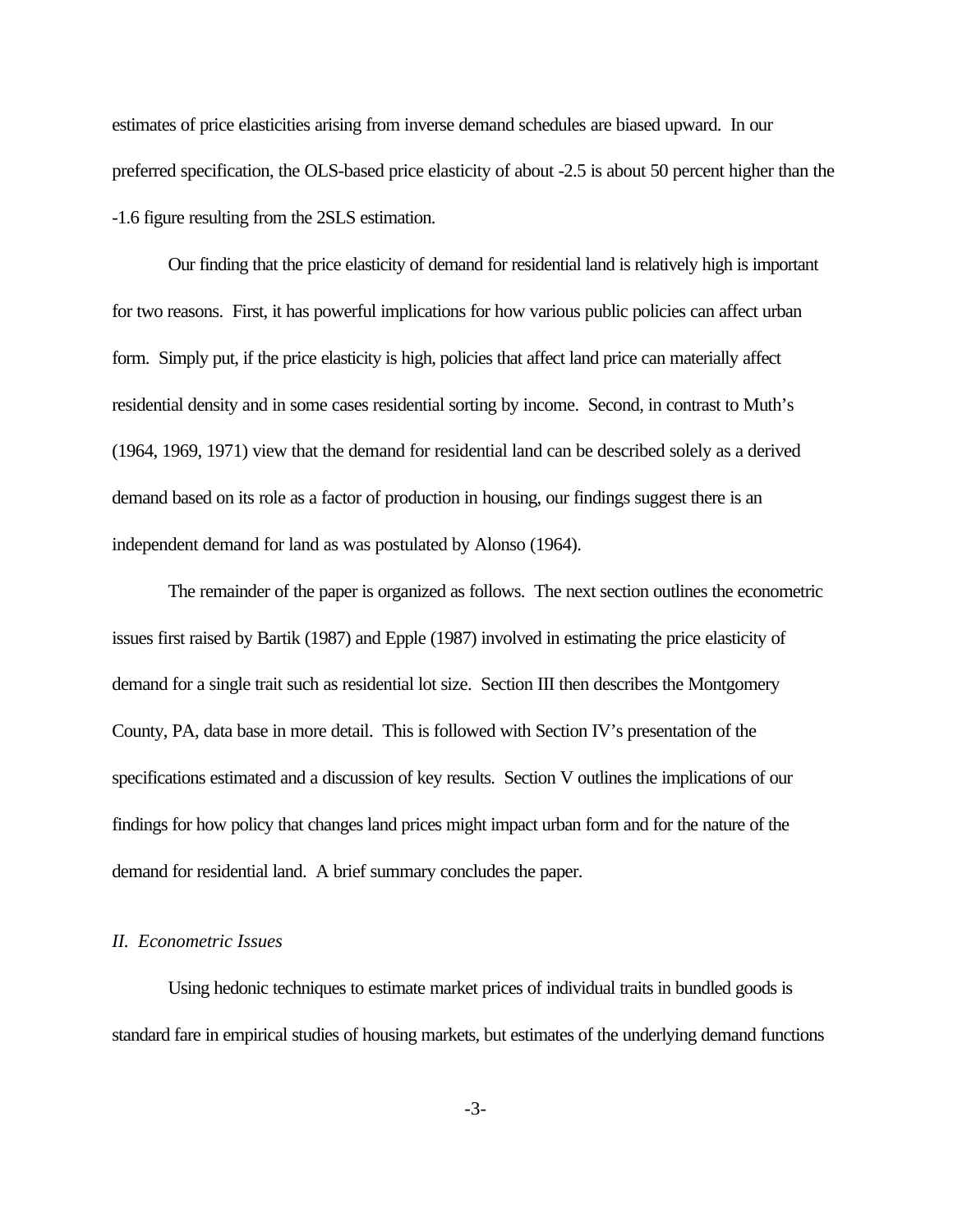for these traits are rare. Determining the price elasticity of demand for a single trait such as residential lot size is fraught with more than the typical identification problems involved in any situation in which demand (or supply) must be estimated. Bartik (1987) and Epple (1987) pointed out the unique identification problems in their critique of Rosen's (1974) suggested methodology for estimating the supply and demand schedules for bundled traits.

Rosen (1974) analyzed the issue as a standard identification problem and suggested the following two-step procedure for estimating the supply and demand functions for traits of bundled goods. First, compute individual equilibrium trait prices based on estimates of a hedonic price function such as that for housing shown in equation (1):

$$
(1) \qquad V_i = f(Z_{ik}; \mathbf{\$}_k) + \ldots,
$$

where:  $V_i$  is the observed value of house i;

- $Z_{ik}$  is a vector of housing traits;
- $\mathbf{\$}_{k}$  is vector of parameters;
- $, i$  is the random error term.

The market price of a trait in the bundle such as residential land, *l*, is given by  $p_{il} = MV_{il}M/Z_{il}$ . Note that if the hedonic price function is nonlinear, the price of residential land will vary across houses.

The second step is to estimate an inverse demand or marginal bid function using the trait price as the dependent variable:

(2) 
$$
p_{il} = MV_i/MZ_{il} = h(Z_{il}, E_i, D_i; \zeta_1, \zeta_2, \zeta_3) + \mu_i
$$

where:  $Z_{il}$  is the amount of residential land;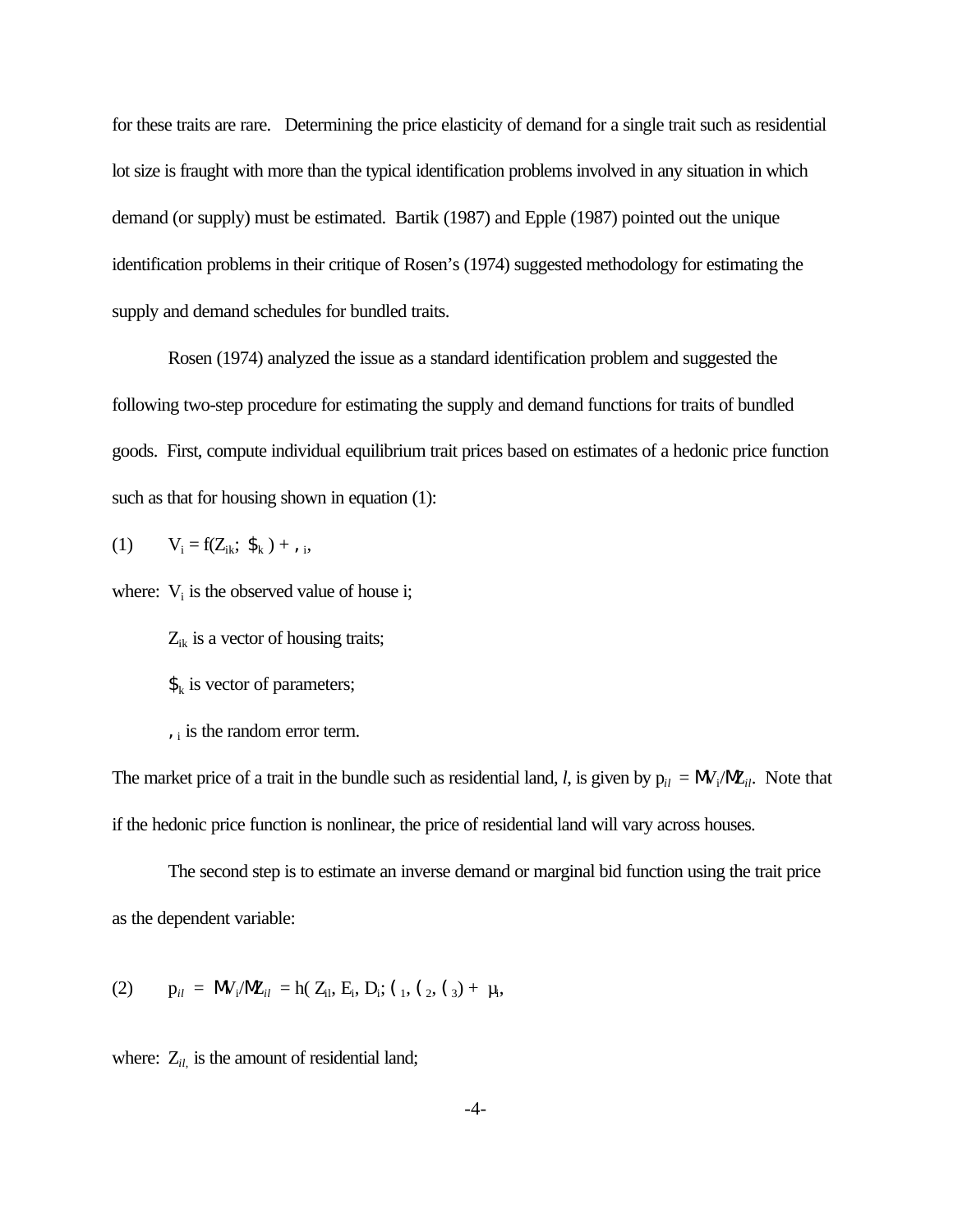$E_i$  is non-housing expenditure;

 $D_i$  is a vector demand shifters;

- $\zeta$  are coefficient vectors; and
- $\mu_i$  is an error term.

A companion marginal offer function would be estimated along with (2) and would contain individual supplier traits  $(S_i)$ . Rosen (1974) suggested that two-stage least squares (2SLS) be employed, with the supplier traits being appropriate instruments for the endogenous Z and E vectors in the marginal bid function.

Bartik (1987) and Epple (1987) pointed out that the most difficult issue in estimating individual trait demand parameters does not lie in traditional supply-demand interaction, as no individual consumer's behavior can affect suppliers because a single consumer cannot influence the hedonic price function itself. Rather, the crux of the problem lies in the nonlinearity of the hedonic price function which implies that consumers simultaneously choose both quantity and marginal price of the housing trait. Epple (1987) illustrated this with a graph similar to that in Figure 1 which has the hedonic price of the trait on the vertical axis and the quantity of the trait on the horizontal axis. Even though the distribution of supply is exogenously given in this example, the nonlinearity of the hedonic price function means that the price changes with any quantity chosen as indicated by the two tangencies in the figure. Hence, a choice of price necessarily implies a choice of quantity (and *vice versa*). In this situation, OLS estimates of the parameters of the inverse demand function given in equation (2) imply a greater

-5-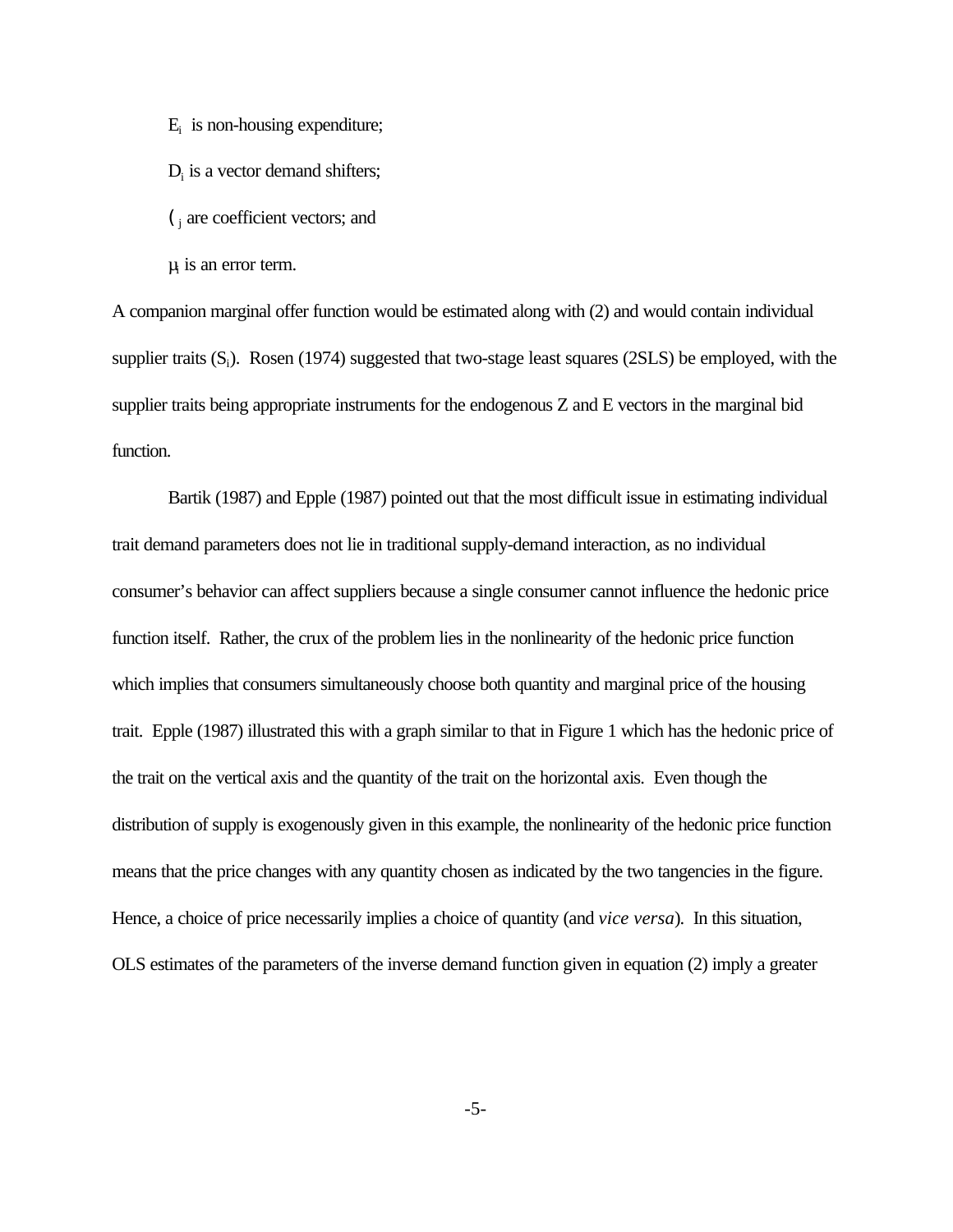price elasticity than the true price elasticity.<sup>1</sup> Conversely, OLS estimates of a regular demand function in would yield parameters that imply a result less than the true price elasticity.

The solution to this problem is an instrumental variables estimation, but of a different type than that employed for the standard supply-demand identification problem. Appropriate instruments are those that exogenously shift the household budget constraint yet are uncorrelated with unobserved tastes. The reason is that a shift in the budget constraint will be correlated with the observed Z (and E) vectors, yet uncorrelated with tastes. Thus, it deals with the underlying omitted variables problem because it allows estimation of the response to changes in quantity holding constant the unobserved tastes. Bartik and Epple recommend two classes of factors that can shift the budget constraint exogenously as candidate instruments. One is income or wealth. The other is the set of variables that shift the hedonic price function, assuming that average tastes do not change across those shifts. This assumption is very important because of what it requires of the data. In particular, it suggests that multiple observations on the market that satisfy two conditions are needed. First, the distribution of tastes must be unchanged across observations on the market. And, second there must be forces that shift individuals' budget constraints across observations on the market.

We are fortunate to have a unique data base to deal with both requirements. Our data are from

<sup>&</sup>lt;sup>1</sup>The problem essentially is one of omitted variables. Unobserved individual tastes that are positively correlated with both price and quantity are omitted from the estimation, causing the estimated responses of marginal bids to the quantity consumed to be biased upward (toward zero in this case). Stated differently, a household with a strong preference for a given trait in the Z vector will choose more of it and be willing to pay a higher price for it (*cet. par.).* Note that if equation (2) were linear, the price elasticity would be  $0 = (1/\binom{1}{1}p_1/Z_1)$ , and since  $\binom{1}{1}$  is biased upward toward zero, it implies an estimated elasticity greater than the true price elasticity.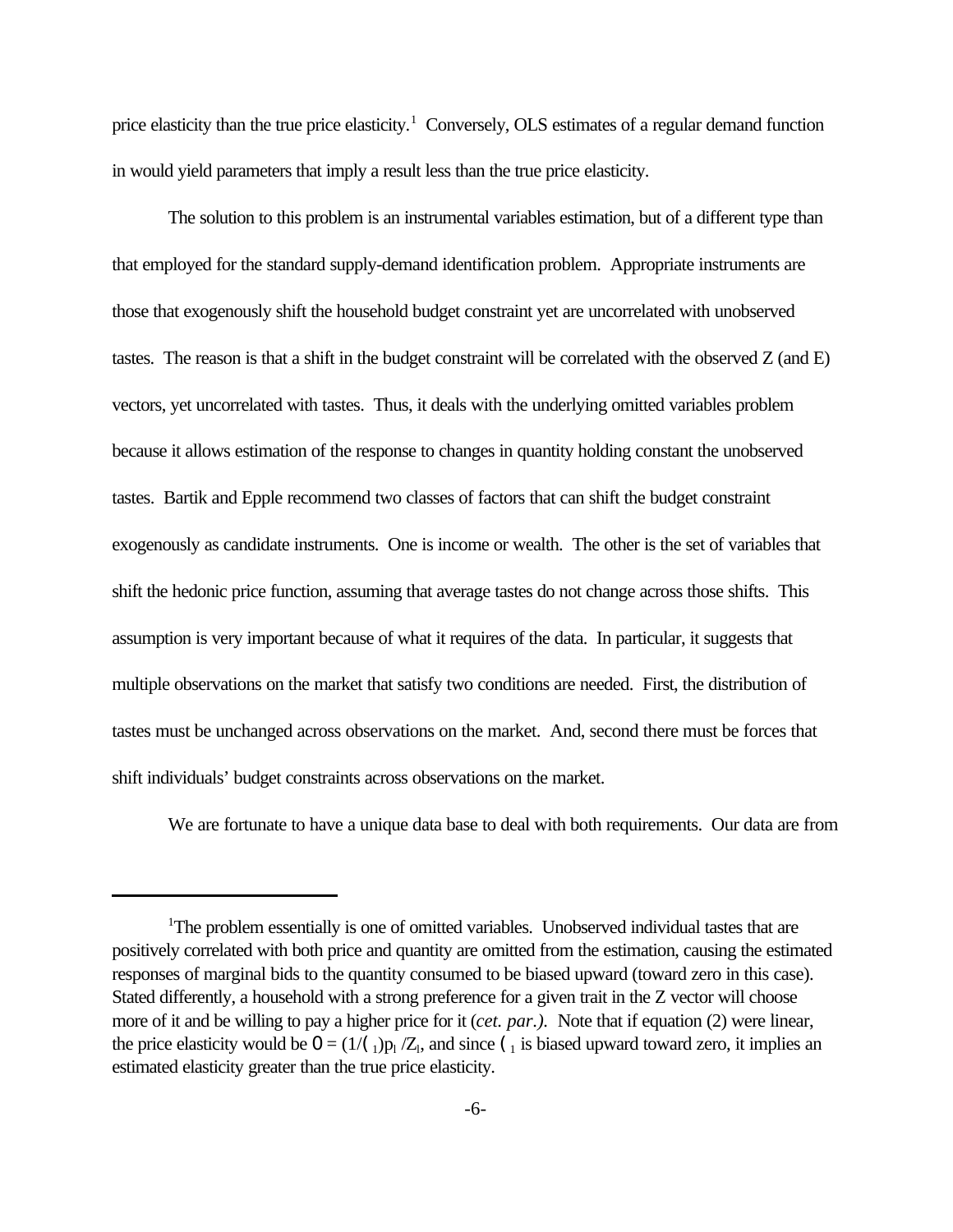tax assessment files containing observations on transactions of single family detached homes in Montgomery County, PA, over the period 1970-1997. We treat sales in each year as an observation on the market for homes, with the maintained hypothesis being that the distribution of preferences in the county does not change over time (or at least does not change in a way that we cannot control for in the estimation).

Given the importance of the assumption, some discussion of it is useful. Across Montgomery County there are small lots and big lots, and preferences certainly differ over this trait. However, the key issue for us is that the county-wide distribution of preferences over time does not change much–again, in ways we cannot control for. A look at key demographics that are known to influence the rent-own decision and to affect the demand for housing suggests great stability over time in Montgomery County. For example, even though the population in the county has risen by 55,000 from 623,799 in 1970 to 678,111 in 1990, the fraction of males has changed by only 0.1 percent. The percentage of adults (i.e., those at least 18 years of age) has barely risen–from 66.3 percent in 1970 to 68.8 percent in 1990. The median age was 31 in 1970 and 33 in 1990. The county was and still is overwhelmingly white, being 96.1 percent white in 1970 and 91.5 percent white in 1990. And, in 1990 Montgomery County's mean and median income still was the highest among all suburban Philadelphia counties. Thus, in many ways the demographic make-up of the county looks the same in 1990 as it did in 1970, providing support for our assumption that the distribution of preferences is not changing much over time. $2$ 

<sup>&</sup>lt;sup>2</sup>Because the 2000 census has not been taken, we do not have more recent data but we expect more of the same in terms of the county's demographics. Note that the assumption the distribution of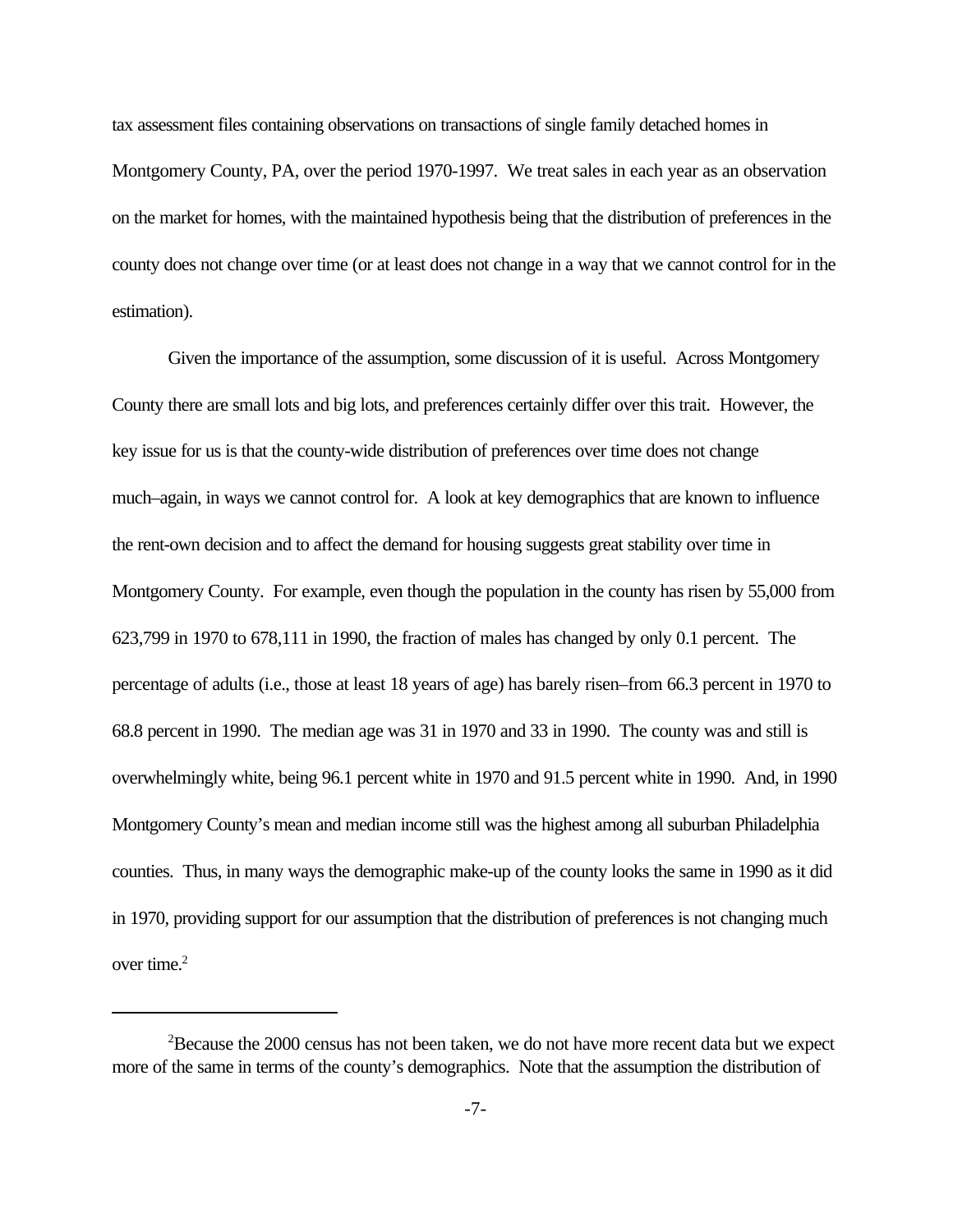Given our assumption that an annual cross section of sales constitutes one observation on the market, hedonic regressions of the type illustrated in equation (1) are estimated by year to determine annual market prices of a square foot of lot size  $(p<sub>l</sub>)$ . Were we not concerned with the price of residential land and residential lot size being simultaneously determined, an inverse demand function (or marginal bid) could be estimated via OLS with the price of land, p<sub>il</sub>, regressed on the quantity of land, *Zil ,* and other appropriate terms such as demand shifters (denoted D) and non-housing expenditures (E). Because of the simultaneity problem, however, we must estimate the marginal bid function via  $2SLS$  in which  $Z_{il}$  and  $E_i$  are instrumented for by a set of variables that shift the household's budget constraint without being correlated with tastes. Thus, the specification we estimate via 2SLS is of the form described by equation (3),

$$
(3) p_{il,t} = h(\hat{Z}_{il,t}, \hat{E}_{it}, D_{it}; \text{''}, \text{''}, \text{''}, \text{''}) + \sum_{il,t}
$$

where  $\mathbf{u}_j$  are coefficient vectors;

 $\mathbf{p}_{it}$  is the error term; and

 $\hat{Z}_{i l,t}$ , and  $\hat{E}_{i t}$  are instruments generated from equations (4) and (5) below.

$$
(4) \,\hat{Z}_{i l, t} = g_z \,(D_{i r} \, S_{i t} ; \, \cdot_{D r} \, \cdot \, s) + \, \epsilon_{i t}
$$

(5)  $\hat{E}_{it} = g_E (D_{it}, S_{it}; 2_D, 2_S) + L_{it}$ 

where:  $S_{it}$  is a vector of variables that shift supply or both supply and demand;

tastes is unchanged across observations on the market would be much more tenuous if we took individual suburbs as our markets. In that case, hedonic prices would be estimated for each locality, with the assumption being that the preference distribution is the same across localities. It strikes us that the distribution well could be different in a large lot suburb on the urban fringe versus a small lot, innerring suburb. Hence, our choice of sales throughout the county in a given year as an observation on the market.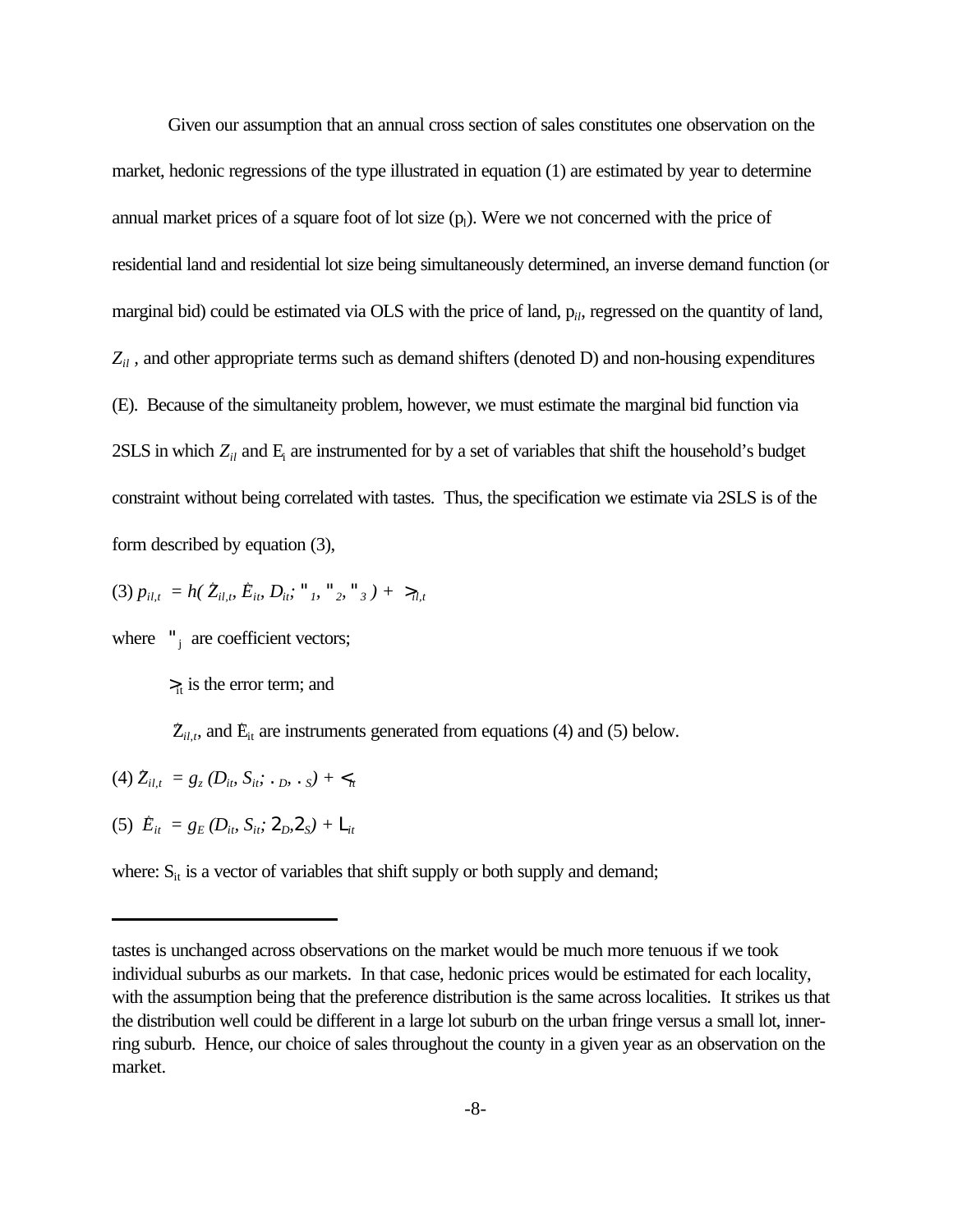*.<sup>k</sup>* and *2<sup>k</sup>* are parameters of the instrument equations; and

 $\leq$ <sub>*it*</sub> and  $L$ <sub>*it*</sub> are the error terms and all other terms are defined as above.

The price elasticity of most interest to us can be computed from the "<sub>*1*</sub> coefficient. Before getting to the specifics of the estimation and the results, the next section more fully describes the data employed in estimating equations (1) as well as instrument equations (4) and (5).

## *III. Data*

The core data base was created from tax assessment files for Montgomery County, PA, the most populous suburban county adjacent to the city of Philadelphia. The data begin in 1970 and end in 1997. Montgomery County extends from the Philadelphia border to the metropolitan fringe. All observations are geocoded so that precise location within the county is known, allowing matching of observations to census tracts and local jurisdictions. There are 53 such jurisdictions in our sample. The tax assessment data cover all properties in the county and include information on a variety of housing characteristics in addition to sales price. We focus our attention on the nearly 100,000 observations on sales transactions of single family homes.

#### Housing Traits, Neighborhood Characteristics and House Prices

Tables 1 and 2 report summary statistics on structural traits and neighborhood characteristics used in the hedonic equation. Full sample means over 1972-1997 are reported along with minimum and maximum values across all cross sections.<sup>3</sup>

<sup>&</sup>lt;sup>3</sup>While our data begin in 1970, lagging in the regression analysis reported below results in the loss of the first two years of data. To maintain consistency with the regression analysis, we report summary statistics for the 1972-1997 period throughout the paper.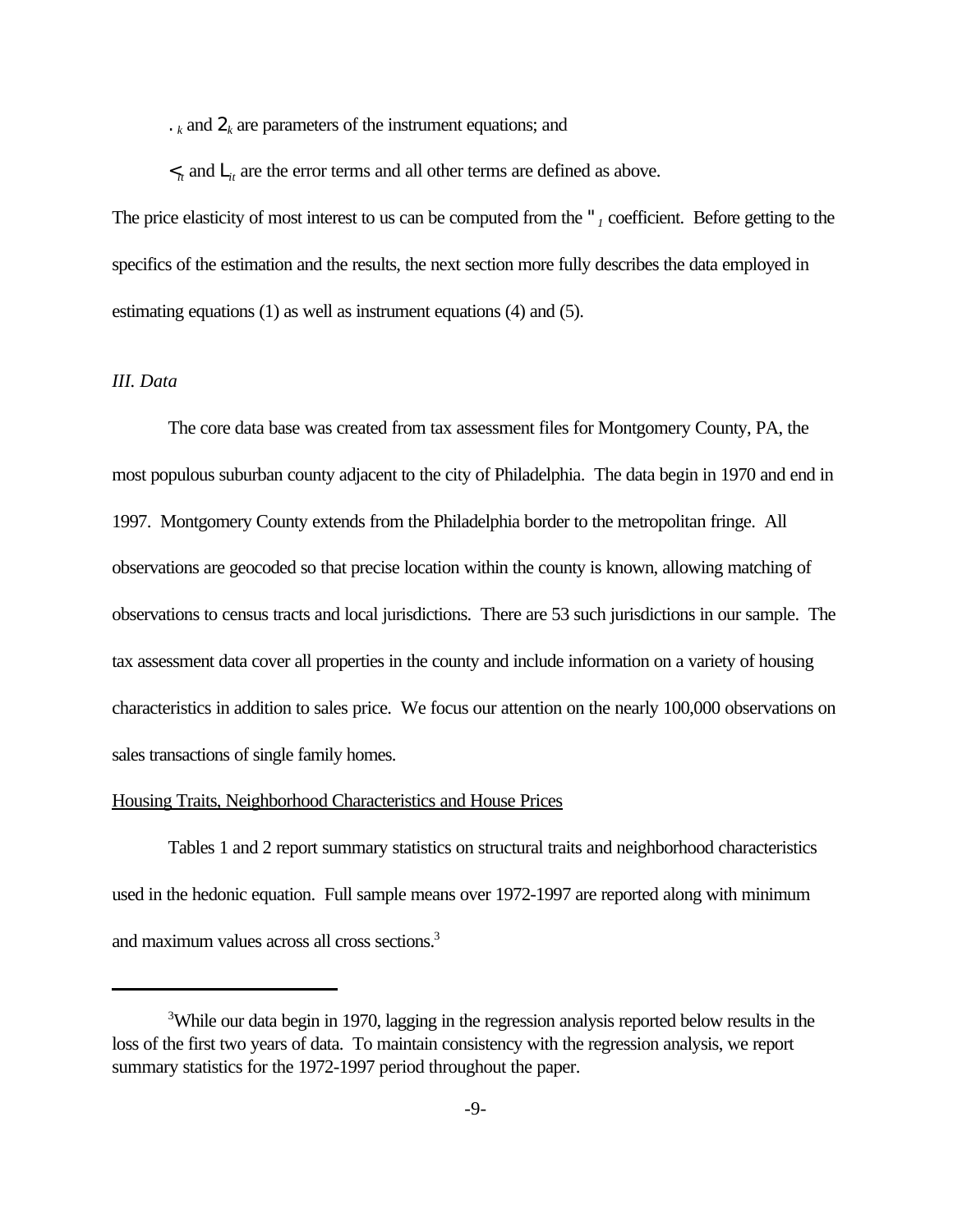The values of the housing traits themselves are quite stable over time. Even with building on the suburban fringe, Montgomery County housing has not changed all that much over time, with average housing quality being fairly high at the beginning of the sample. The maximum living area (LVSQFT) of  $2,130$ ft<sup>2</sup> in 1997 is only 16 percent higher than the minimum of  $1,828$ ft<sup>2</sup> in 1977. Lot size (LOTSQFT) also has increased only slightly on average, with the maximum mean size of  $19,859$ ft<sup>2</sup> in 1995 versus a minimum mean size of 17,874ft<sup>2</sup> earlier in 1979.<sup>4</sup> Central air conditioning (CENTAIR) is more prevalent over time, increasing from being in only 21 percent of sold homes in 1977 to 47 percent in 1996. However, the biggest change is in the age of the stock (AGE). It is getting older. The mean age was 21 in 1977, while in 1997 the mean age of a house that sold was 47. The vast majority of sales in Montgomery County clearly are not new homes constructed on the urban fringe. In addition to the housing traits listed above, we also have data on a number of other features of the properties, including a dummy variables for the presence of a garage (GARAGE), a pool (POOL), or fireplace (FIREPL).

Neighborhood characteristics also are quite stable over time. The biggest change is in population density of the census tract where sales are occurring (POPDENS), which has fallen nearly 20 percent from its peak in 1977. This undoubtedly reflects the expansion to the northern and western parts of the county which are on the urban fringe. The fraction of a census tract covered by single family housing (LANDDENS) is between 14 and 17 percent, depending upon the year. In addition to density variables, we also have data that measure accessibility to center city Philadelphia. Commute time to Philadelphia's central business district (HTIME) is very stable because it is not measured

<sup>&</sup>lt;sup>4</sup>Median values obviously are lower, with the median lot size in 1972 and 1997 being just under 15,000 square feet. Hence, the median sale was on a house with about one-third of an acre of land.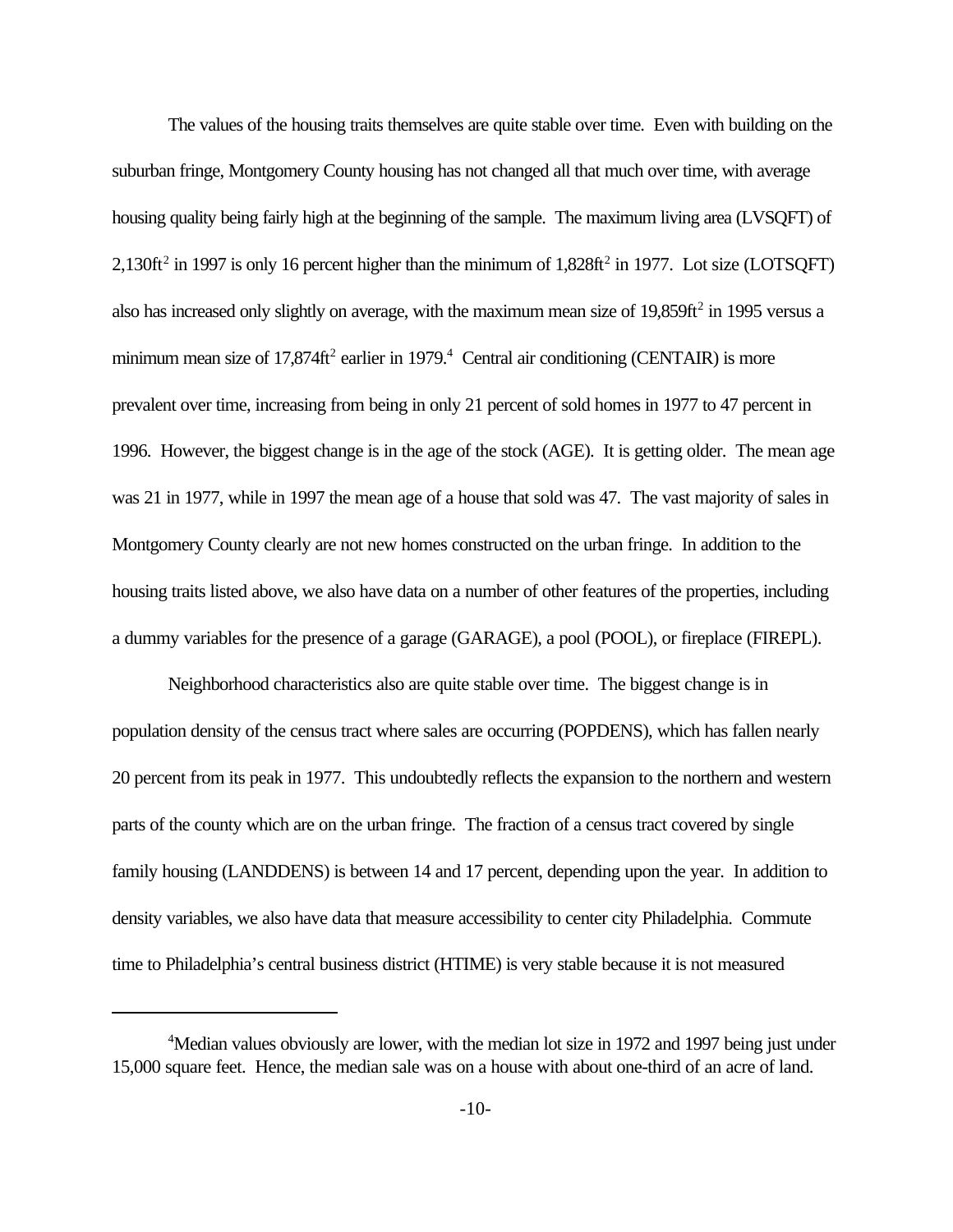annually, but only at one point in time (1987). Changes in that variable's mean arise because the spatial distribution of sales varies across years. Commuter train access to Philadelphia's CBD is measured by a dummy variable for the presence of a train station in the neighborhood (STATION). In most years, forty percent or more of homes in our sample are in communities with train stations connecting to the central city of Philadelphia.

Mean and median sales prices by year are reported in Figure 2. This and all other monetary values always are in 1990 dollars. The table depicts the large changes in real prices that have buffeted the Philadelphia market in general and Montgomery County in particular. For example, there was an 80% real increase in mean price from the 1982 recession to the peak in 1988-89. Since then mean home prices have trended down over 15%. Median prices move by almost as much. Both mean and median figures are well above national averages for existing homes as reported by the National Association of Realtors, reflecting the above average quality of the county's housing stock.

Finally, the number of observations each year are reported in the Appendix. Observations generally increase over time, although there is a clear cyclical pattern to the number of sales. The fewest number of observations in any year is 1,532 in 1972 versus a maximum number of 7,063 in 1986.

#### Supply and Demand Shifters: Instruments for Lot Size and Non-Housing Expenditure

Table 3 reports the full list of variables used as instruments for lotsize  $(Z<sub>1</sub>)$  and non-housing expenditures (E) in the 2SLS demand estimation. Summary statistics on the variables are reported in Table 4. Recall that candidate instruments are those which shift the household's budget constraint without being correlated with tastes. It is noteworthy that the restriction instruments not be correlated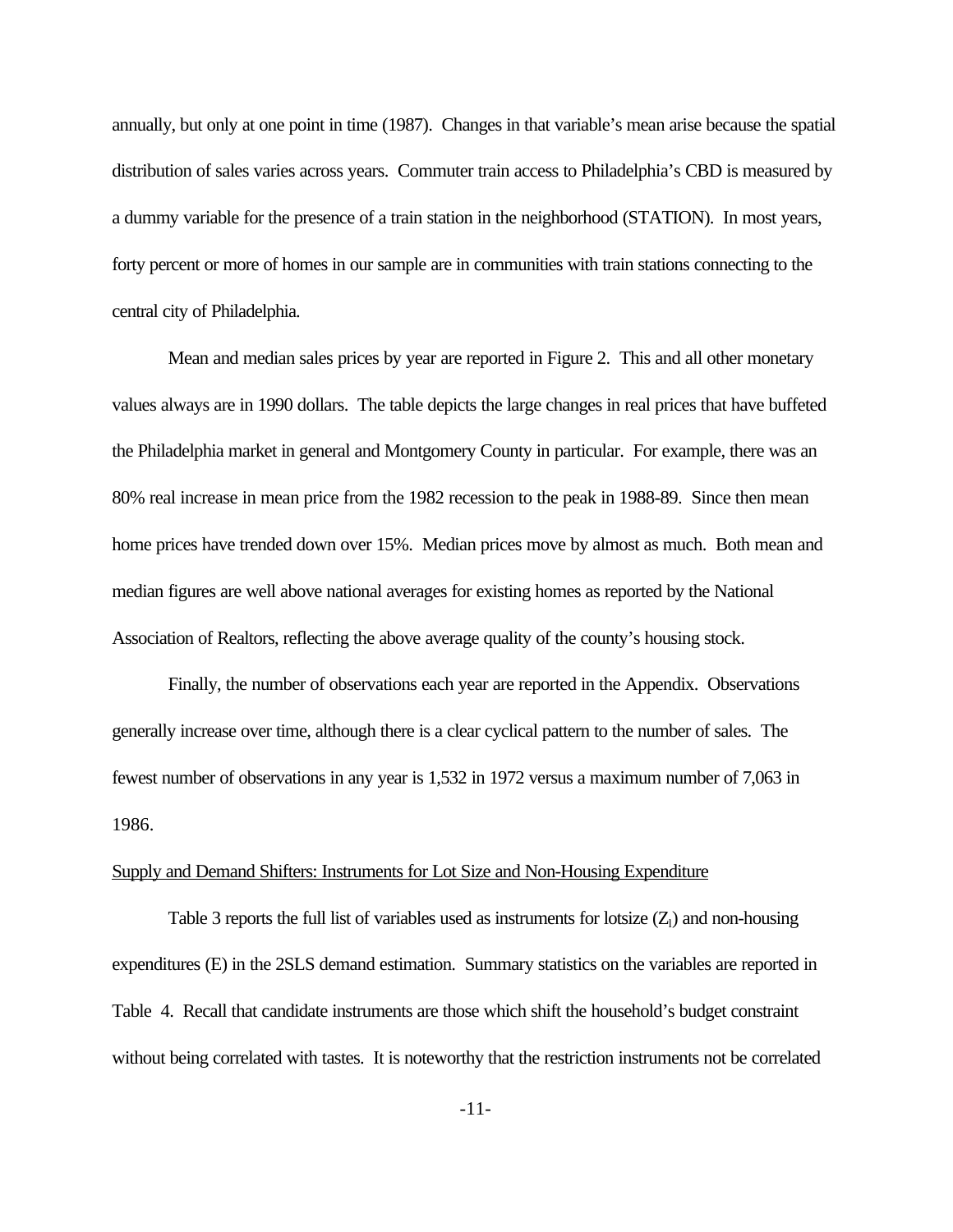with tastes effectively rules out a strategy of using lagged values of regressors as instruments. It also prevents use of previous sale prices, which is unfortunate because there are many repeat sales observations in our data. The previous sales price is likely to incorporate information about the tastes of the current occupant.

Fortunately, we are able to amass a considerable number of demand and supply shifters that reasonably could be thought to shift the budget constraint exogenously. Those variables likely to work through supply are listed in the top panel of Table 3. Supply shifters include a variety of new construction, tract size, and vacant land measures that capture actual and potential changes in housing activity across individual census tracts. These variables reflect the number of new homes built in the tract each year (NEWHOMES), how extensive is new construction as measured by the fraction of homes in the tract that are new in any given year (%NEWHOMES), census tract size in square miles (TRCTAREA), and the amount of vacant land available for residential development in each year (VACLAND). Except for TRCTAREA which is measured only in 1980, each of these variables varies over time.

Table 4 shows that the mean number of new homes per year in a tract over the full sample is 9.2. This variable is cyclical as indicated by the low of 3.2 in 1975 and the high of 16.8 in 1996. New homes as a fraction of all homes in the tract averages 2.2 percent over the sample, with the annual means varying from one to three percent. The mean tract size (TRCTAREA) is 2.9 square miles. While there is no intertemporal variance in this variable, there is considerable variance across tracts as the standard deviation is 3.5 square miles. The mean fraction of vacant land available for residential development (VACLAND) does not vary much over time, averaging from 25 to 30 percent depending

-12-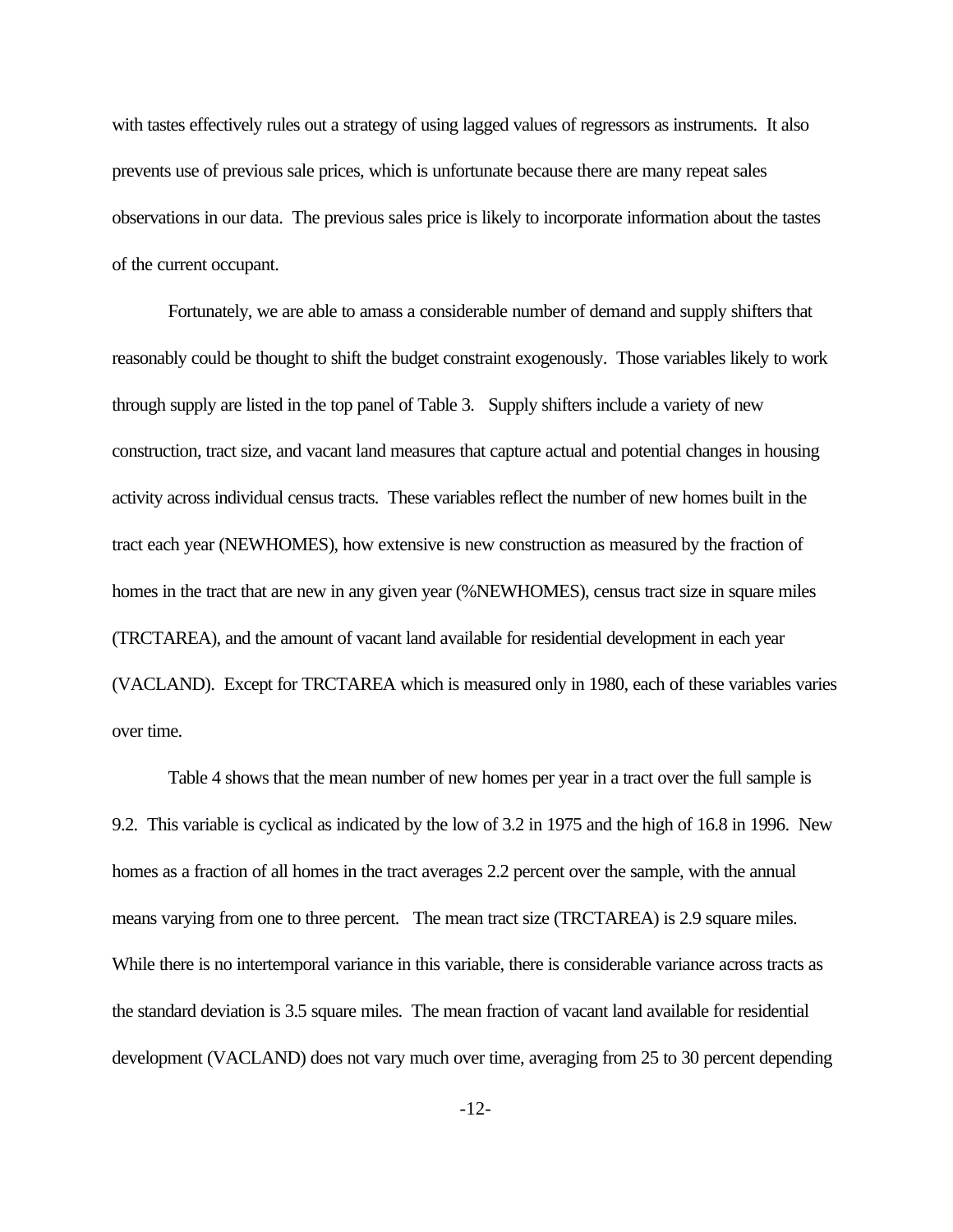upon the year. As with tract size, there is much more cross sectional variance.

The instruments likely to work only through the demand side, listed in the middle panel of Table 3, are employment growth in the city of Philadelphia (PEMPG) and employment growth in the suburbs of Philadelphia (SEMPG). Employment growth is likely to increase housing demand in communities in close proximity to the location of the employment growth. Over the full sample period, the city's employment growth averaged just under -1% per year, with the suburban growth exceeding 2% per year on average.<sup>5</sup> Table 4 shows that there is substantial variance in these data over time. We use two annual lags of these variables and interact them with locality dummies for the 53 municipalities in our sample. Interaction terms are included because the demand-side impact of city and suburban growth can shift the budget constraint differently in different parts of the metropolitan area. Using these data, Voith (1999) has shown that the housing market impacts of city employment growth differs markedly for that of suburban employment growth, and that the impacts of both city and suburban growth vary across location withing the county.

A final set of instruments includes demographic and financial variables whose impact on the budget constraint could work through both supply and demand. The thirty year mortgage interest rate (MORTRATE), for example, is likely to reflect both shifts in supplier and demander costs and hence shifts the budget constraint. The average loan rate for the sample period is 9.6 percent, although this varies widely over time as our series spans the high inflation late 1970s and early 1980s as well as the low inflation 1990s. The mortgage rate also is interacted with municipality dummies to capture

<sup>&</sup>lt;sup>5</sup>The suburban growth rate is based on employment growth in all four Pennsylvania suburban counties of Philadelphia--Bucks, Chester, Delaware, and Montgomery.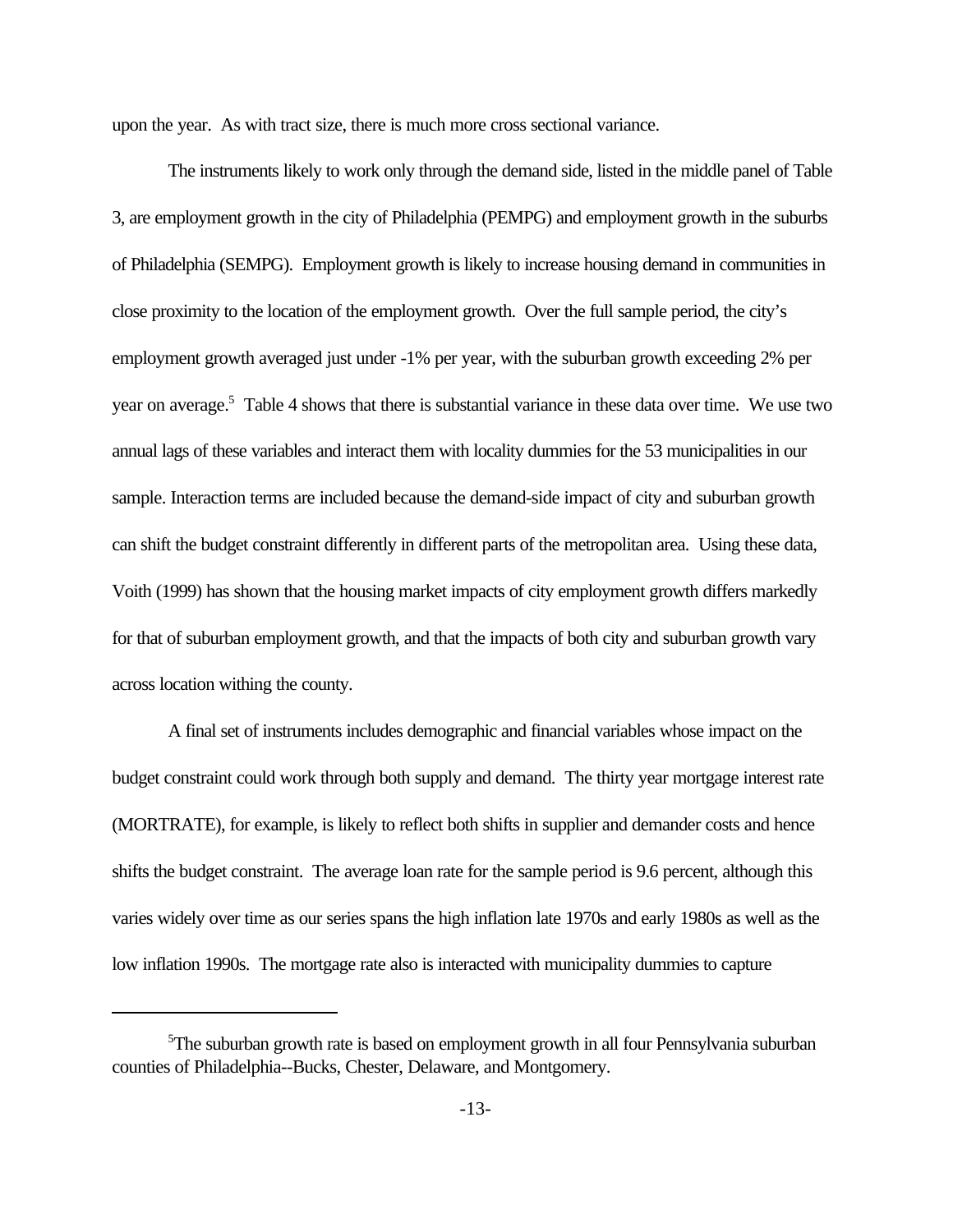differences in how the budget constraint shifts across location.

Demographic variables include a mobility measure, PCTMOVED, which reflects the fraction of households that moved between 1975 and 1980 and PCT35 54 which measures the fraction of household heads between the ages of 35 and 54. This age range spans the prime home owning years of the life cycle. These variables are computed from the STF3 files of the 1980 census and have no intertemporal variance. Mobility is relatively high as indicated by the fact that over 35 percent of households in our tracts had a different residence in 1980 versus 1975. Nearly a quarter of household heads in these tracts are between 35 and 54 years of age.<sup>6</sup> In addition to the mobility measures, we also have total sales in the tract each year (HOMESALE), which captures changes in the actual level of transactions over time. Sales of homes in a tract also are cyclical. For example, it bottoms out at 40 homes per tract during the 1982 recession before increasing to 78 in 1993.

#### Non-Housing Expenditures

While our data are very strong in terms of housing, location controls, and potential supply and demand shifters, the Montgomery County tax assessment files do not contain detailed information on household income. The only income data in the files is mean income at the tract level for 1980. Consequently, we use data from the *American Housing Surveys (AHS)* in conjunction with this figure to impute income at the household level. Using the observations on houses in the Philadelphia suburbs

<sup>6</sup>These two variables are highly correlated with the analogous figures from the 1990 census. The mean fraction of households that moved between 1985 and 1990 is 37 percent, or two points higher than found a decade earlier. The fraction of household heads between the ages of 35 and 54 also is marginally higher in 1990.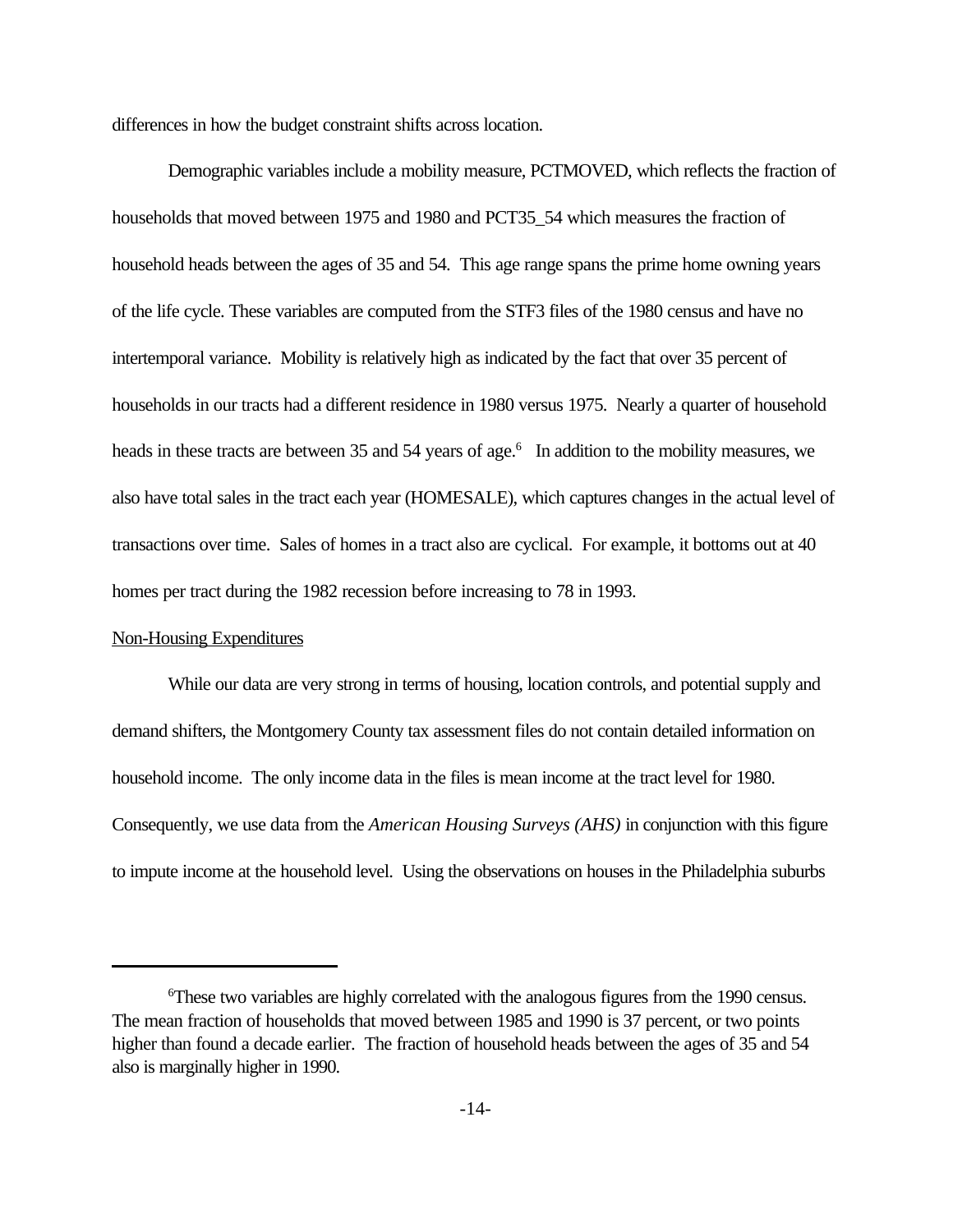that can be identified from the *AHS*<sup>7</sup> , we begin by defining household income (y) in deviation from mean form as shown in equation (6),

(6) 
$$
y_i = \ln Y_i - \ln Y
$$
,

where  $Y_i$  is the income for household i and Y is the sample mean across all years. Income in deviation from mean form then is regressed on a set of housing traits  $(x_i = X_i - X_i)$ , also in deviation from mean form) common to both the Montgomery County and *AHS* data sets and a set of time dummies as shown in equation (7),

(7)  $y_i = x_i *_{1} + TimeDummies *_{2} + >_{i}$ 

where  $>$  is an error term.

The coefficient vectors  $x_1$  and  $x_2$  are then used to impute household incomes in the Montgomery County data base. This is done in a way that incorporates the mean tract income information that is available. For the purposes of exposition, denote that tract mean value (which does not vary over time) as  $Y_c$ . An increment to that value is imputed, introducing time series and cross section variance from the  $A$ *HS*. This increment, denoted  $y_{i,m}$ , is imputed via the following equation,

(8)  $y_{i,m} = x_{i,m} *_{1} + TimeDummies *_{2}$ 

where  $x_{i,m}$  represents a housing trait vector in deviation from mean form analogous to that in equation

<sup>&</sup>lt;sup>7</sup>We use every available annual survey plus all special metropolitan surveys of the Philadelphia metropolitan area (done approximately every 4-6 years) in this effort.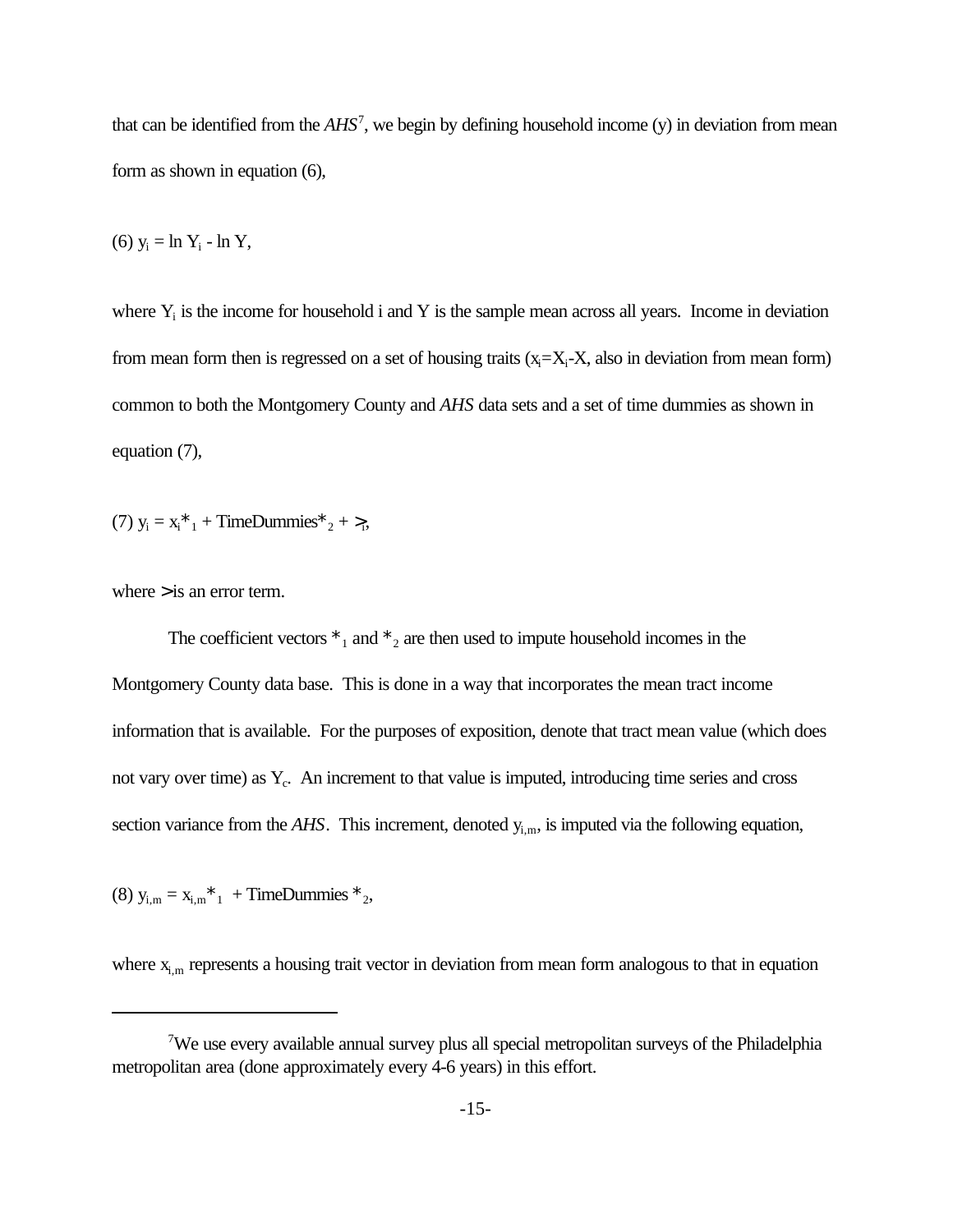(7), with  $x_1$  and  $x_2$  being the coefficient vectors estimated in equation (7).

Imputed household income for the Montgomery County observations then is  $\hat{Y}_i = Y_c + y_{i,m}$ . Finally, non-housing expenditures (denoted E, which is what is required by theory for the demand estimation) is computed using a capitalization rate c to convert house values into service flows as in equation (9),

(9)  $E_i = Y_i - cV$ ,

where V is house value (the sales price in the Montgomery County data) and the cap rate is assumed to be  $7\%$ .<sup>8</sup> The end result is a mean non-housing expenditure value of E=\$38,885 with a standard deviation about that mean of \$17,321.

## *IV. Specifications and Results*

#### Hedonic Price Functions

The first task in determining the price elasticity of the demand for residential lot size is to estimate the hedonic price of an added square foot of lot size via a specification as in equation (1). Because we want to estimate the price of a square foot of a generic lot, our hedonic specification contains housing traits and neighborhood characteristics, including controls for density and location within the metropolitan area. The structural trait and neighborhood characteristics used include those listed above in Tables 1 and 2. Three of the housing traits were entered in quadratic form: age (AGE,

 ${}^{8}$ The 7% rate is arbitrary in the sense it is not estimated, but it is within the range reported in the literature. We have experimented with small changes about this number. No result reported below is affected in any meaningful way by this.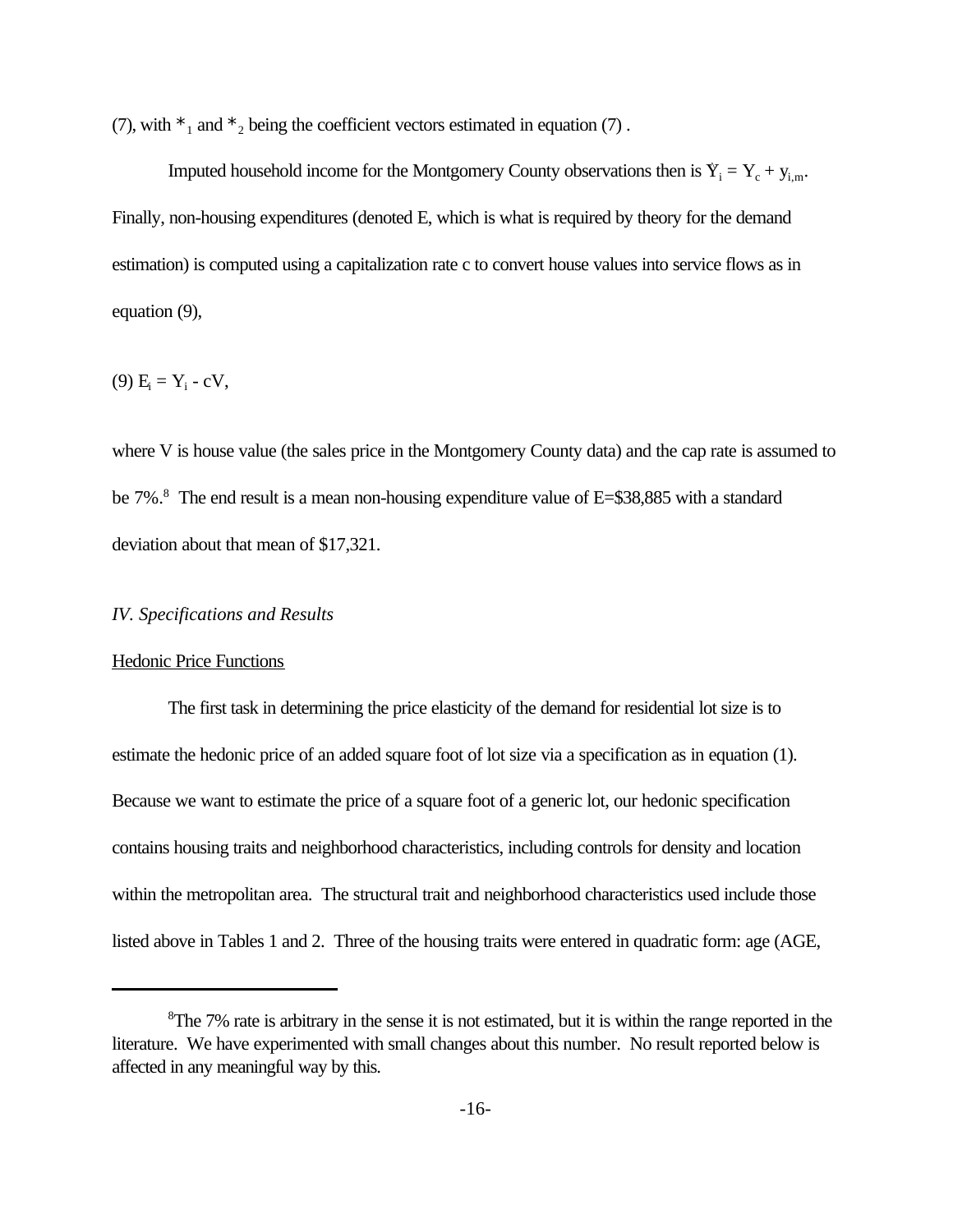AGE2), living area (LIVAREA, LIVAREA2), and lotsize (LOTSIZE, LOTSIZE2).

The specification of the hedonic employs a Box-Cox transformation of the dependent variable (real house price) as illustrated in equation (10).

 $(10) (V_i^8 - 1)/8 = Z_i^6 + e_i,$ 

where 8 is the transformation parameter. This model is estimated on each annual cross section, although the time subscript is dropped for convenience sake.

We arrived at this specification after a full grid search of possible Box-Cox parameter values showed that the likelihood function was not sensitive to transformation of the right-hand side variables.<sup>9</sup> The transformation parameter is always significantly greater than zero and averages 0.316, with the vast majority of estimated values falling between 0.25 and 0.40. Thus, the Box-Cox parameters indicate that the data tend to favor something much closer to the semi-log functional form traditional in many housing studies over a linear functional form. That said, the data confidently reject the null that 8=0 in each cross section.

The equilibrium price of a square foot of lot can be calculated from (10) as

(11)  $p_{i1} = MV_i/MN_{i1} = \frac{\hat{V}}{V}$  $i^{(1-8)}$ ,

with the partial derivative evaluated using coefficients estimated in equation (10) and each observation's

<sup>&</sup>lt;sup>9</sup>A full grid search was conducted because experimentation showed that results were sensitive to starting values. We approximated the likelihood and mapped out the surface for all possible combinations of the transformation parameters 8 and (say) 2 for the right-hand side variables. The likelihood proved to be very flat throughout the full range of 2 values. Hence, we do not transform the independent variables. The likelihood proved much more sensitive to the value of 8. The results reported below are from an estimation that uses as a starting point for the Box-Cox estimation the 8 value from our grid search that maximized the likelihood.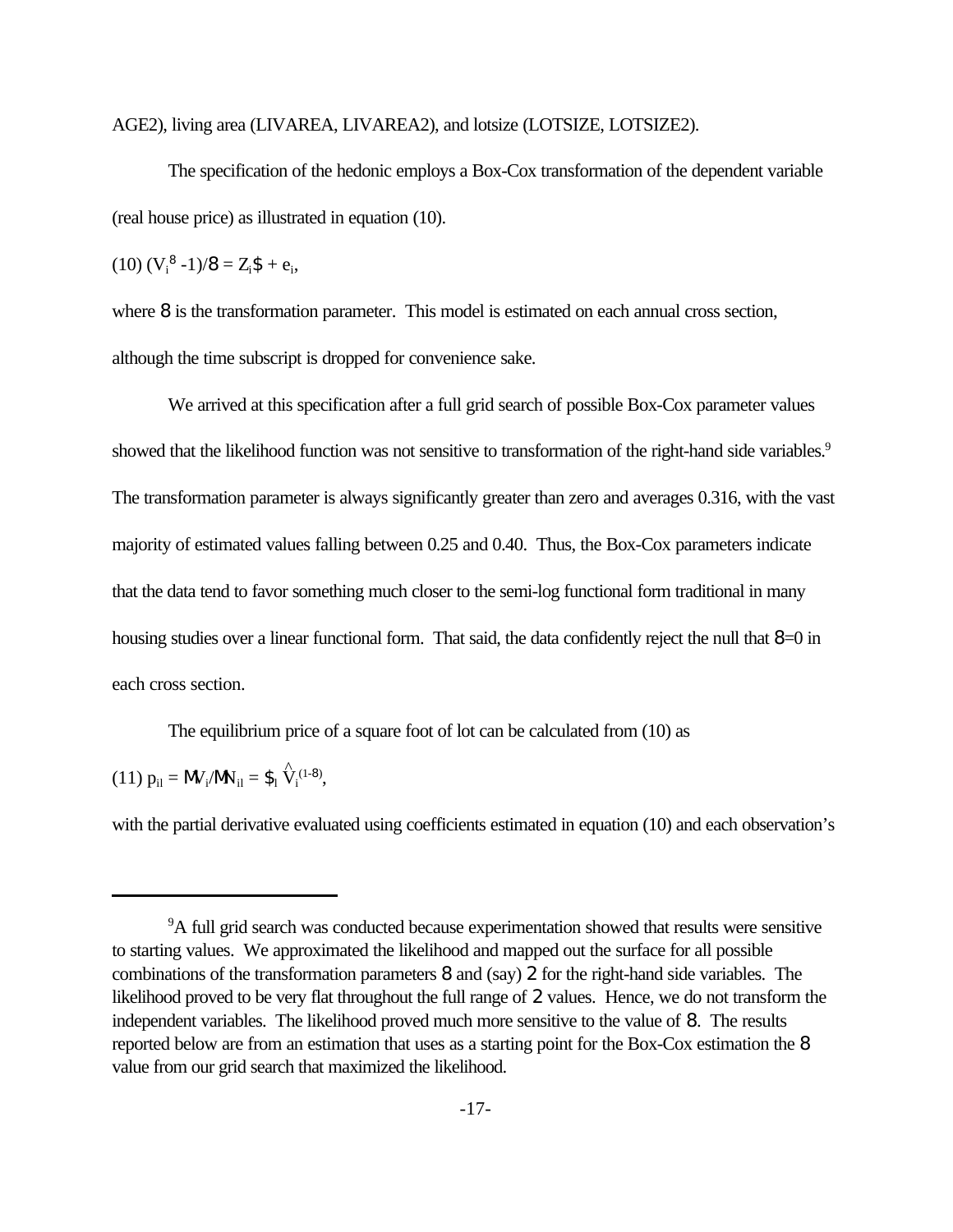predicted value,  $\hat{V}_i$  from the same equation.<sup>10</sup> The plot in Figure 3 shows that the price of a square foot of land varies considerably over time, but is without a discernable long term trend. The wide variance is not unexpected as land effectively is the residual claimant on house value. Casual observation of the time series shows that land prices fall substantially at the beginning of recessions and depressed housing markets and rise markedly just after the economic upturn begins. Land prices peaked in Montgomery County in the late 1980s, reaching  $$1.51/ft^2$  in 1988. Since then prices have trended down roughly 30 percent in real terms, although the last year of data shows a marked upturn in price that the popular press suggests has continued into 1998 and 1999. As a percentage of house value, the prices in Figure 3 hover around 15 percent of mean house value in most years. In 1972, the \$1.03 price per square foot implies land constitutes 17 percent of mean house value that year assuming the mean lot size of 19,856ft<sup>2</sup> for that year. The low is reached in 1992 when the \$0.89 per square foot price implies land is only 10 percent of the mean house value that year. $11$ 

## Estimating the Price Elasticity of Demand Via 2SLS

Using the estimate of  $p_l$  derived from equation (10)'s hedonic specification, an inverse demand function of the type illustrated above in equation (3) is estimated The results presented below are from a specification in which lot price  $(p_l)$ , lot size  $(Z_l)$ , and non-housing expenditures  $(E)$  are all in log form.

 $10$ The actual computation was slightly more complicated because the house value, lot size and lot size squared were scaled to facilitate the estimation.

<sup>&</sup>lt;sup>11</sup>We experimented with a series of alternative specifications of equation  $(10)$ . For example, allowing lot size to enter in cubic form has little impact on the results. If we do not perform a Box-Cox transformation of house price and estimate a traditional semi-log functional form, land prices are slightly higher on average. There also are more negative lot prices from that estimation. However, this has little impact on the 2SLS results and the price elasticity of demand estimates discussed in the next section.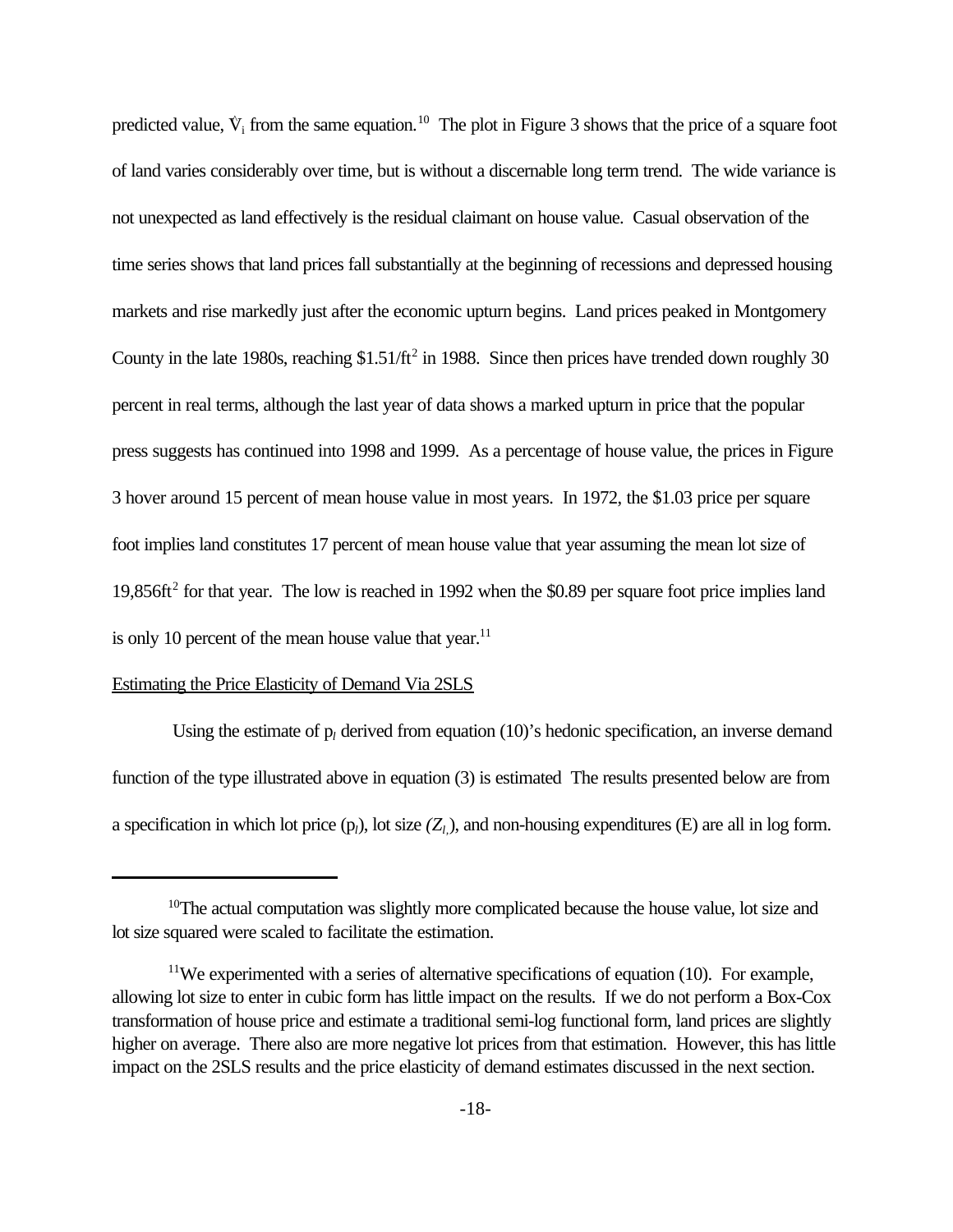Both the dependent variable and the independent variables are in log form, with the exception of the dichotomous variables and the growth rates of city and suburban employment. However, other functional forms were tried and we comment briefly on them below.

Formally, we estimate equation (12) below by 2SLS with Z and E being instrumented for with the supply and demand shifters described in Section III. The model estimated not only includes the instrumented (log) lot size and non-housing expenditure variables, but demand shifters themselves. In equation (12), these variables are represented by the D vector.

 $(12)$   $ln p_{l, i,} = "_{l,} \ln \hat{Z}_{l, i} + "_{DS} D_{i} + "_{y} \ln \hat{E}_{i} + D_{i}$ .

All terms are as defined above, with D being the error term.<sup>12</sup>

In our specification of the equations for  $Z<sub>1</sub>$  and E, the instrument set listed in Table 3 is expanded in two ways. First, the municipality dummies used in the employment growth and mortgage rate interactions are included themselves. Second, we include a vector of dichotomous year dummies to capture general supply or demand shifts that occur over time. The interaction terms and municipality dummies expand the number of instruments, but this is not a problem for our estimation given the very large sample size. There are 98,837 observations used in the estimation. Because the first and second lags of the employment growth variables are used, observations from 1970 and 1971 are dropped.

<sup>&</sup>lt;sup>12</sup>It is important to note that because some estimated lot price values (the  $p_i$ , values) are negative, we added a constant equal to the most negative value observed in the data set (2.45 in this case) to each price. This preserves the relative ranking of prices across observations while allowing us to use all observations in the estimation. We also estimated a version in which all negative  $p_i$ , values are dropped and experimented with other functional forms, including a simple linear demand in which no terms are logged. As is discussed below, the findings are robust to those changes.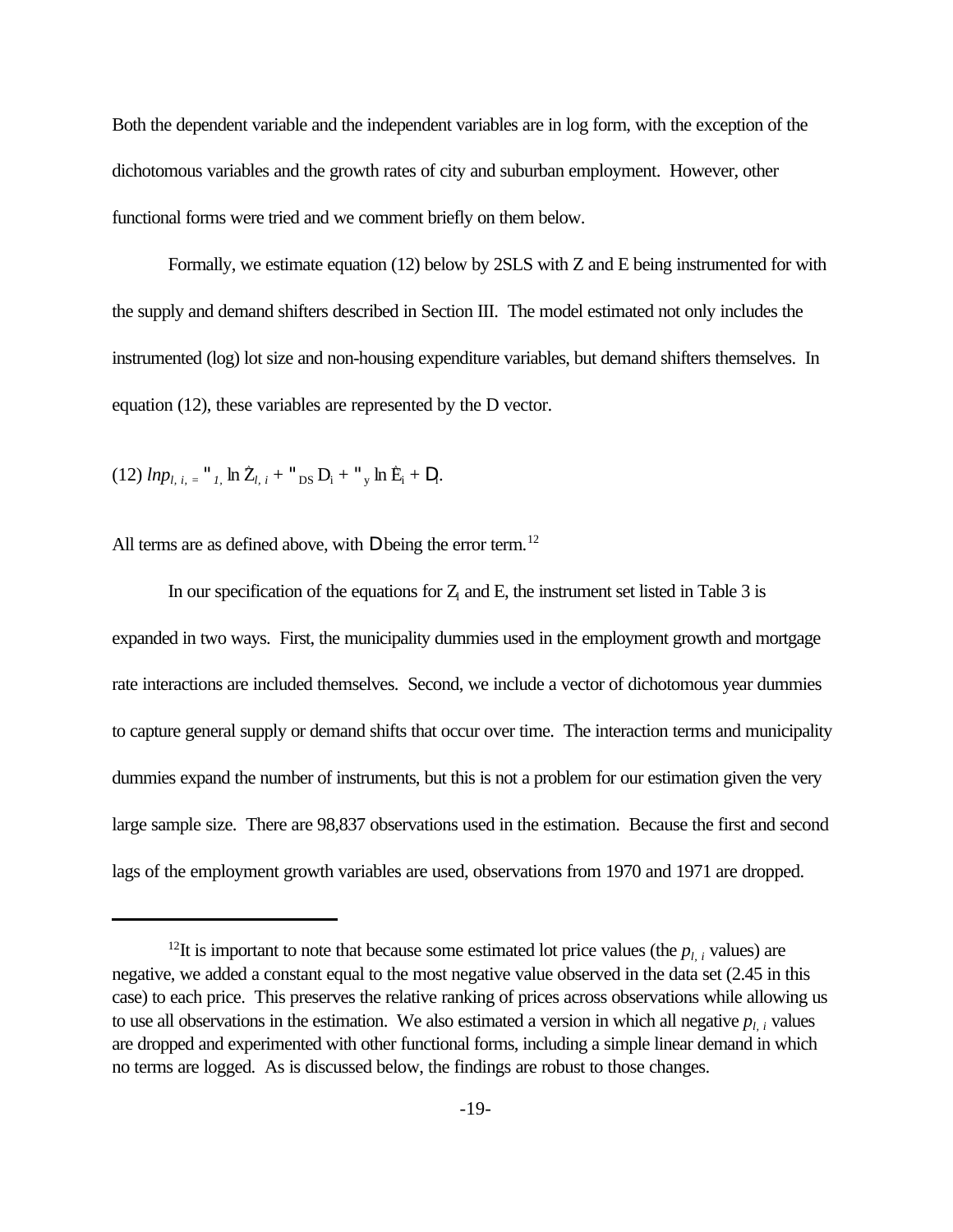Our instrument set explains about 40 percent of the variance in (log) lot size and non-housing expenditures (adjusted  $\mathbb{R}^2$  for the lot size equation is 0.41, while that for the non-housing expenditures equation is 0.40). Given that our identification comes through the four supply shifters list in the top panel of Table 3, as only they are excluded from the demand equation, it is noteworthy that they are highly statistically significant individually and collectively in the two instrument equations. We can reject the null that they are jointly insignificant at better than the 1 percent level. Full regression results for the two instrument equations are available upon request.

The demand shifters included in the D vector in equation (12) include all variables from the middle and bottom panels of Table 3. That is, all pure demand shifters and those that could work through either supply or demand are included in the final specification of the inverse demand schedule. Table 5 reports regression summary statistics for the inverse demand equation, along with information on the coefficients on the two instrumented variables. The 2SLS results are in the top panel, with the OLS results included for comparison purposes in the bottom panel. The adjusted- $R^2$  from the 2SLS estimation is 0.41, with a mean square error of 0.098 and a dependent mean of 1.23 (recall that lot price is in log form). Full regression results for the 240 other regressors (most of which are interactions with the municipality dummies) are available upon request. As the results presented indicate, coefficients tend to be estimated fairly precisely, but that is not unexpected when one has almost 99,000 degrees of freedom.

The signs of the coefficients on the Z and E variables are the expected ones. The demand schedule does slope down as indicated by the negative relation between lot size on lot price. And, lot size held constant, more non-housing expenditures are associated with ownership of more expensive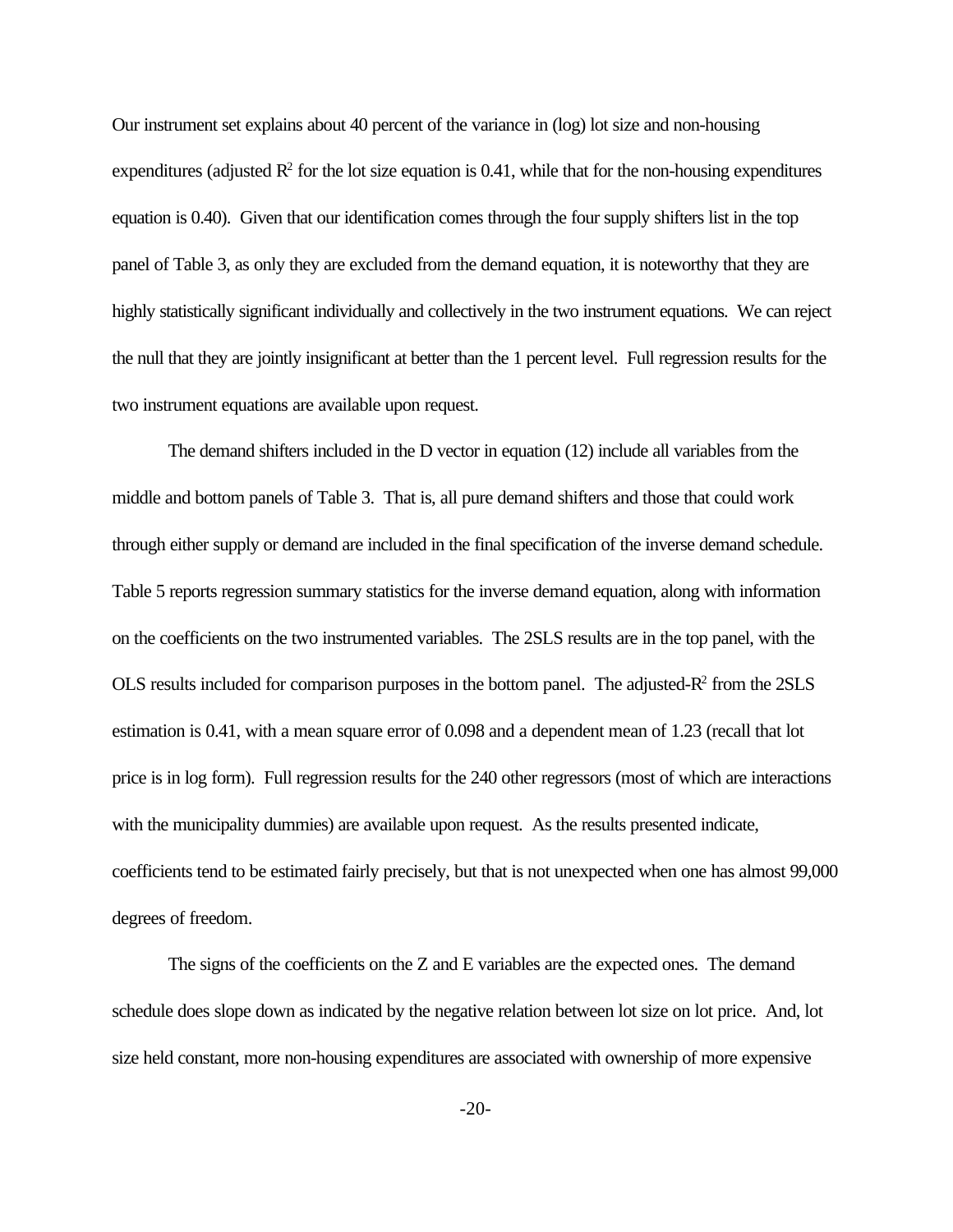land. However, neither coefficient can immediately be transformed into an elasticity. This is obvious for E, as the income elasticity must arise from the estimation of a regular, not inverse, demand schedule. The price elasticity of demand also is not the inverse of the coefficient on Z, but it can be transformed into an elasticity estimate. Because the dependent variable has been transformed with the addition of a constant (2.45 in this case), it is easy to show that the price elasticity must be computed as  $O_p = [(p_1/(p_1+c))^*(1'/n_1)]$ , where  $p_1$  is the mean lot price per square foot, c is the constant value that was added to each price observation, and  $''_1$  is the coefficient on  $Z_1$  from Table 5. The price elasticity resulting from the 2SLS estimation of the inverse bid function for residential lot size is -1.64.

It is especially noteworthy that this estimate is only 66 percent of the -2.48 elasticity resulting from a simple OLS estimate of the inverse demand. Thus, it appears that OLS estimates of the price elasticity of this particular trait are substantially biased upward for the reasons outlined in Bartik (1987) and Epple (1987). It is also worth emphasizing that the OLS estimate of a 'regular' demand curve that has lot size on the left hand side and lot price per square foot on the right is downward biased.<sup>13</sup> The price elasticity arising from a OLS estimation of a regular demand function with the identical functional form is -0.81, only one-half that found in the 2SLS model of the inverse demand function.

These general findings are robust to various specification and sample changes. For example, if we drop all negative lot price observations (i.e., if we do not add a constant so that all values are positive before the logging of price), the price elasticity from the 2SLS estimation is only marginally different at -1.78. The OLS-based price elasticity is -2.59 so that the upward bias still is a hefty 69

 $13$ That this is the case follows mathematically from inverting the inverse demand (presuming that is possible, which it is here).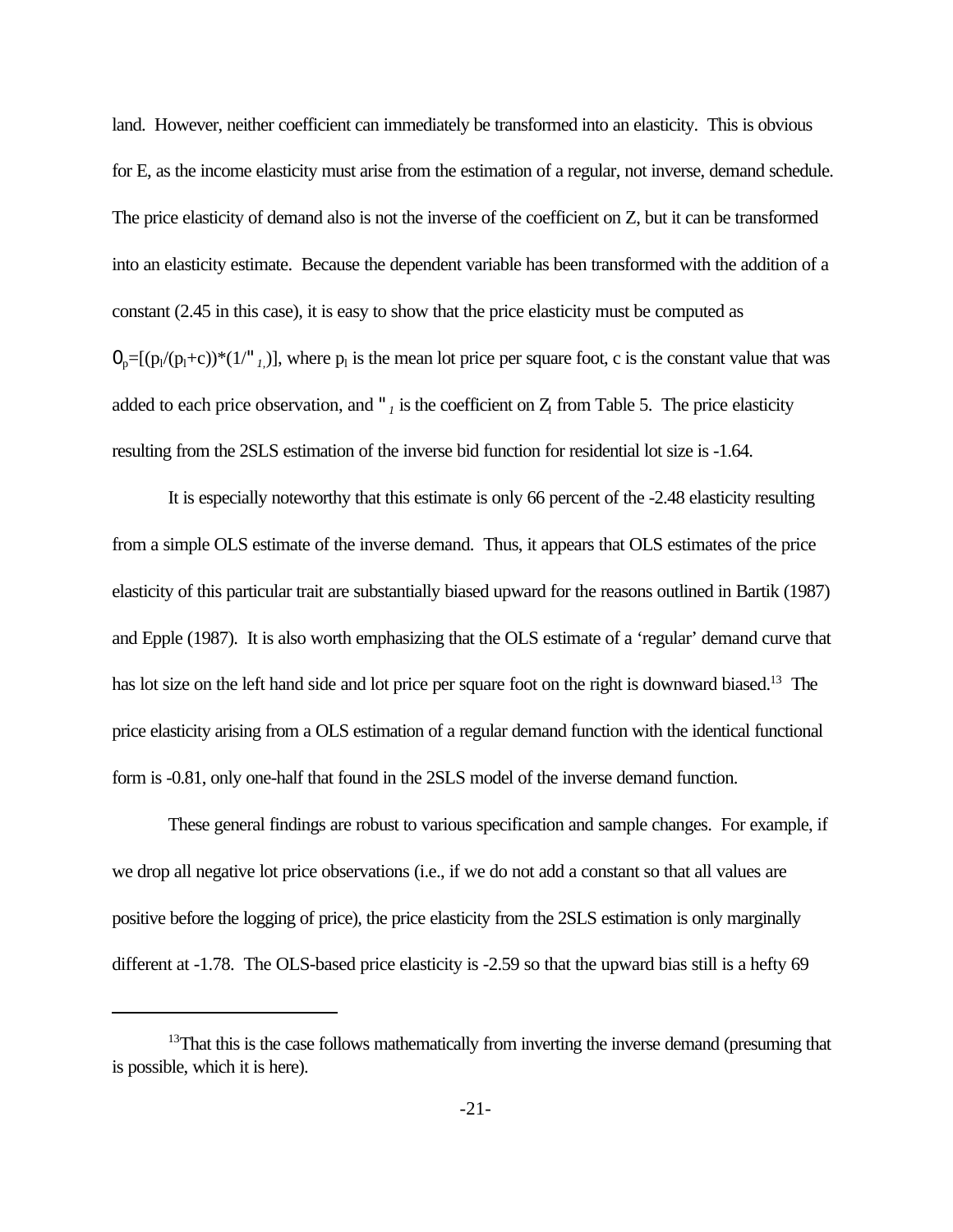percent. The implied elasticity from estimating a regular, as opposed to an inverse, demand is -0.70, also not very different from the findings reported for our preferred specification.

Estimating a purely linear 2SLS version of (12) so that no dependent or independent variable is logged does result in a higher price elasticity of -2.30. However, it still is less than the -2.56 value obtaining from an OLS estimation and greatly exceeds the -0.59 value associated with OLS estimation of a 'regular' demand schedule.<sup>14</sup>

In sum, our results suggest that the price elasticity of demand for land is fairly high, ranging from -1.64 to -2.3, with our preferred specification yielding results at the bottom end of that range. That said, OLS-based results are even higher, varying in a narrow band from -2.48 to -2.59. And, price elasticities arising from estimation of regular, not inverse, demand functions are biased downward–severely. Our findings there never exceeded -0.81.15

<sup>15</sup>In the only other study that explicitly tries to deal with the issues raised by Bartik (1987) and Epple (1987), Cheshire & Sheppard (1998) report price elasticities of demand for land ranging from - 0.6 to -1.6 for a variety of British cities they studied. Besides being at the high end of their range, an important difference between our findings and theirs is that Cheshire & Sheppard (1998) report no difference between OLS and 2SLS results. We believe that the reason they do not find OLS-based elasticities upwardly biased lies in their strategy for choosing instruments. The adopted a policy of employing lagged values of regressors as instruments. As discussed above, we rejected that approach because lagged regressors are unlikely to shift the budget constraint independent of preferences. Thus, we do not think their instrumental variables estimation effectively deals with the underlying specification

<sup>&</sup>lt;sup>14</sup>Tweaking the underlying hedonic specification does not change the tenor of the results either. For example, if lot size is entered in cubic, rather than quadratic, form in equation (9) and then equation (10) is estimated with the new implied lot prices, the 2SLS price elasticity is -1.56, barely different from the -1.64 figure from our preferred model. The upward bias associated with OLS estimation holds even if we do not use a Box-Cox transformation and estimate a simple semi-log hedonic. Given that the data clearly reject logging house price in the hedonic, we do not believe these estimates are relevant for gauging the true value of the price elasticity of demand. We note them only to emphasize that OLS price elasticity estimates are higher than the 2SLS estimates no matter what functional form one uses in the hedonic model.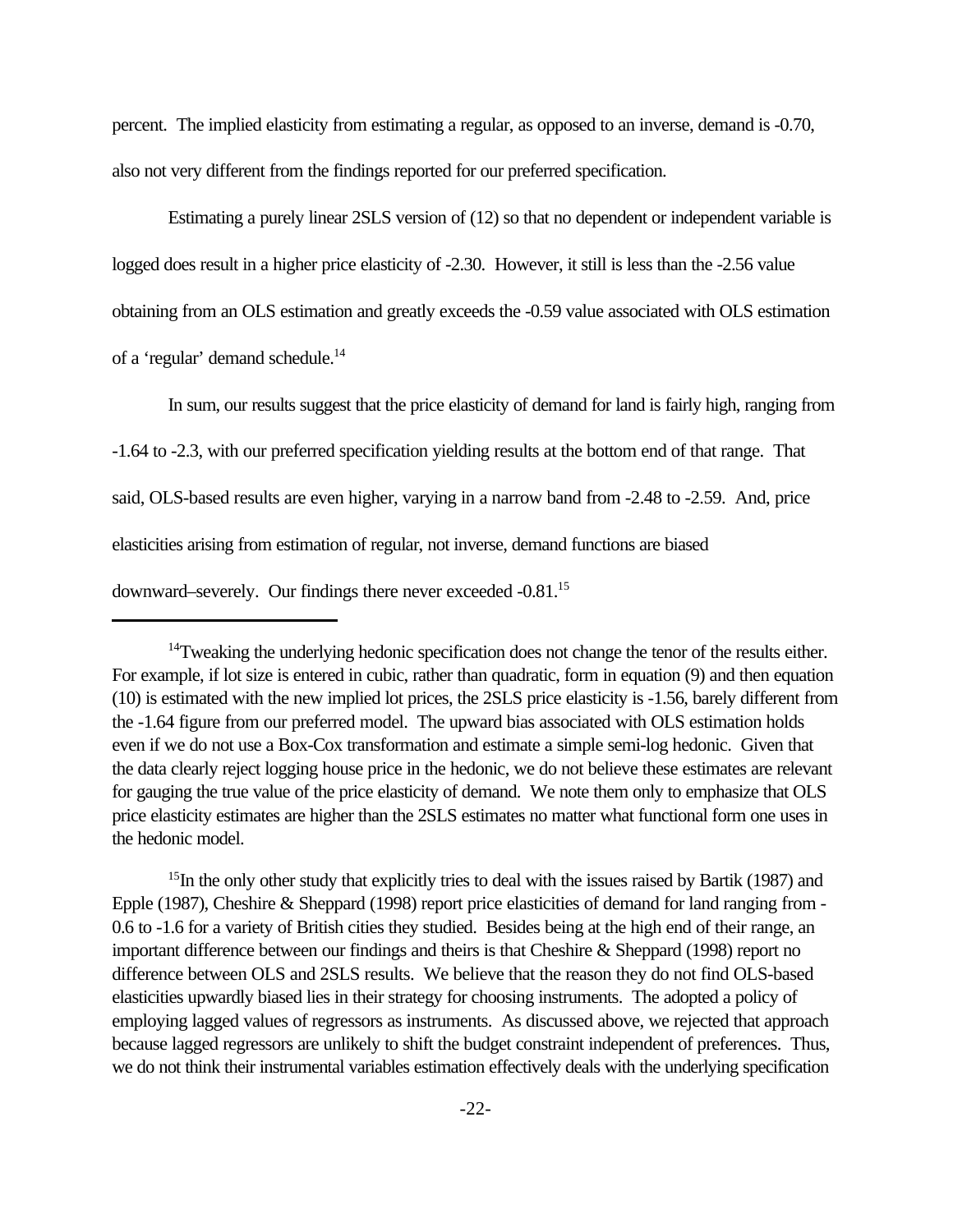#### *V. Implications for Urban Form and the Nature of the Demand for Land*

An elastic demand for residential land has potentially important policy implications because policies that have or will influence the price of land could result in material changes in the quantity of land demanded, and in some instances, the extent to which high and low income households choose separate communities. That our estimate is higher than previously reported also may suggest that there is an independent demand for land beyond the derived demand suggested by Muth (1964, 1971). Both issues are considered more fully in this section.

#### The Price Elasticity of Demand for Land and Urban Form

If the price elasticity of demand for residential land is in the -1.6 range, policies that change the price of land materially can have very large impacts on urban density and on spatial sorting along income lines. To see this more clearly, first consider the federal tax treatment of housing which Poterba (1991) estimates provides benefits averaging 15 percent of user costs on an annual basis. If these benefits are not capitalized into the price of land (i.e., residential land is elastically supplied), our price elasticity estimate of -1.6 indicates that the tax treatment of housing could reduce residential density by up to 24 percent (i.e.,  $24=15*1.6$ ). While this overstates the likely impact for obvious reasons<sup>16</sup>, the

bias issue.

<sup>&</sup>lt;sup>16</sup>One reason is the no capitalization assumption. If the program benefits were fully capitalized into land prices, no behavioral effects on residential land usage would result. This may be closer to the truth in fully built-out cities and inner-ring suburbs where residential land may be in very inelastic supply, but certainly is not the case on the urban fringe. This suggests that, while a metropolitan-wide average effect may not have a clear meaning, the impact on density could be very large in communities in which land is in elastic supply. A second reason is that the program benefits need not all fall on land. However, our priors are that of all the traits the comprise the good called housing, physical structure attributes such as bathrooms, bedrooms, and roofs are much more likely to be in elastic supply than is land. To the extent this is not the case, the 15 percent change in price overstates the influence of the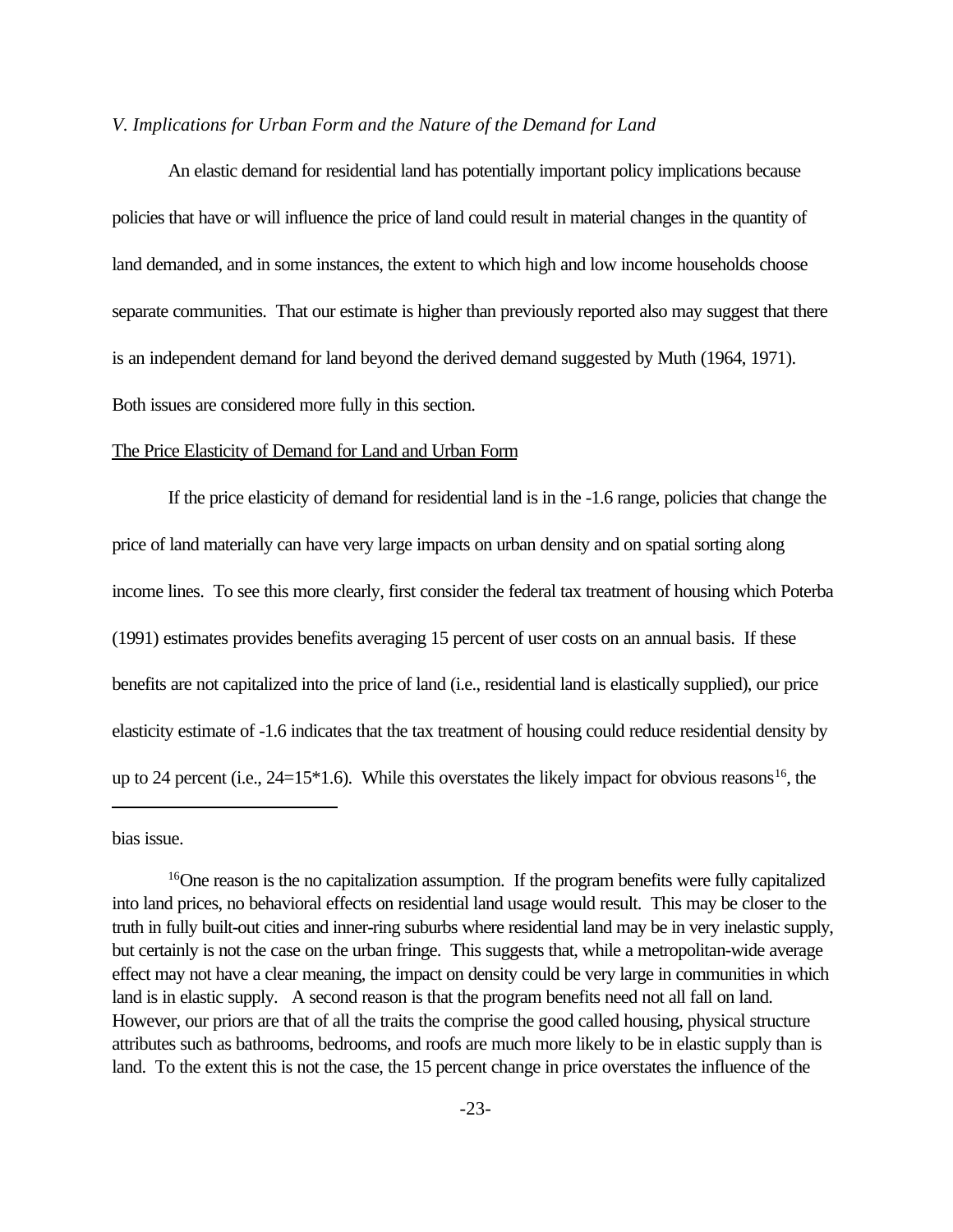perhaps obvious point we are trying to make—combining policies that have big effects on land prices with a big price elasticity can lead to big impacts on behavior—appears to have been largely overlooked in an urban literature dominated by a successful model that (not improperly by any means) focused attention on the trade-off between income and transportation/commuting costs.

The importance of a price elastic demand for residential land for spatial sorting along income lines that could result from a policy such as subsidizing home ownership through the tax code also can be highlighted within the traditional city model. Consider a standard spatial model with housing consumption given by q, land rent by r, non-housing consumption by c, commuting costs per mile by t, household income by y, distance from the urban core measured by x, and preferences given by  $v(c, q)$ . Now, let the federal tax treatment of housing be modeled such that high income households (i.e., itemizers) receive a subsidy while low income households (i.e., non-itemizers) receive no subsidy. Thus, if J is the high income household's share of housing costs, with the government paying 1-J, the budget constraint is given by  $c + Jrq = y - tx$  for the household residing at location x. Substituting for non-housing consumption, the equal utility level U required across space in equilibrium requires that  $Max_{(a)}v(y-tx-Jrq, q) = U$ . The familiar bid-rent function of the high income household is determined by differentiating this expression, such that  $Mr/Mx = (t/Jq)$ .

This bid-rent function tells us by how much rent must vary across locations  $(x's)$  for rich

policy. Yet another reason is that our example abstracts from income effects. If the public subsidy were eliminated, government revenue would be higher so that taxes could be cut (other public outlays held constant, of course). Household incomes would be somewhat higher. Since the income elasticity of demand for land is positive, the net impact on density would be lower than our back-of-the-envelope calculation suggests.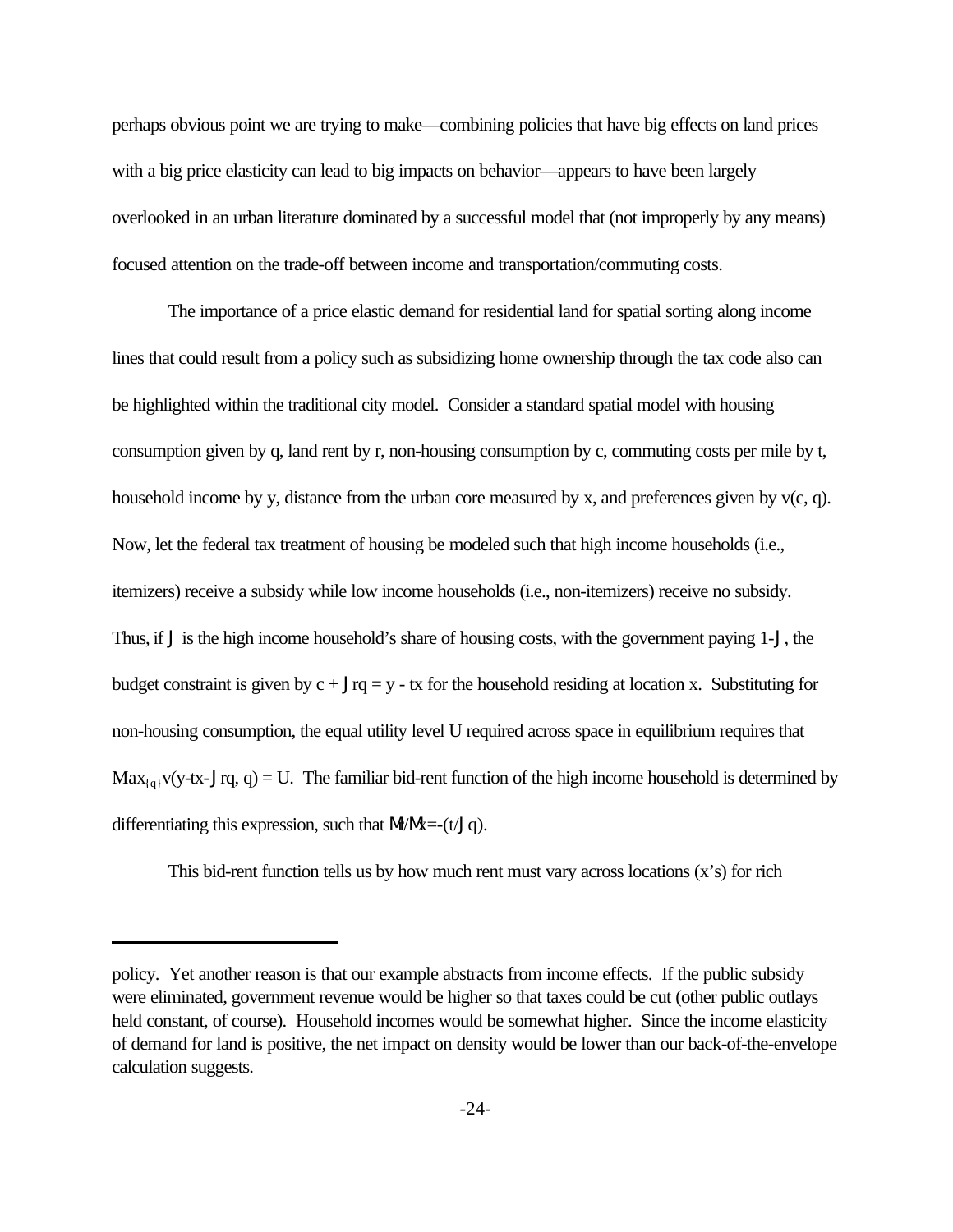households to be indifferent across sites. For the rich to sort into the suburbs and the poor into the central city, the bid-rent curve of the rich must be flatter than that of the poor. Stated differently, the slope of Mr/Mx must be smaller (in absolute value) than the corresponding slope for the low income group, with the appropriate comparison being made where their bid-rent curves intersect.

How sorting is affected by an increase in the tax subsidy (i.e., a decrease in J) depends critically upon the price elasticity of the demand for land. Specifically, if the price elasticity is greater than one (in absolute value), the policy increases spatial sorting along income lines.<sup>17</sup> The most realistic case to consider is one in which q adjusts in response to a decline in r. To analyze this situation, it is helpful to derive the J-induced change in the bid-rent function slope assuming that the height of the bidrent curve stays constant. This can be done by differentiating the denominator (Jq) of the Mr/Mx expression with r held fixed. It turns out that  $M(Jq)MJ_{r}$  r constant #0 if the price elasticity of the demand for land is greater than one. Thus, if the housing tax subsidy is increased for high income households (i.e., J **decreases**) and the demand for residential land is price elastic, the denominator of Mr/Mx increases, thereby flattening the bid-rent function for the rich. This strengthens tendencies towards income sorting.

Thus, both the extent of urban sprawl and the degree of suburbanization of the rich well may have been more influenced by public policies that have lowered land prices than is presently realized. We emphasize that this is not to say that population decentralization and spatial sorting along income lines would not have occurred in the absence of policies impacting land prices. Quite the contrary in

<sup>&</sup>lt;sup>17</sup>We are indebted to Jan Brueckner for pointing this out to us and for suggesting the example outlined immediately below.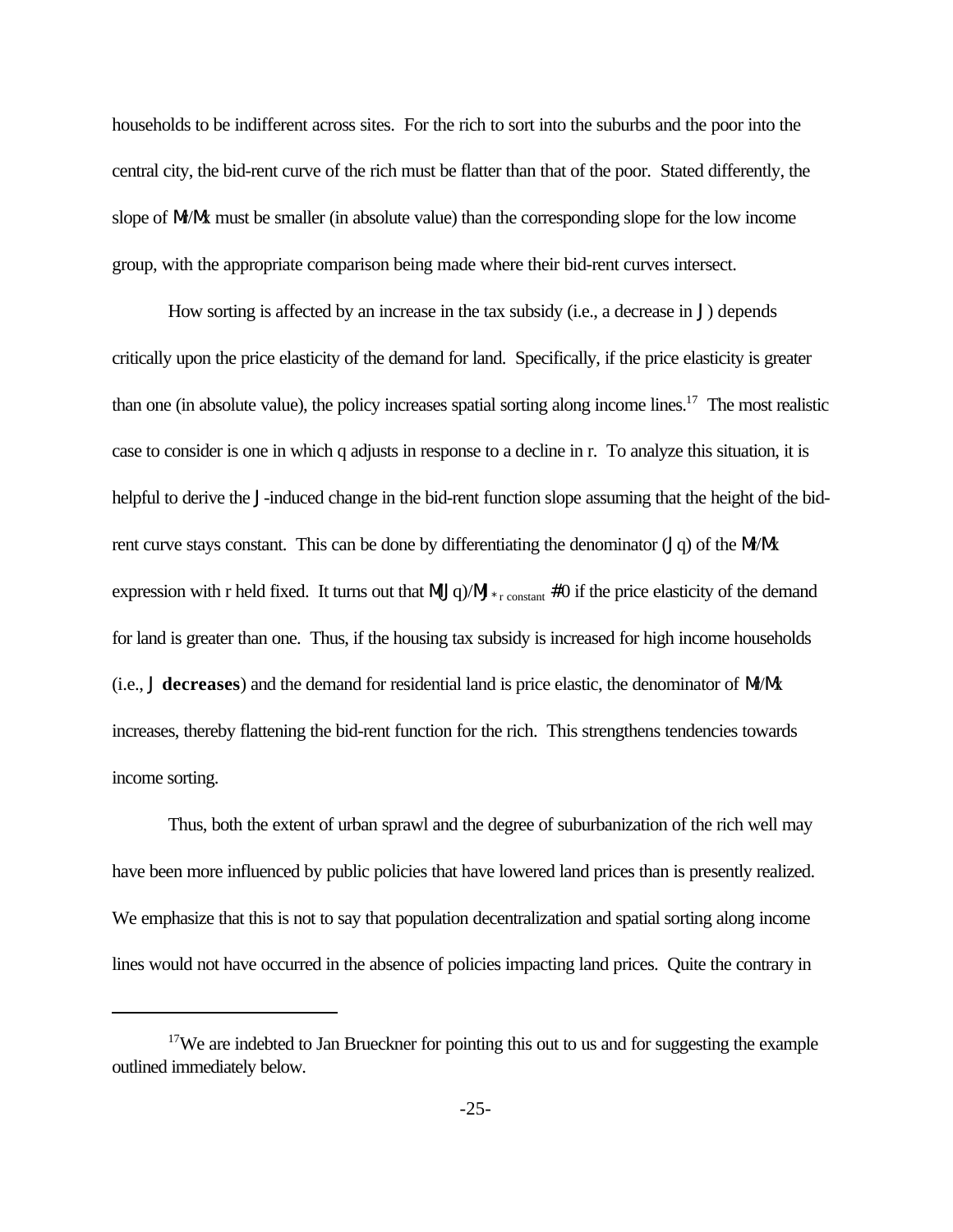fact, as we agree that the trade-off between land consumption and commuting costs emphasized in the traditional Mills-Muth-Alonso city model is an essential motivating force of the expansion of metropolitan areas and of spatial sorting along income lines. That said, our price elasticity results indicate that additional work is urgently needed to determine more precisely how public policies affecting the price of land may have influenced the nature of urban form in the United States independent of income growth and improvements in transportation technology. This is needed not just to improve our understanding of the forces that may have helped drive the low density suburban lifestyle that has come to dominate America's metropolitan areas, but also to better comprehend the impacts of smart growth policies for the future. Our findings indicate that anti-sprawl policies which increase the cost of using land can have meaningful impacts on the quantity of land demanded. Hence, a first point of departure should be to gauge the likely price effects of any such policies.<sup>18</sup>

#### The Price Elasticity of the Demand for Land: Implications for the Nature of Demand

Given the potential policy import of our price elasticity estimate and the fact that it is higher than most previous estimates in the literature, a careful comparison with previous research clearly is in order. Some background on how the demand for residential land is treated in the urban literature is very useful before delving into specific comparisons of estimates.

There are two distinct perspectives in the literature. One, epitomized by Alonso (1964), treats land very generally as an argument of the household's utility function. The demand for land is no

<sup>&</sup>lt;sup>18</sup>This will also serve to emphasize that 'containing' sprawl is not free. Prices will have to be raised to achieve any increase in density. Indeed, one of the benefits of 'sprawling' is that land costs are lower to home owners.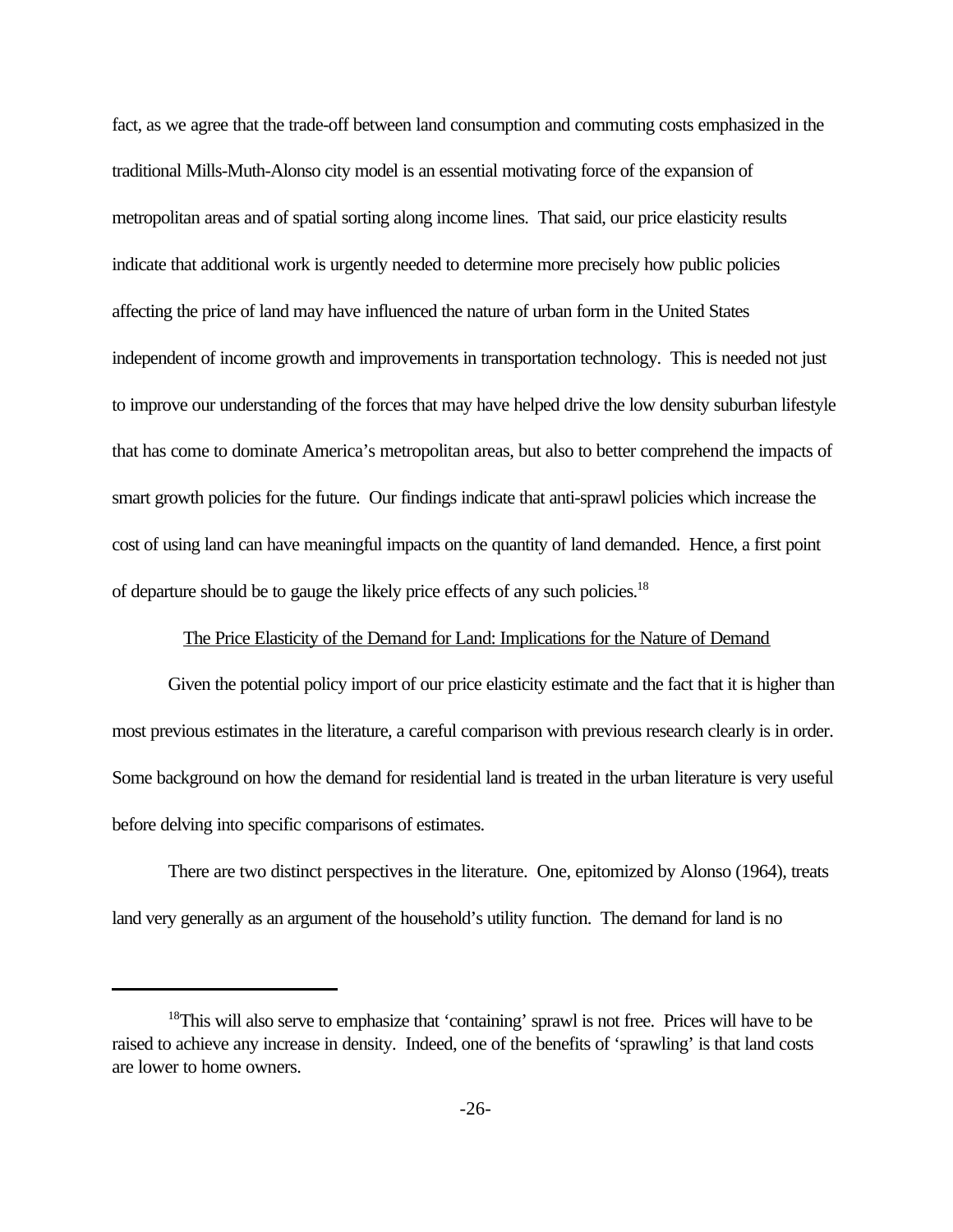different from the demand for any other good and it must obey only those restrictions applicable to any demand function. The other perspective, pioneered by Muth (1964, 1969, 1971), treats residential land and the physical buildings on it as inputs into the production of housing. From this viewpoint, the demand for land is derived solely from the demand for housing and the supply of built structures. More specifically, the parameters of the demand for land can be shown to depend upon the following: (a) the elasticity of housing demand; (b) the elasticity of supply of structures; (c) the relative importance of land; and (d) the elasticity of substitution of land for capital in the production of housing.<sup>19</sup>

This distinction between Alonso's and Muth's treatment of land is important for two reasons, one related to the analysis of urban issues in general and the other to our paper's elasticity estimate specifically. A key attraction of Muth's approach is that a variety of interesting urban issues ranging from the impact of improvements in the road infrastructure on aggregate urban land value (see Muth (1964), pp. 230-231) to estimation of the real resource cost of building public housing on slum versus non-slum land (see Muth (1971), pp. 252-253) are amenable to analysis based on knowledge of the price elasticity of demand for residential land and at least some of the variables enumerated in the previous paragraph. Alonso's more general treatment does not constrain the parameters of the demand for land nearly so nicely, and thus yields much weaker empirical predictions with respect to these and other policies.

At least partially because much urban policy analysis is made simpler if there is no independent demand for land beyond that associated with its role as a factor of production in the technology of

<sup>&</sup>lt;sup>19</sup>See Muth (1964) for a brief and clear derivation. His book (1969) deals with many of the underlying issues in greater detail.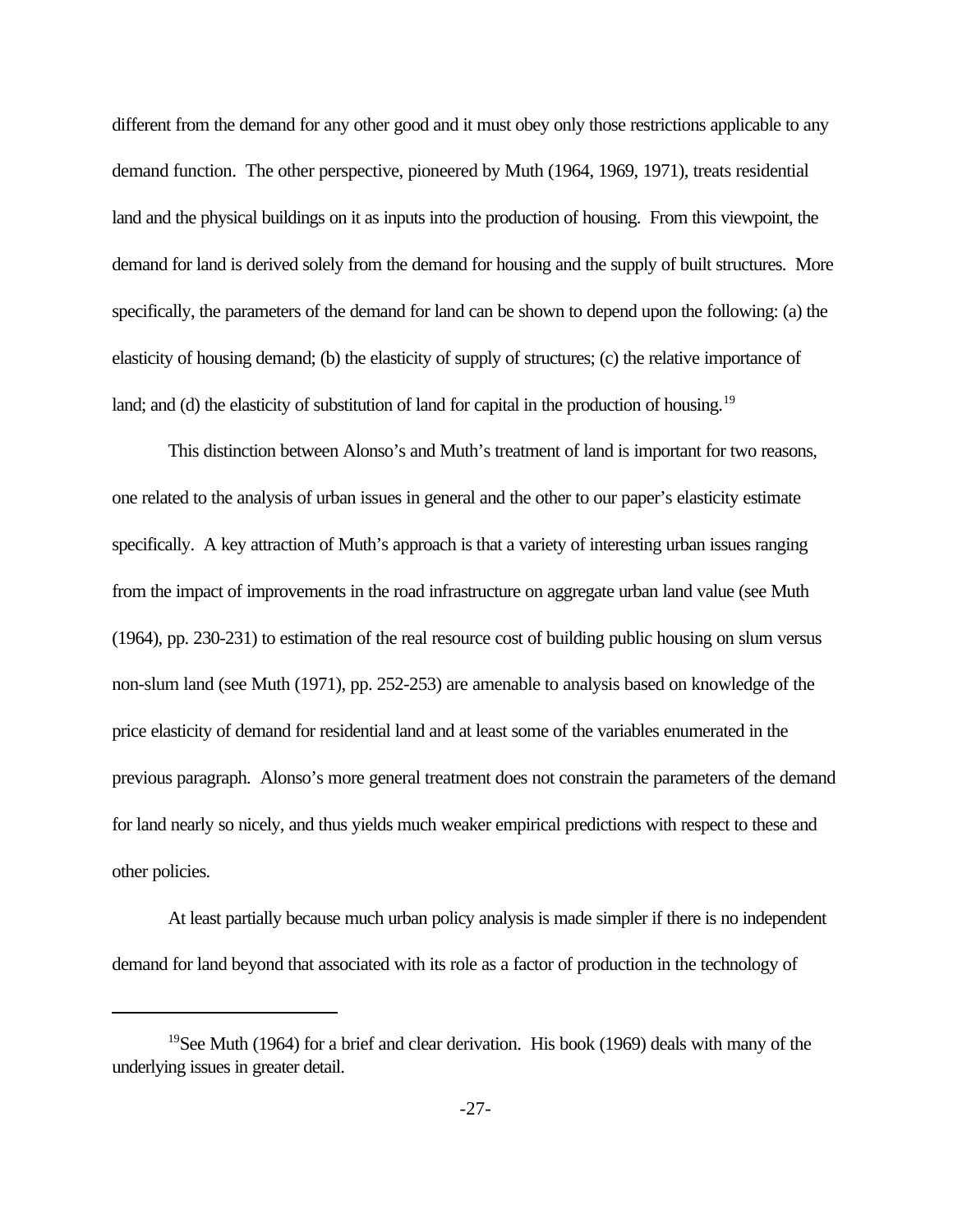producing a commodity called housing, there has been more work trying to pin down the key parameters identified by Muth. With respect to our paper, it is noteworthy that the results of Muth and those who followed in his path suggest the price elasticity of demand for residential land is in the -0.8 to -1.0 range. Hence, is it with this work that a careful comparison of approaches and results needs to be made.

At its simplest, Muth (1964, eq. 18) shows that the price elasticity of demand for land  $(O<sub>l</sub>)$  can be expressed as

(13)  $Q_l = -k_{nl}F + k_lQ_h^{20}$ 

where  $k_{nl}$  is the share of non-land factors in the production of housing,  $k_l$  is land's share in the production of housing, F is the elasticity of substitution between land and the non-land factor in the production of housing, and  $O<sub>h</sub>$  is the price elasticity of demand for housing. Typical estimates for  $F$  and  $O<sub>h</sub>$  reported in the literature are 1 and -1, respectively.<sup>21</sup> While one can quibble with these particular estimates, they indicate the price elasticity of demand for residential land cannot be more than -1 itself, assuming of course that the demand for land can be viewed entirely as derived from the demand for housing and the supply of physical structures.

 $20$ Labor and non-land capital are assumed to be perfectly mobile in this case. If this assumption is abandoned, the expression for the price elasticity of demand becomes slightly more complex, with the elasticity of supply of housing entering the equation explicitly. The price elasticity of land still is a function of the elasticity of substitution, the price elasticity of housing, and the factor shares; however, the relation is non-linear. See equation 16 in Muth (1964) for the details.

 $21$ These also tend to be the most recent estimates, although that for the price elasticity of housing demand has a longer pedigree. See Thorsnes (1997) on the elasticity of substitution. Reid (1962) first concluded that the price elasticity of housing demand was about -1. A variety of other work reports slightly less elastic findings. However, Rosen (1979) reports a price elasticity of -1, using time series variation that we consider most appropriate for dealing with the issue.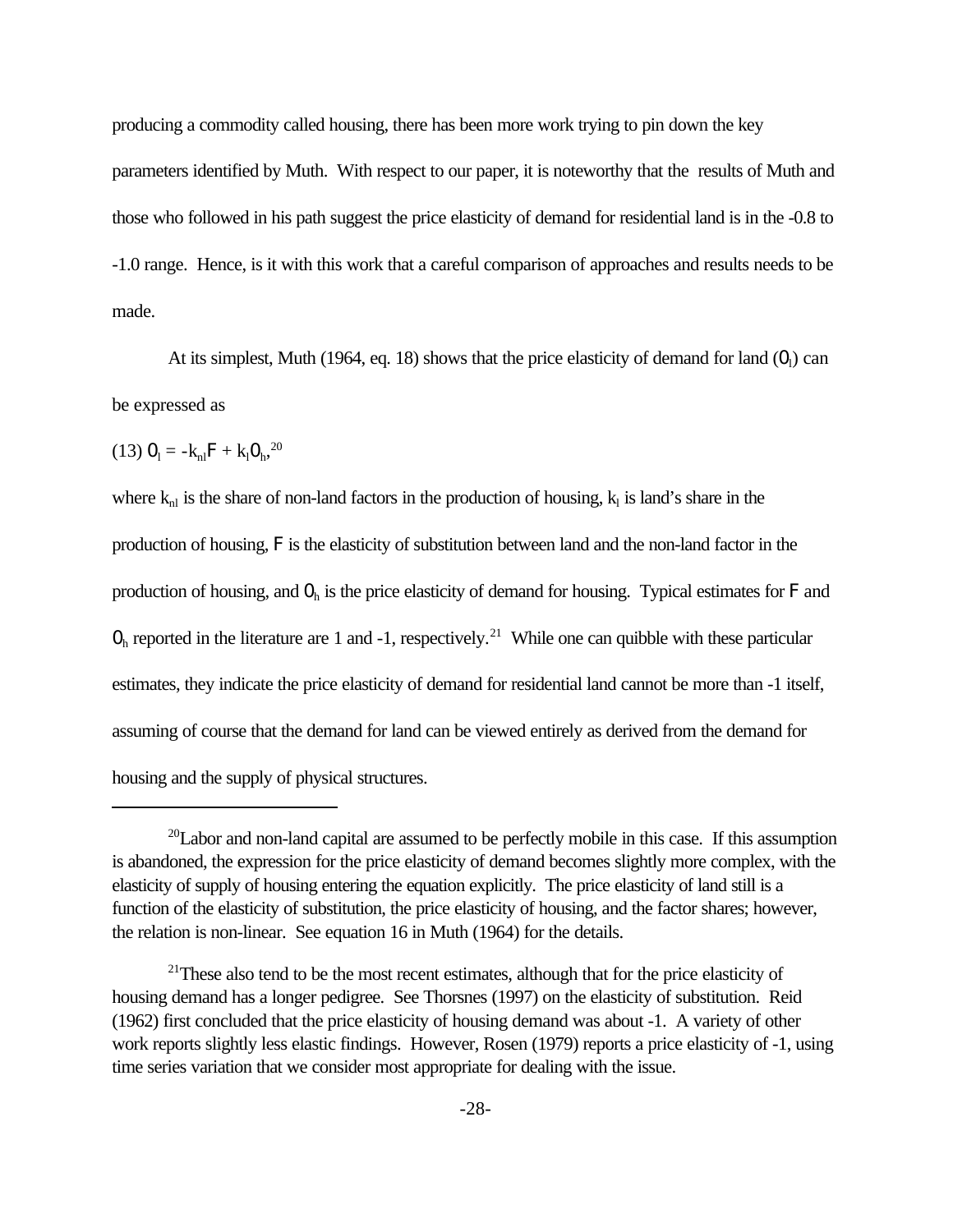Our interpretation of this branch of the literature is that estimates of the elasticity of substitution in production probably are biased down, so that Muth's derived demand perspective could lead to slightly higher estimates of the price elasticity of demand for land. McDonald's (1981) review of the elasticity of substitution literature came to the same conclusion based on a combination of classic errors-in-variables and endogeneity problems. Thorsnes (1997) most recently tries to deal with these issues and reports estimates of F as high at 1.08 (but statistically indistinguishable from 1).

It is worth noting that larger elasticities of substitution result from instrumental variables (IV) specifications. Most estimates of F essentially derive from a specification akin to the following (14) Non-Land Housing Expenditure/Land =  $" +$  \$\*Land Price + ...,

Typically, the dependent variable in (14) is computed as {(property value/land area) - price of land}. The fact that the price of land is used to compute the dependent variable can lead to obvious problems. Instrumenting for the price of a unit of land generally leads to larger estimates for \$ (and thereby, F, which is function of \$).

Even with improvements in data reducing measurement error and providing better instruments, we suspect that the elasticity of substitution in production is higher than that reported by Thorsnes (1997). The primary reason is that the potential impact of zoning has not been (and perhaps cannot be) fully controlled for. On the production side, zoning must constrain the extent to which developers can substitute land for capital (and *vice versa*) in housing. Within a given platt of homes, developers may have limited substitution possibilities for regulatory reasons. However, in a technological sense, the scope for substitution almost certainly is much larger.

We do not know precisely how large any remaining bias is, but equation (13) can be used to

-29-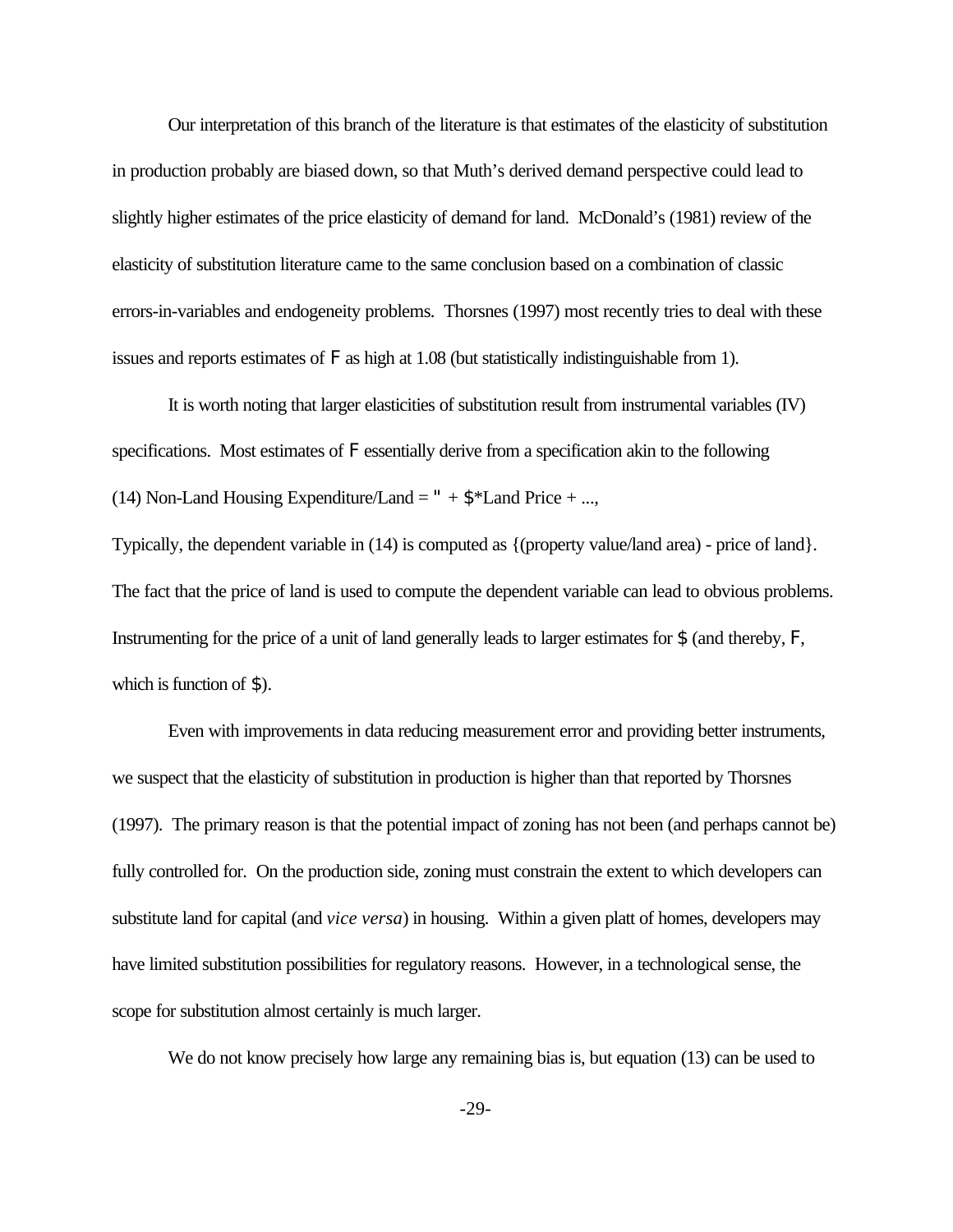gauge how much higher F would have to be to generate a price elasticity of land demand of -1.6. Using a land share of 15 percent which is what we find for our suburban Philadelphia data (i.e.,  $k_{nl}$  = .85 and  $k_1 = .15$ ) and a price elasticity of housing demand of -1, the elasticity of substitution must be 1.7 for the implied price elasticity of demand for residential land to equal -1.6. If the true F equals 1.35 (midway between Thornses' (1997) recent estimate and 1.7), the implied demand price elasticity for residential land is -1.3.

While some might find it conceivable that correcting remaining biases would lead to a 70 percent increase in the estimated elasticity of substitution, good reason exists to believe there is a demand for land independent of its use as a factor in the production of housing. In fact, Muth (1971, Table 3) reports results from an OLS estimation of an ordinary demand function for land (i.e., quantity of land regressed on price of land) supporting just such a conclusion.

Muth's estimated price elasticity is virtually identical to that implied by his theoretical framework in which the demand for land is derived solely from its use as a factor in the production of housing. Given that Muth (1971) wrote well before Bartik (1987) and Epple (1987) informed us about the biases inherent in OLS estimation of demands for bundled traits, it was reasonable for him to interpret this as evidence that his approach captured all that was essential about the demand for residential land. We now know that the price elasticity of such a trait is biased down when estimating a 'regular' demand schedule (i.e., Q on P).<sup>22</sup> Recall from Table 5 that we found the OLS-based elasticity from a

 $22$ The underlying process giving rise to Muth's data still is one of consumers choosing land as part of a bundled good. Hence, price and quantity are being chosen simultaneously. Because unobserved individual tastes are likely to be correlated with both price and quantity of residential land, the economic issues raised by Bartik (1987) and Epple (1987) apply.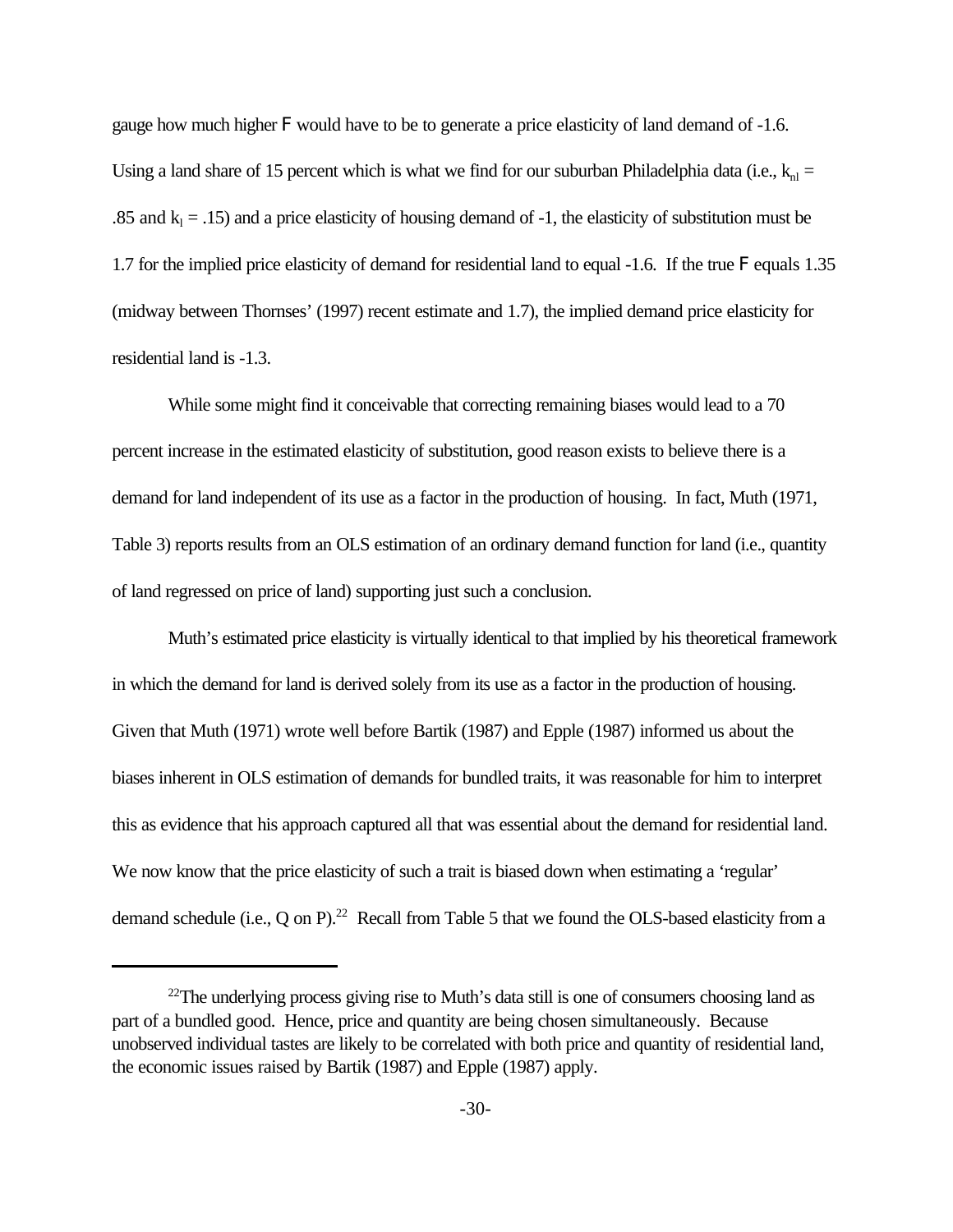'regular' demand estimation was only 50 percent of that resulting from a 2SLS-based estimate of an inverse demand estimation.

Beyond these results, we think there are compelling economic reasons to believe that some land usage is purely for consumption and is not needed to produce a physical structure of a given quality. That is, we find it easy to imagine that some people like to garden and that gardens will be bigger the lower the price of land—independent of the technology of producing housing. If land prices increase (or cross sectionally, are higher in some areas), people will substitute toward other goods. We also think the price elasticity associated with such 'consumption demand' might be fairly high. A garden is not likely to be as critical as a roof or a kitchen. A house is not a really a house (as least as defined in America) without a roof or kitchen. Thus, if the price of a roof rises, it is impossible to do without a roof. This is not the case for gardens (or other consumption uses of land). If your garden is (say) 5 percent of total land area, your house is still pretty much the same house if you substitute away from the garden towards big screen televisions or a better car.

While identifying this particular effect is well beyond the scope of this paper, we conclude that there is good reason to believe that the price elasticity of demand should be higher than that implied by a perspective that views the demand for land solely as derived from its use in the production of housing. More specifically, we see no reason to rule our relatively high price elasticity estimate as out of order, or in any sense not to be credible. That said, our finding is based on an application of new and complex technology involving the analysis of bundled traits. It also is based on data from one suburban county. Given the potential importance our findings have for the emerging Smart Growth debate, it is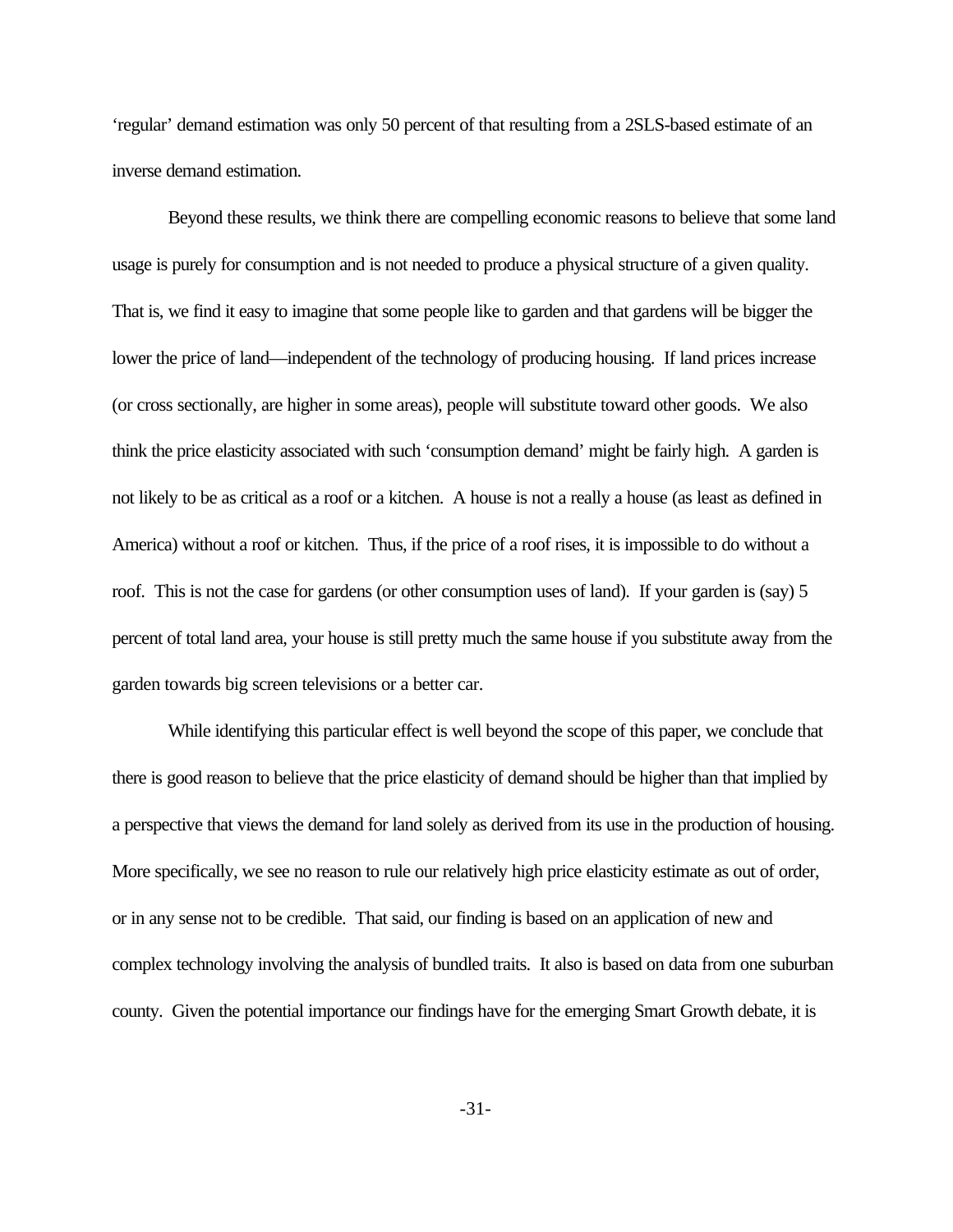critical that other estimates be made with other data.<sup>23</sup>

### *VI. Conclusions*

This paper presented new evidence on the price elasticity of residential land. A data base spanning 28 years of single family, detached home sales in Montgomery County, PA, is used to provide the needed repeated observations on a single market that Bartik (1987) and Epple (1987) show are required to deal with the special endogeneity problems that arise when consumers effectively choose both the price and quantity of a given trait. Our results show that the price elasticity of demand for land is fairly high, with our preferred estimate being -1.6. Our analysis also shows that OLS estimates are substantially upward biased, as anticipated by Bartik (1987) and Epple (1987). That the demand for residential land is fairly elastic has potentially important implications for a variety of urban issues and policy discussions. Absent full capitalization, housing-related tax expenditures which are estimated to lower user costs by 15 percent may have led to substantially lower densities in our urban areas. And, smart growth policies being debated in the current political arena well may lead to higher residential densities over time given how price elastic the demand for residential land appears to be.

<sup>&</sup>lt;sup>23</sup>Witte, *et. al.* (1979) is the only other study of which we are aware that estimates the price elasticity of land as a disaggregated attribute. They report a very low elasticity estimate of -0.32. However, that work uses data on rental buildings (including assessed values for prices) and does not employ the same econometric approach because it was written before Bartik (1987) and Epple (1987). Thus, it does not provide an especially appropriate comparison.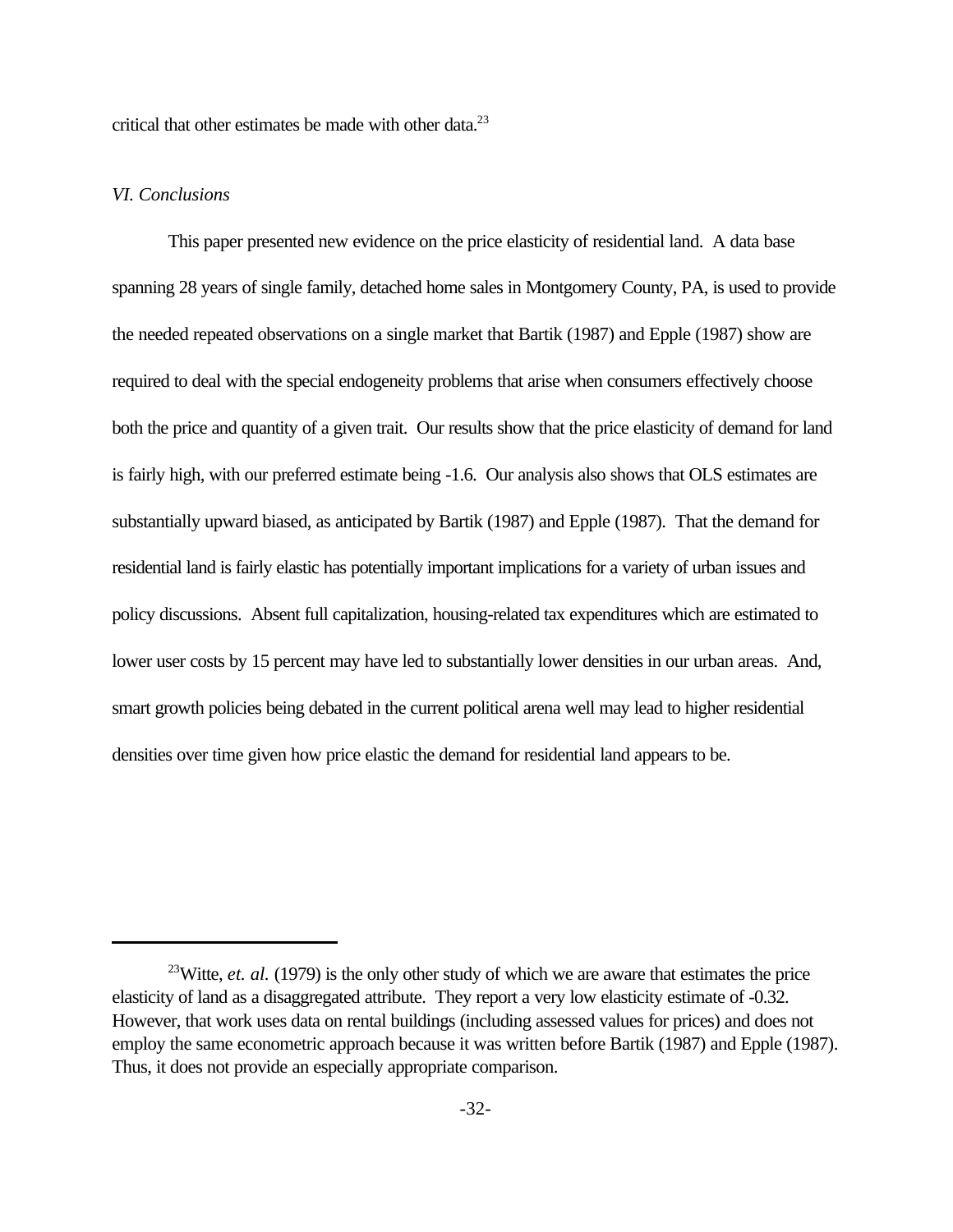#### **References**

Alonso, William. *Location and Land Use*. Cambridge, MA: Harvard University Press, 1964.

- Bartik, Timothy J., "The Estimation of Demand Parameters in Hedonic Price Models", *Journal of Political Economy*, Vol. 95, no. 1 (February 1987): 81-88.
- Cheshire, Paul and Stephen Sheppard, "Estimating the Demand for Housing, Land, and Neighborhood Characteristics", *Oxford Bulletin of Economics and Statistics*, Vol. 60, no. 3 (1988): 357- 382.
- Epple, Dennis, "Hedonic Prices and Implicit Markets: Estimating Demand and Supply Functions for Differentiated Products", *Journal of Political Economy*, Vol. 95, no. 1 (February 1987): 59- 80.
- McDonald, John, "Capital-Land Substitution in Urban Housing: A Survey of Empirical Estimates", *Journal of Urban Economics*, Vol. 9 (1981): 190-211.
- Muth, Richard F., "The Derived Demand for a Factor of Production and the Industry Supply Curve", *Oxford Economic Papers*, 1964, July: 221-234.

\_\_\_\_\_\_\_\_\_\_\_\_\_. *Cities and Housing*. Chicago: University of Chicago Press, 1969.

\_\_\_\_\_\_\_\_\_\_\_\_\_, "*The Derived Demand for Residential Land",* Urban Studies, 1971: 243-254.

- Poterba, James, "House Price Dynamics: The Role of Tax Policy and Demography," *Brookings Papers on Economic Activity*, 1991, 2, pp. 143-203.
- Reid, Margaret. *Housing and Income.* Chicago: University of Chicago Press, 1962.
- Rosen, Harvey, "Housing Decisions and the U.S. Income Tax", *Journal of Public Economics*, 1979, 11, pp. 1-23.
- Thorsnes, Paul, "Consistent Estimates of the Elasticity of Substitution Between Land and Non-Land Inputs in the Production of Housing", *Journal of Urban Economics*, Vol. 42 (1997): 98-108.
- Voith, Richard, "Changing Capitalization of CBD-Oriented Transportation Systems: Evidence from Philadelphia, 1970-1988", *Journal of Urban Economics,* Vol. 33 (1993): 361-376.

<sup>--------, &</sup>quot;The Suburban Housing Market: Effects of City and Suburban Employment Growth", *Real Estate Economics*, 1999.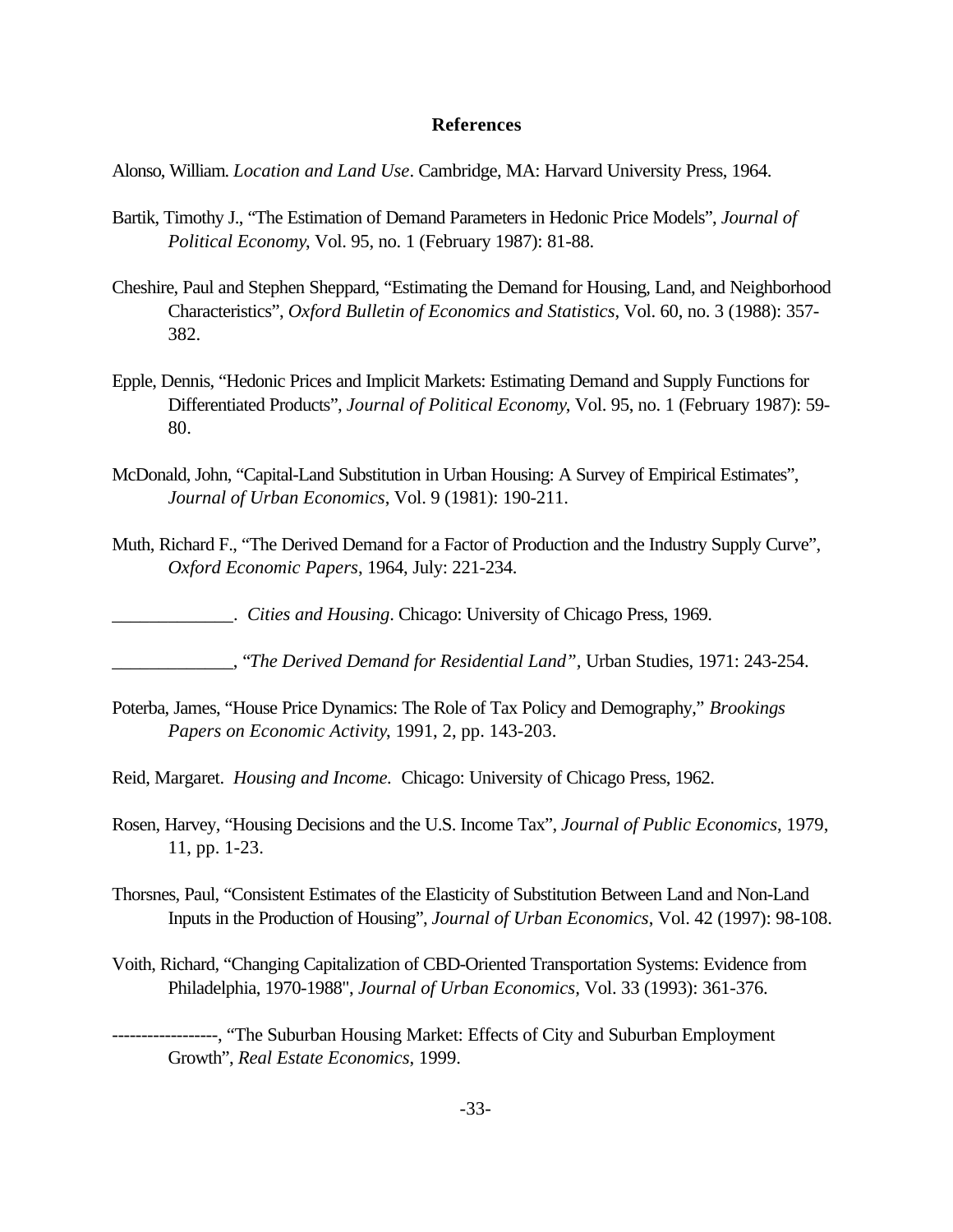Witte, A., Sumka, H. and H. Erekson, "An Estimate of a Structural Hedonic Price Model of the Housing Market: An Application of Rosen's Theory of Implicit Markets", *Econometrica*, Vol. 47 (1979): 1151-74.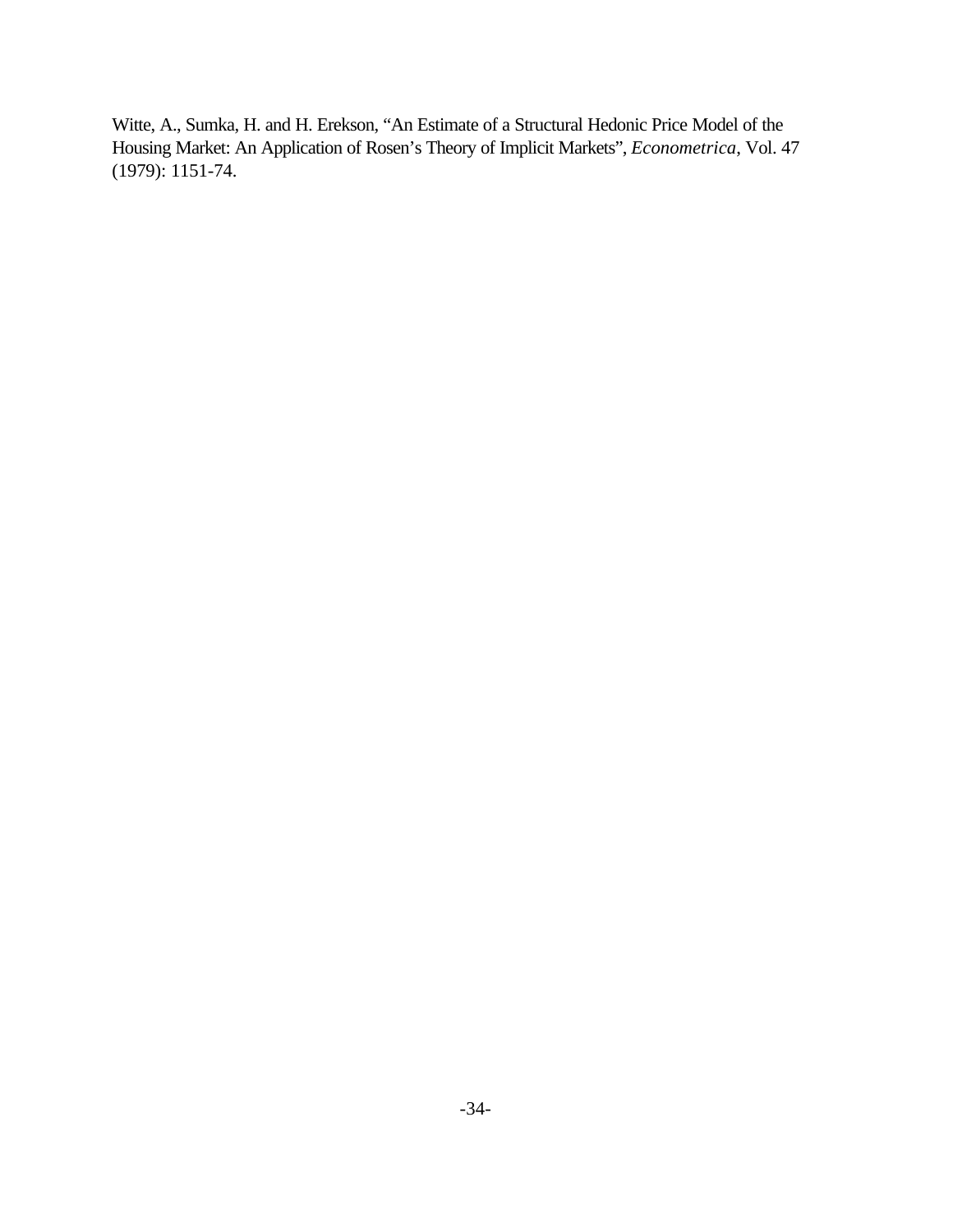| Table 1: Summary Statistics on Continuously Measured House and Neighborhood<br><b>Traits Used in the First-Stage Hedonic Estimation</b> |                             |                                     |                       |
|-----------------------------------------------------------------------------------------------------------------------------------------|-----------------------------|-------------------------------------|-----------------------|
| Variable                                                                                                                                | <b>Full Sample Mean</b>     | Minimum Cross                       | <b>Maximum Cross</b>  |
|                                                                                                                                         | (Full Sample)               | <b>Section Mean</b>                 | <b>Section Mean</b>   |
|                                                                                                                                         | <b>Standard Deviation</b> ) | (Year)                              | (Year)                |
| <b>AGE</b>                                                                                                                              | 33                          | 23                                  | 39                    |
| (Age of Property)                                                                                                                       | (28)                        | (1972)                              | (1997)                |
| <b>LVSQFT</b>                                                                                                                           | 1,967                       | 1,828                               | 2,130                 |
| (Living area square footage)                                                                                                            | (795)                       | (1977)                              | (1997)                |
| <b>LOTSQFT</b>                                                                                                                          | 18,966                      | 17,874                              | 19,859                |
| (Lot size square footage)                                                                                                               | (14,780)                    | (1979)                              | (1995)                |
| <b>POPDENS</b>                                                                                                                          | 2,939                       | 2,634                               | 3,232                 |
| (Population per square mile)                                                                                                            | (2,380)                     | (1996)                              | (1977)                |
| <b>LANDDENS</b><br>(Fraction of tract covered by<br>single family homes)                                                                | 15.8%<br>(6.4)              | 14.2%<br>(1973)                     | 17.1%<br>(1996)       |
| <b>HTIME<sup>a</sup></b><br>(Travel time by road to<br>central city in minutes)                                                         | 56<br>(19)                  | 54<br>(1972, 74, 75,<br>80, 81, 82) | 57<br>$(1992 - 1997)$ |

# Notes:

<sup>a</sup>HTIME is measured only 1987. Hence, all variance arises from changes in the spatial distribution of home sales.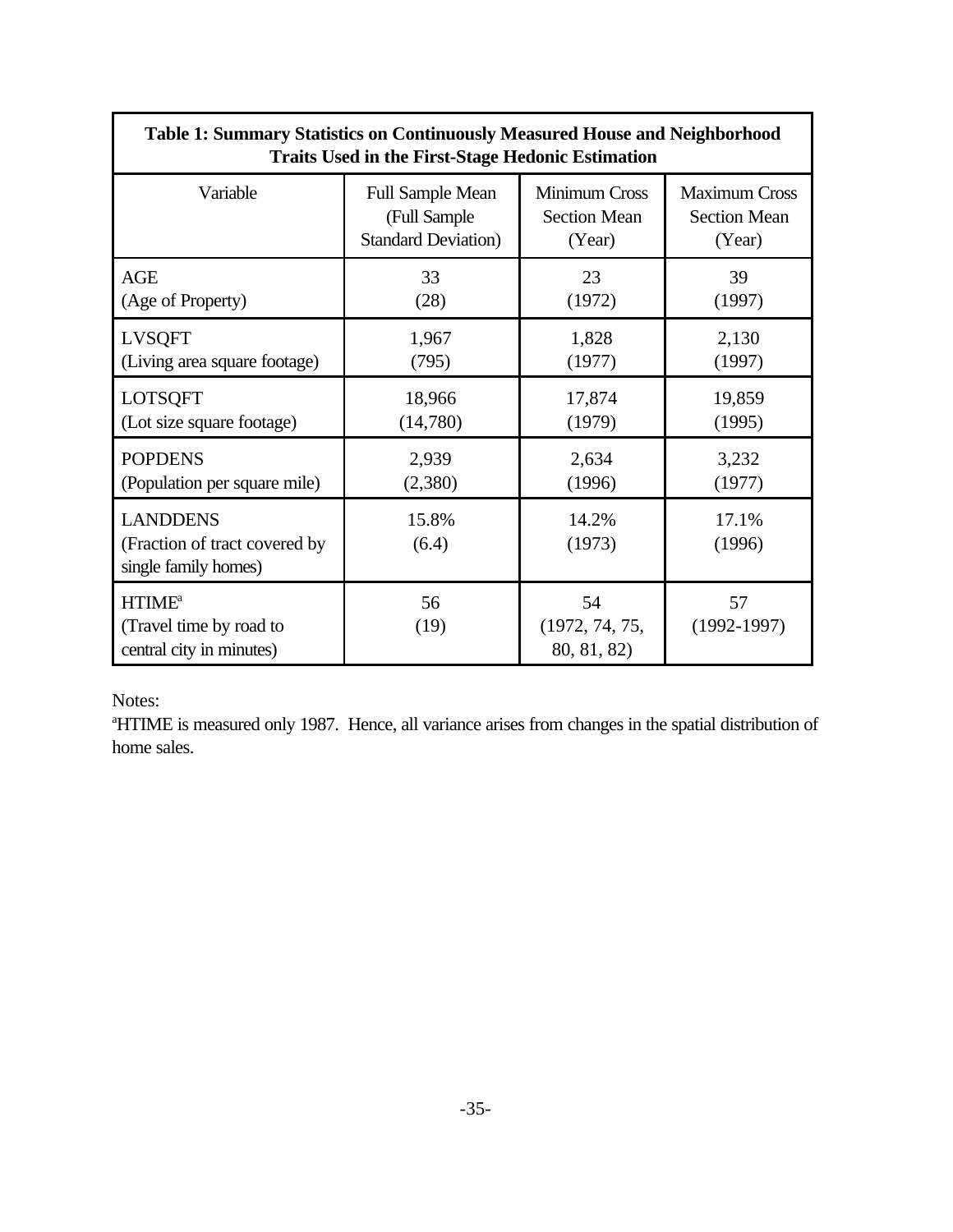| Table 2: Summary Statistics on Discretely Measured House and Neighborhood Traits<br><b>Used in the First-Stage Hedonic Estimation</b> |                                  |                                                      |                                                             |
|---------------------------------------------------------------------------------------------------------------------------------------|----------------------------------|------------------------------------------------------|-------------------------------------------------------------|
| Variable                                                                                                                              | <b>Full Sample</b><br>Percentage | Minimum Cross<br><b>Section Percentage</b><br>(Year) | <b>Maximum Cross</b><br><b>Section Percentage</b><br>(Year) |
| <b>CENTAIR</b>                                                                                                                        | 34                               | 21                                                   | 47                                                          |
| (% with central air)                                                                                                                  |                                  | (1977)                                               | (1996)                                                      |
| <b>FIREPL</b>                                                                                                                         | 59                               | 54                                                   | 64                                                          |
| (% with fire place)                                                                                                                   |                                  | (1979)                                               | (1997)                                                      |
| <b>GARAGE</b>                                                                                                                         | 79                               | 74                                                   | 82                                                          |
| (% with garage)                                                                                                                       |                                  | (1977)                                               | $(1994-96)$                                                 |
| <b>POOL</b>                                                                                                                           | 6                                | 4                                                    | 7                                                           |
| (% with pool)                                                                                                                         |                                  | $(1976 - 77)$                                        | $(1972, 1989-90)$                                           |
| <b>STATION</b><br>(% with train station in census)<br>tract)                                                                          | 42                               | 48<br>(1975)                                         | 37<br>(1996)                                                |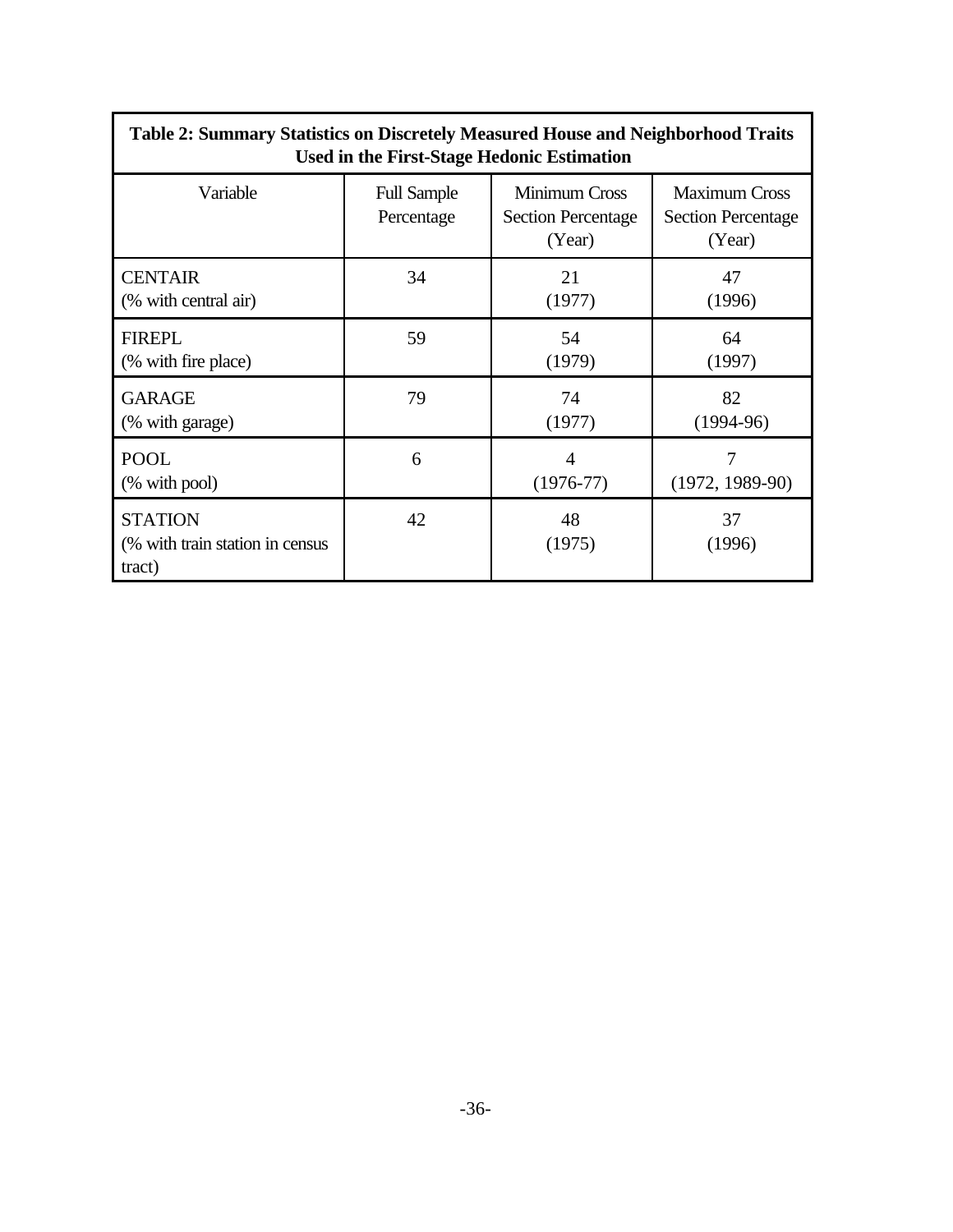## **Table 3: Variable Set Used to Instrument for Lot Size (Z) and Non-Housing Expenditures (E)**

*Supply Shifters*

NEWHOMES–# of new homes built in the tract each year

%NEWHOMES–fraction of homes in a tract each year that are new

TRCTAREA--census tract size in square miles

VACLAND–vacant land in the tract available for residential development

*Demand Shifters*

SEMPG-1--suburban employment growth lagged one year

 $SEMPG_{2}$ --suburban employment growth lagged two years

PEMPG-1--Philadelphia employment growth lagged one year

PEMPG<sub>-2</sub>--Philadelphia employment growth lagged two years

SEMPG-1\*Municipality Dummies–suburban employment growth rate lagged one year interacted with municipality dummies

SEMPG-2\*Municipality Dummies–suburban employment growth rate lagged two years interacted with municipality dummies

PEMPG<sub>-1</sub>\*Municipality Dummies–Philadelphia employment growth rate lagged one year interacted with municipality dummies

PEMPG<sub>-2</sub>\*Municipality Dummies–Philadelphia employment growth rate lagged two years interacted with municipality dummies

*Supply and Demand Shifters*

PCTMOVED–fraction of households that moved between 1975 and 1980

PCT35\_54–fraction of household heads between the ages of 35 and 54

MORTRATE–annual mortgage rate

MORTRATE\*Municipality Dummies–annual mortgage interest rate interacted with municipality dummies

HOMESALE–total # of sales in the tract each year

YEARS–dichotomous year dummies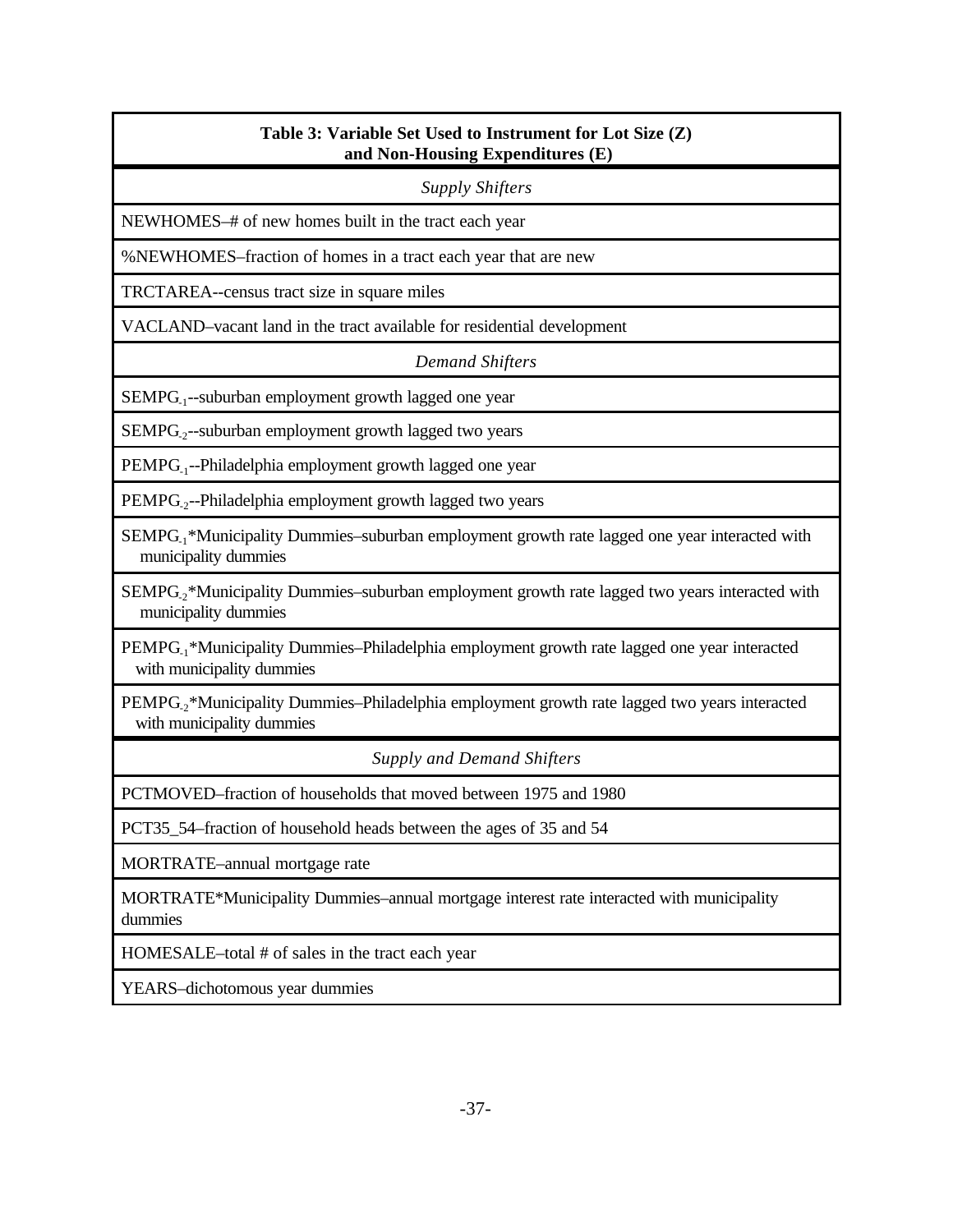| Table 4: Summary Statistics on Supply and Demand Shifters Used in the Instrument<br><b>Equations</b> |                                                 |                                                |                                                       |
|------------------------------------------------------------------------------------------------------|-------------------------------------------------|------------------------------------------------|-------------------------------------------------------|
| Variable                                                                                             | <b>Full Sample Mean</b><br>(Standard Deviation) | Minimum Cross<br><b>Section Mean</b><br>(Year) | <b>Maximum Cross</b><br><b>Section Mean</b><br>(Year) |
| <b>MORTRATE</b><br>(Mortgage Rate)                                                                   | 9.6%<br>(1.9)                                   | 7.1%<br>(1993)                                 | 15.0%<br>(1981)                                       |
| <b>NEWHOMES</b><br>(# new homes in tract)                                                            | 9.2<br>(18.7)                                   | 3.2<br>(1975)                                  | 16.8<br>(1996)                                        |
| %NEWHOMES<br>(% new homes in tract)                                                                  | 2.2%<br>(4.2)                                   | 0.8%<br>(1997)                                 | 3.1%<br>(1972)                                        |
| <b>SALES</b><br>(# sales in tract)                                                                   | 64<br>(38)                                      | 40<br>(1982)                                   | 78<br>(1993)                                          |
| <b>PEMPG</b><br>(Philadelphia Employment<br>Growth Rate)                                             | $-0.8%$<br>(1.6)                                | $-4.4%$<br>(1991)                              | 1.2%<br>(1984)                                        |
| <b>SEMPG</b><br>(Suburban Employment<br>Growth Rate)                                                 | 2.3%<br>(2.0)                                   | $-2.9%$<br>(1991)                              | 5.1%<br>(1978)                                        |
| <b>VACLAND</b><br>(% tract land zoned<br>residential that is vacant)                                 | 28.0%<br>(51)                                   | 25.0%<br>(1997)                                | 30.9%<br>(1973)                                       |
| <b>PCTMOVED</b><br>(%moved between 1975-<br>1980)                                                    | 35.7%<br>(10.7)                                 | Not Applicable                                 | Not Applicable                                        |
| PCT35_54<br>(% household heads aged<br>$35-54$                                                       | 24.3%<br>(3.6)                                  | Not Applicable                                 | Not Applicable                                        |
| <b>TRCTAREA</b><br>(Tract area in square miles)                                                      | 2.9<br>(3.5)                                    | Not Applicable                                 | Not Applicable                                        |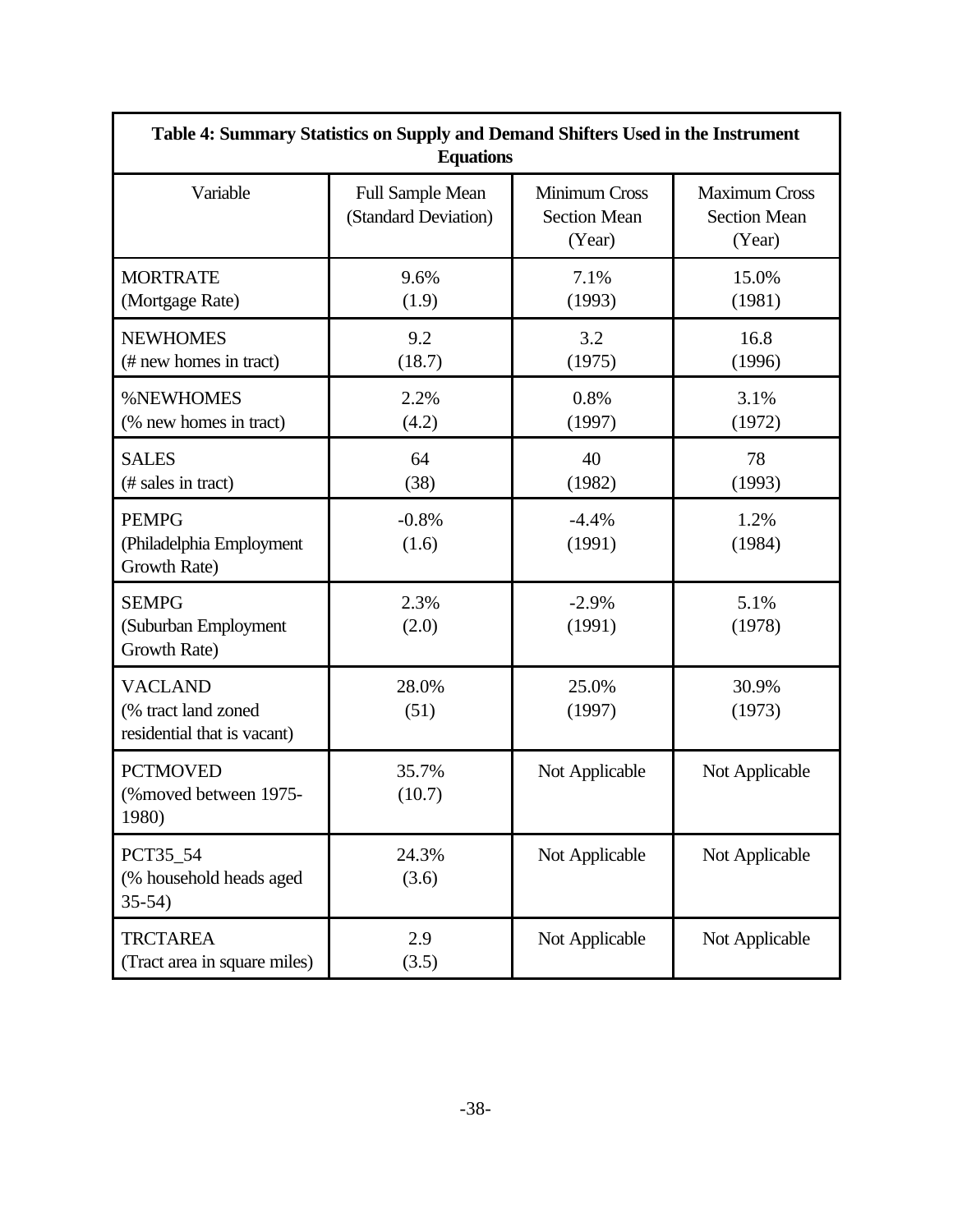| Table 5: Inverse Demand Schedule, 2SLS Instrumental Variables Estimation |                                                              |                               |  |
|--------------------------------------------------------------------------|--------------------------------------------------------------|-------------------------------|--|
|                                                                          | Dependent Variable: Ln Lot Price per Square Foot (Ln $p_l$ ) |                               |  |
| Independent Variable                                                     | Coefficient<br><b>Standard Error</b>                         |                               |  |
| Intercept                                                                | 1.585                                                        | 0.090                         |  |
| Ln Z-log lot size                                                        | $-0.178$                                                     | 0.002                         |  |
| Ln E-log non-housing<br>expenditures                                     | 0.118                                                        | 0.010                         |  |
| <b>Demand Shifters</b>                                                   | <b>Available Upon Request</b>                                | <b>Available Upon Request</b> |  |
| Adjusted $R^2$                                                           | 0.41                                                         |                               |  |
| Root Mean Square Error                                                   | 0.098                                                        |                               |  |
| Dependent Mean                                                           | 1.23                                                         |                               |  |
| <b>Inverse Demand Schedule, OLS Estimation</b>                           |                                                              |                               |  |
| <b>Independent Variable</b>                                              | Coefficient                                                  | <b>Standard Error</b>         |  |
| Intercept                                                                | 1.493                                                        | 0.012                         |  |
| Ln Z-log lot size                                                        | $-0.118$                                                     | 0.001                         |  |
| LN E-log non-housing<br>expenditures                                     | 0.078                                                        | 0.001                         |  |
| <b>Demand Shifters</b>                                                   | <b>Available Upon Request</b>                                | <b>Available Upon Request</b> |  |
| Adjusted $\mathbb{R}^2$                                                  | 0.56                                                         |                               |  |
| Root MSE                                                                 | 0.092                                                        |                               |  |
| Dependent Mean                                                           | 1.23                                                         |                               |  |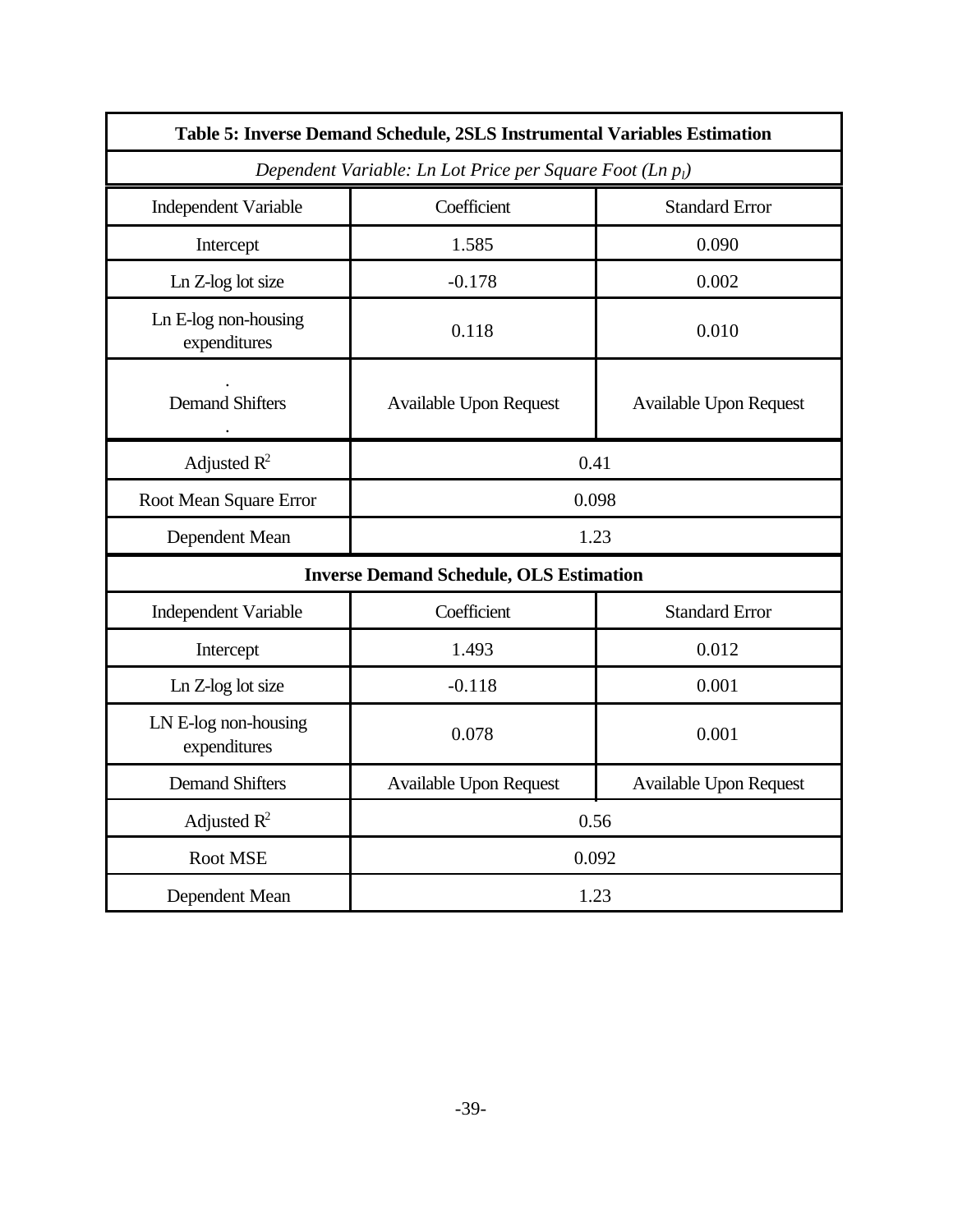| Appendix |  |
|----------|--|
|          |  |

| <b>Appendix Table A.1:</b><br><b>House Price Observations</b><br><b>By Year</b> |                        |  |
|---------------------------------------------------------------------------------|------------------------|--|
| Year                                                                            | Number of Observations |  |
| 1970                                                                            | 451                    |  |
| 1971                                                                            | 1486                   |  |
| 1972                                                                            | 1734                   |  |
| 1973                                                                            | 1843                   |  |
| 1974                                                                            | 1760                   |  |
| 1975                                                                            | 1840                   |  |
| 1976                                                                            | 2464                   |  |
| 1977                                                                            | 2963                   |  |
| 1978                                                                            | 3324                   |  |
| 1979                                                                            | 3351                   |  |
| 1980                                                                            | 2524                   |  |
| 1981                                                                            | 2138                   |  |
| 1982                                                                            | 1976                   |  |
| 1983                                                                            | 3070                   |  |
| 1984                                                                            | 3315                   |  |
| 1985                                                                            | 3909                   |  |
| 1986                                                                            | 7211                   |  |
| 1987                                                                            | 5936                   |  |
| 1988                                                                            | 5794                   |  |
| 1989                                                                            | 5259                   |  |
| 1990                                                                            | 4830                   |  |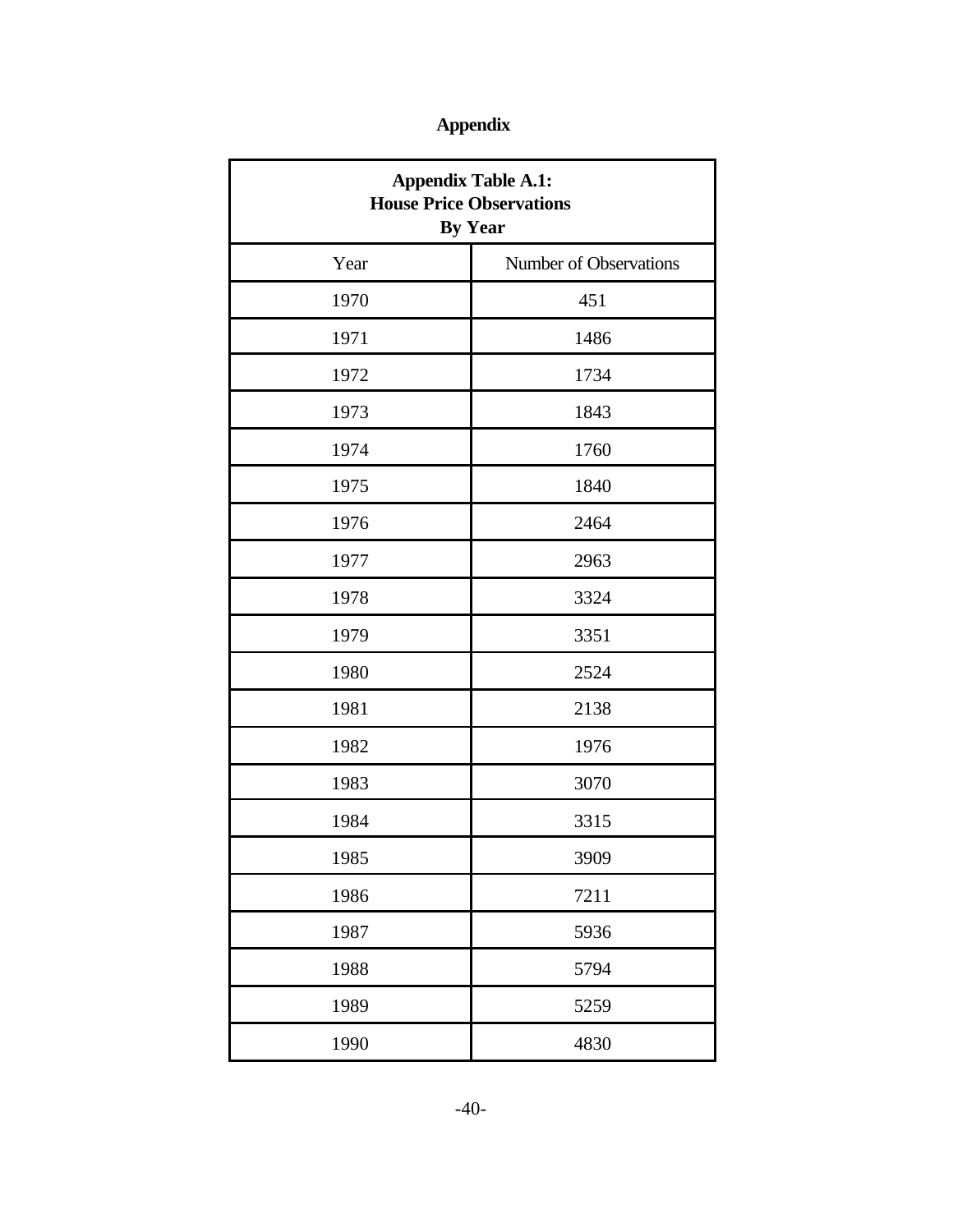| 1991                         | 4864 |  |
|------------------------------|------|--|
| 1992                         | 5461 |  |
| Appendix Table A.1 (cont'd.) |      |  |
| 1993                         | 5498 |  |
| 1994                         | 5779 |  |
| 1995                         | 5265 |  |
| 1996                         | 5939 |  |
| 1997                         | 2102 |  |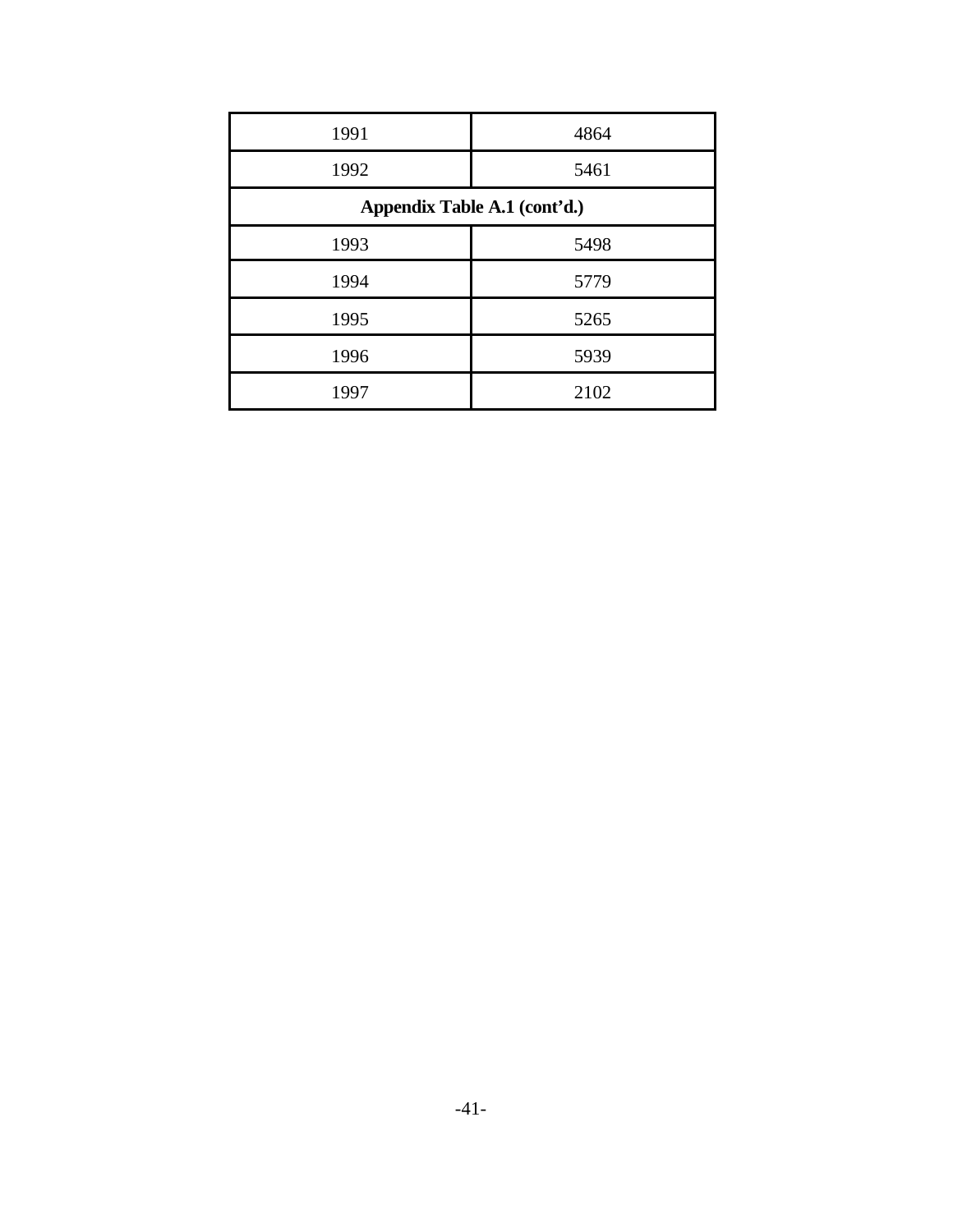



**Figure 1**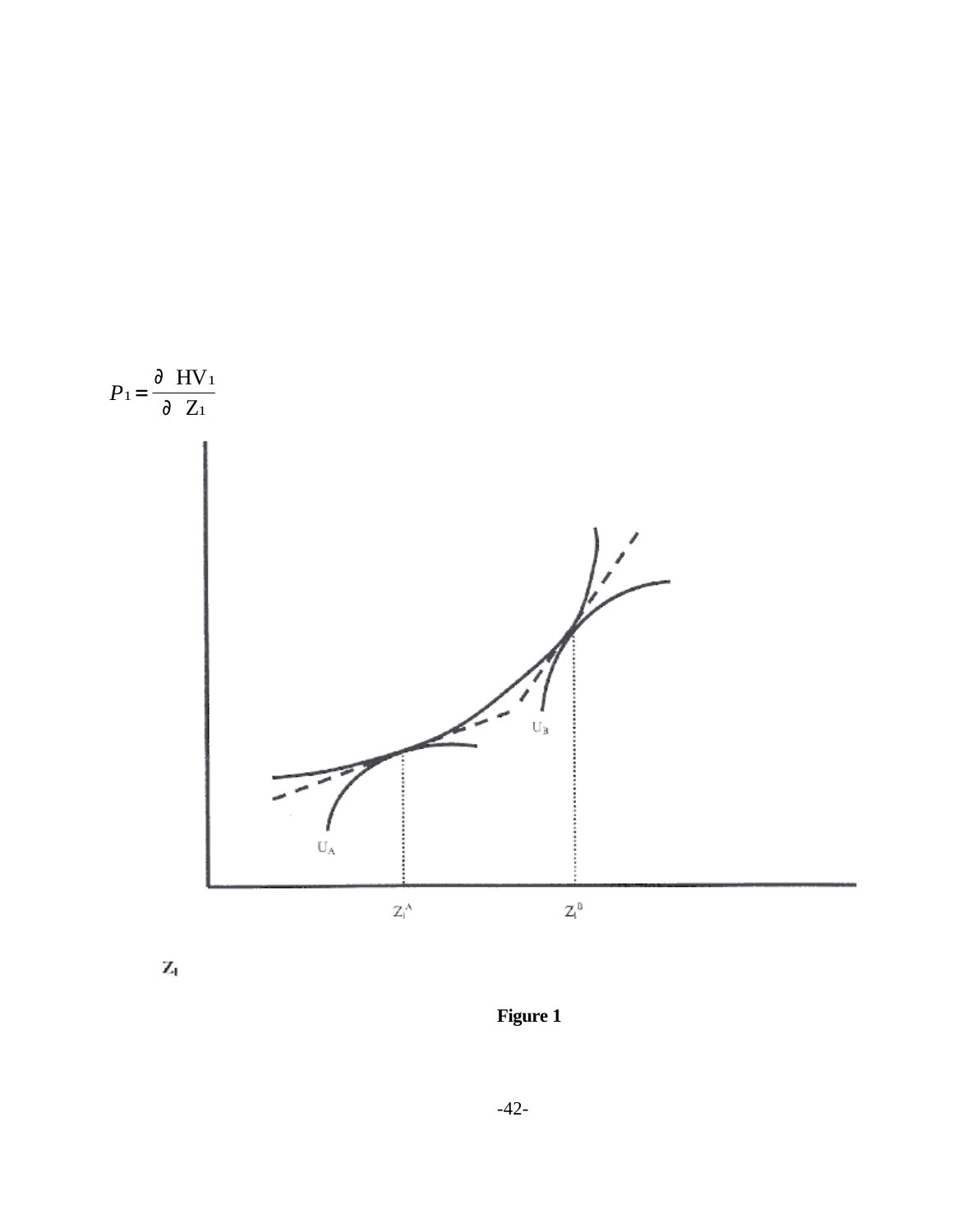